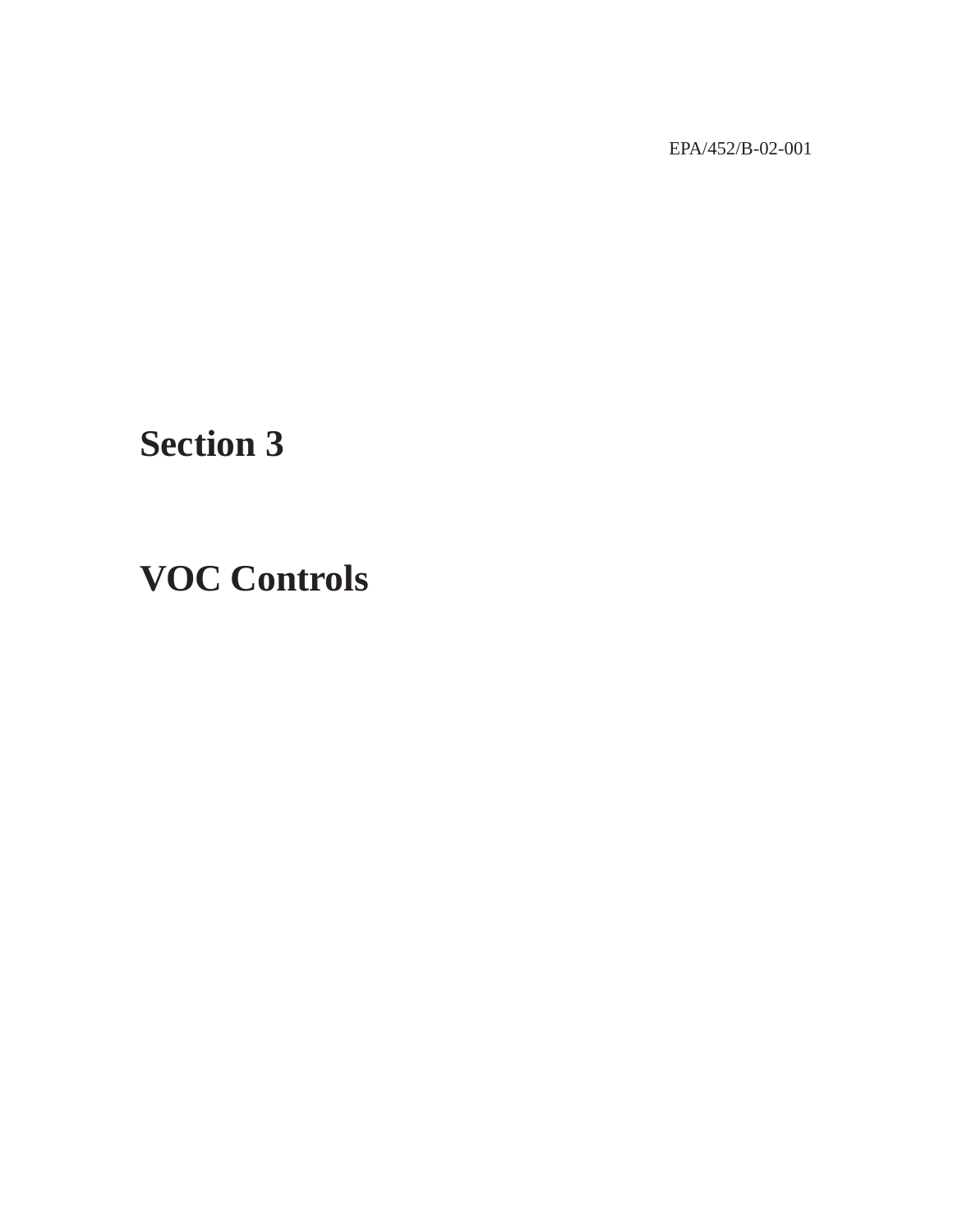EPA/452/B-02-001

**Section 3.2**

## **VOC Destruction Controls**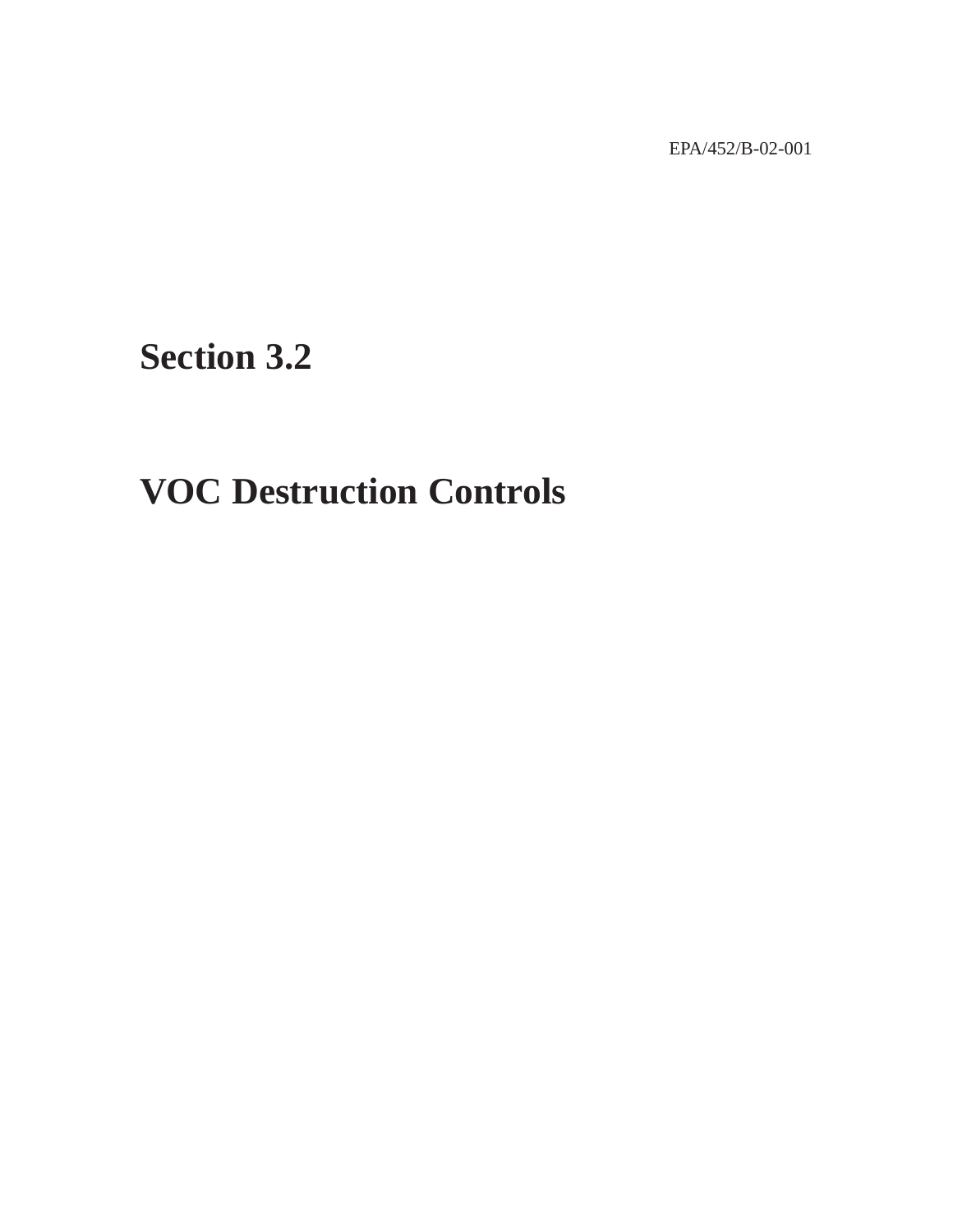EPA/452/B-02-001

## **Chapter 2**

## **Incinerators**

William M. Vatavuk Innovative Strategies and Economics Group, OAQPS U.S. Environmental Protection Agency Research Triangle Park, NC 27711

Donald R. van der Vaart & James J. Spivey Research Triangle Institute Research Triangle Park, NC 27709

September 2000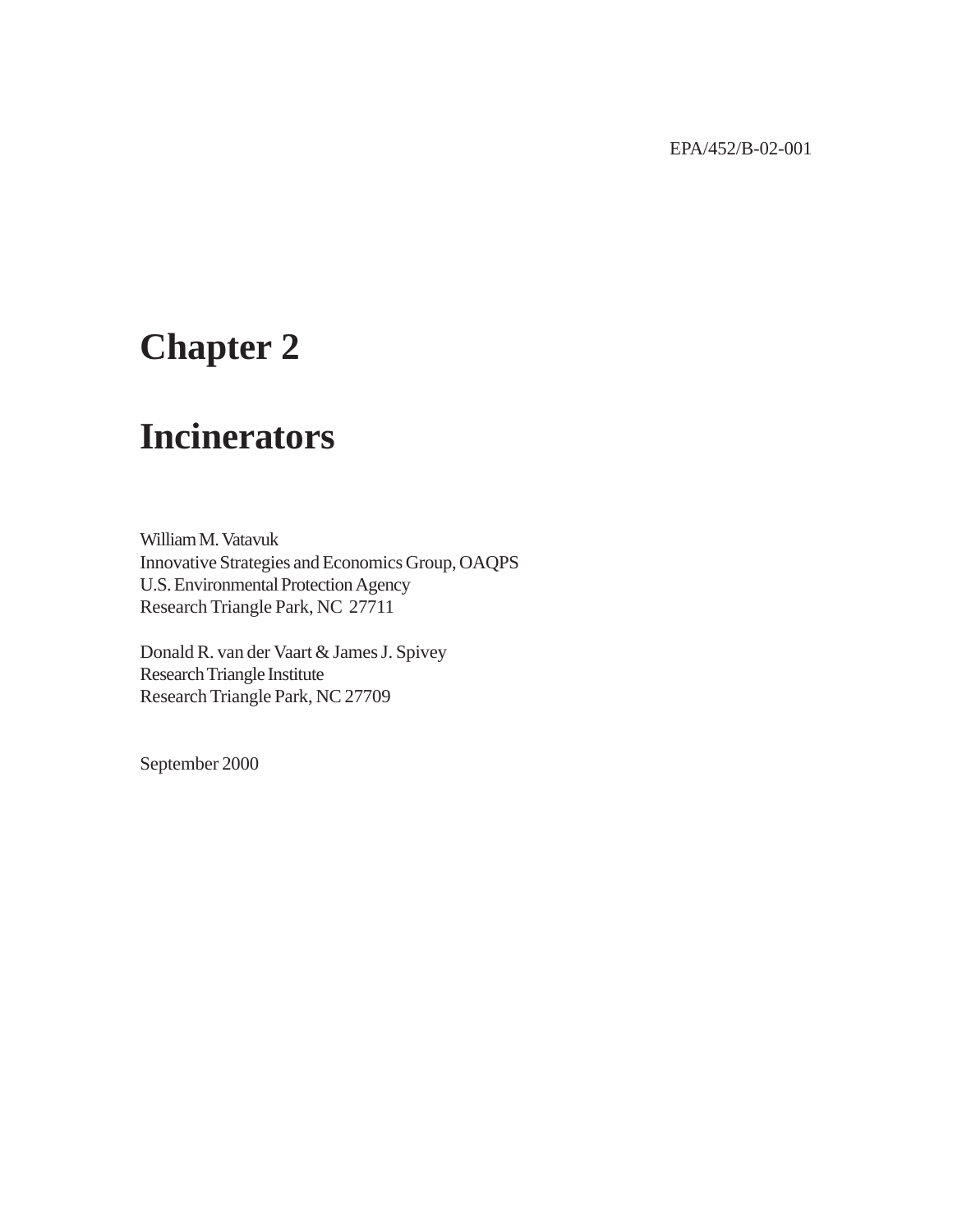## **Contents**

| 2.2.3 Other Considerations: Packaged versus Field-Erected Units, Auxiliary Equipment  2-13 |  |
|--------------------------------------------------------------------------------------------|--|
|                                                                                            |  |
|                                                                                            |  |
|                                                                                            |  |
|                                                                                            |  |
|                                                                                            |  |
|                                                                                            |  |
|                                                                                            |  |
|                                                                                            |  |
|                                                                                            |  |
|                                                                                            |  |
|                                                                                            |  |
|                                                                                            |  |
|                                                                                            |  |
|                                                                                            |  |
|                                                                                            |  |
|                                                                                            |  |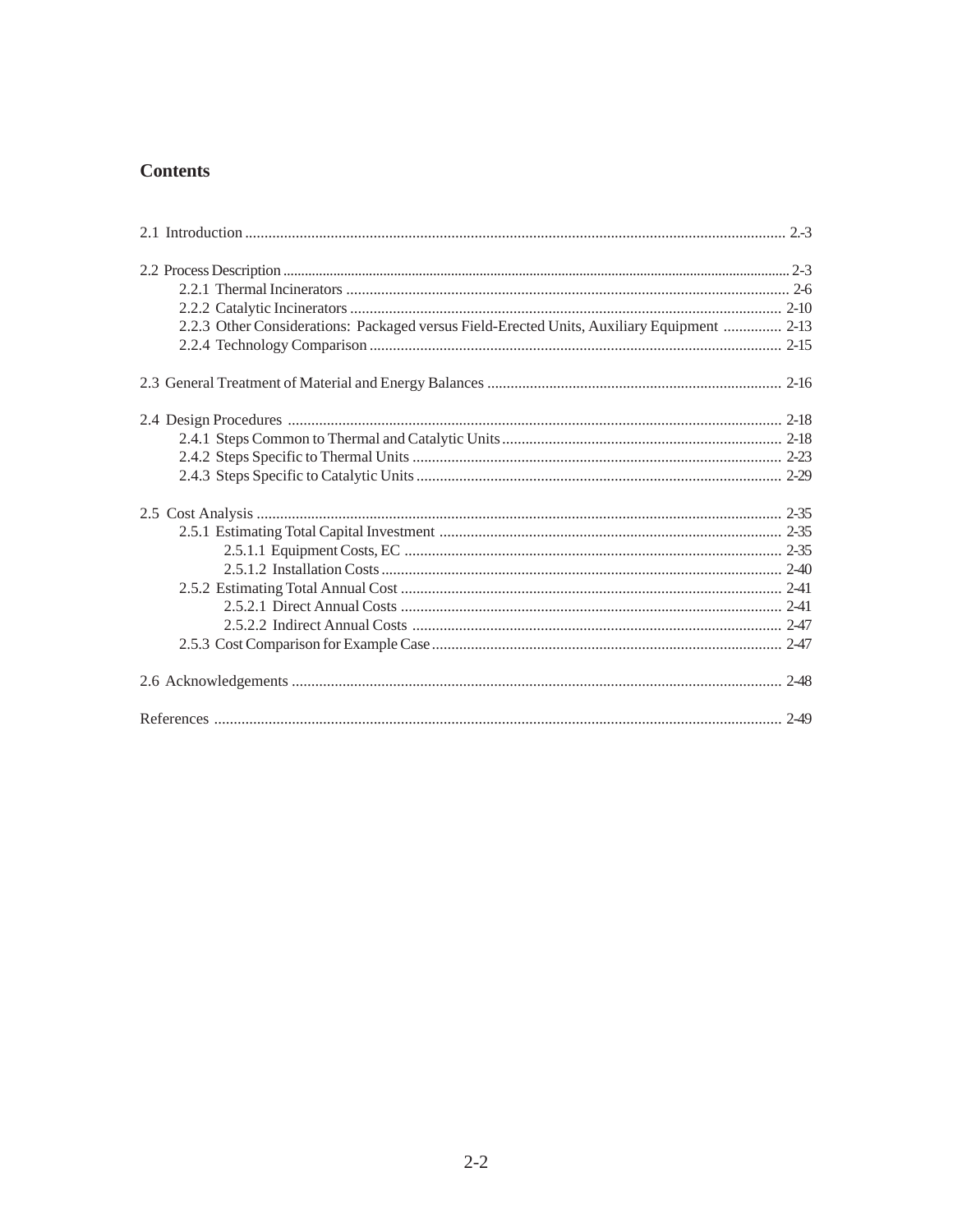## **2.1 Introduction**

Incineration, like carbon adsorption, is one of the best known methods of industrial gas waste disposal. Unlike carbon adsorption, however, incineration is an ultimate disposal method in that the objectionable combustible compounds in the waste gas are converted rather than collected. On the other hand, carbon adsorption allows recovery of organic compounds which may have more value as chemicals than just their heating value. A major advantage of incineration is that virtually any gaseous organic stream can be incinerated safely and cleanly, provided proper engineering design is used.

The particular application of both thermal and catalytic incineration to gaseous waste streams containing volatile organic compounds (VOCs) is discussed here. The U.S. Environmental Protection Agency defines any organic compound to be a VOC unless it is specifically determined not to be a VOC. Indeed, a number of organics (e.g*.*, methane) are specified as not being VOCs. Although both VOC and non-VOC organic compounds are combustible and are therefore important in the design of the incinerator, this distinction is important since it is the control of VOCs that is regulated.

### **2.2 Process Description**

Seldom is the waste stream to be combusted a single organic compound. Rather, it is common to have a complex mixture of organic compounds. This mixture is typically analyzed for carbon, hydrogen, oxygen, and other elements; and an empirical formula is developed which represents the mixture. Combustion of such a mixture of organic compounds containing carbon, hydrogen, and oxygen is described by the overall exothermic reaction:

$$
C_x H_y O_z + \left[x + \frac{y}{4} - \frac{z}{2}\right] O_2 \implies xCO_2 + \frac{y}{2} H_2 O \tag{1.2}
$$

The complete combustion products  $CO_2$  and  $H_2O$  are relatively innocuous, making incineration an attractive waste disposal method. When chlorinated sulfur-containing compounds are present in the mixture, the products of complete combustion include the acid components HCl or  $\mathrm{SO}_2$ , respectively, in addition to  $\mathrm{H}_2\mathrm{O}$  and  $\mathrm{CO}_2$ . In general, these streams would require removal of the acid components by a scrubber unit, which could greatly affect the cost of the incineration system. (The sizing and costing of these scrubbers is covered in the "Wet Scrubbers" chapter of this Manual.)

The heart of an incinerator system is a combustion chamber in which the VOC-containing waste stream is burned. Since the inlet waste gas stream temperature is generally much lower than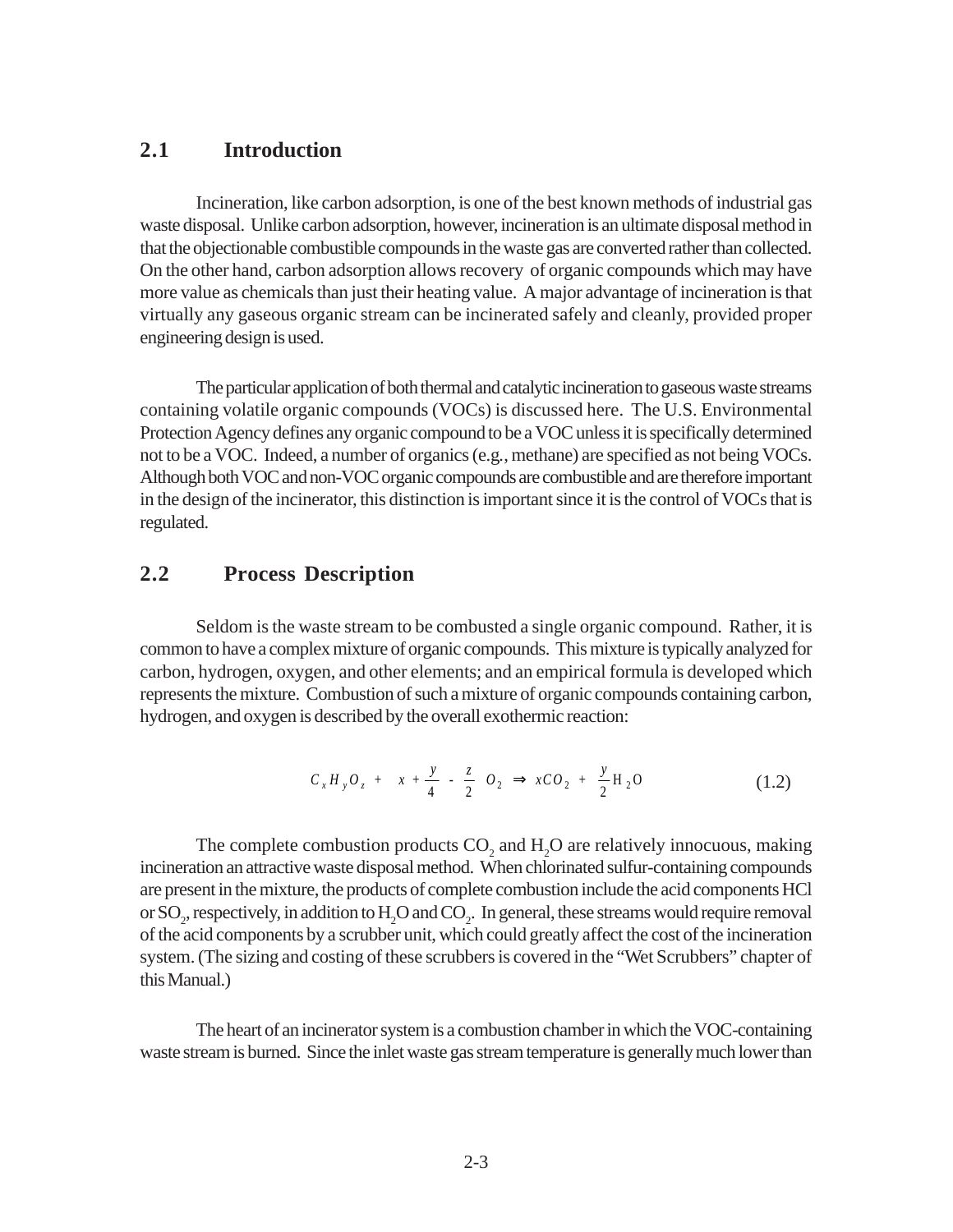that required for combustion, energy must be supplied to the incinerator to raise the waste gas temperature. Seldom, however, is the energy released by the combustion of the total organics (VOCs and others) in the waste gas stream sufficient to raise its own temperature to the desired levels, so that auxiliary fuel (e.g*.*, natural gas) must be added.

The combustion of the waste gases may be accomplished in a thermal incinerator or in a catalytic incinerator. In the catalytic incinerator a catalyst is used to increase the rate of the combustion reaction, allowing the combustion to occur at lower temperatures. Because the catalytic process operates at a lower temperature than the thermal process, less auxiliary fuel may be required in the catalytic process to preheat the waste gas.

Auxiliary fuel requirements may also be decreased, and energy efficiency improved, by providing heat exchange between selected inlet streams and the effluent stream. The effluent stream containing the products of combustion, along with any inerts that may have been present in or added to the inlet streams, can be used to preheat the incoming waste stream, auxiliary air, or both via a "primary", or recuperative, heat exchanger. It is useful to define the fractional energy recovery by the preheater or primary heat exchanger as follows:

| Fractional | Energy actually recovered flue gas                |       |
|------------|---------------------------------------------------|-------|
| Energy     | Maximum energy recoverable if flue gas approaches | (2.2) |
| Recovery   | lowest temperature available to heat exchanger    |       |

The energy actually recovered, the numerator of Equation 2.2, is the increase in sensible heat of the gas, e.g., waste gas or waste gas plus dilution air, being heated. The maximum energy recoverable would be the decrease in sensible heat of the flue gas, if it were cooled to the temperature of the incoming waste gas. While this maximum energy recovery would be attained only with a very large heat exchanger, the concept of fractional energy recovery is useful in expressing the extent of the improvement in energy efficiency using a "primary" heat exchanger.

Energy efficiency can be further improved by placing another ("secondary") exchanger downstream of the primary exchanger to recover additional energy from the effluent stream (e.g*.*, to generate low pressure process steam or hot water). However, secondary energy recovery is generally not used, unless there is a specific on site use for the steam or hot water.

The majority of industrial gases that contain VOCs are dilute mixtures of combustible gases in air. In some applications, such as air oxidation processes, the waste gas stream is very deficient in oxygen. Depending on the oxygen content of the waste stream, auxiliary air may be required to combust the total organic content of the waste gas as well as any auxiliary fuel that has been used.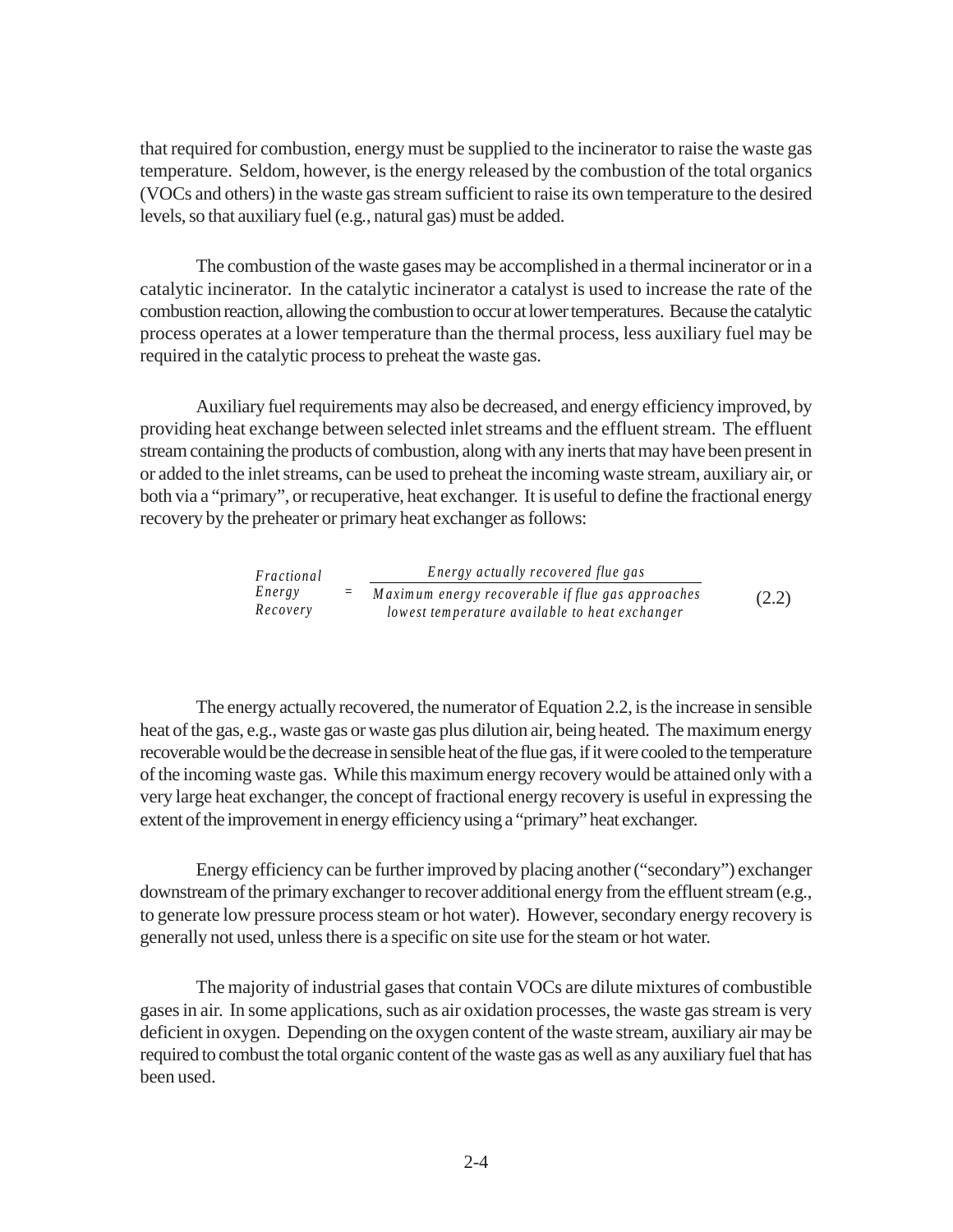The concentration of combustible gas in the waste gas stream plays an integral role in the design and operation of an incinerator. From a cost standpoint, the amount of air in excess of the stoichiometric amounts should be minimized. For safety reasons, however, any mixture within the flammability limits, on either the fuel-rich or fuel-lean side of the stoichiometric mixture, presents an unacceptable fire hazard as a feed stream to the incinerator. The lower, or fuel-lean, explosive limit (LEL) of a given organic compound defines the minimum concentration of that compound in air that can produce more energy than is needed to raise its own temperature to the ignition point (e.g., ignite). Similarly, the upper, or fuel-rich, explosive limit (UEL) represents the highest concentration of the organic in air that is ignitable. In the latter case, air is limiting the reaction. Both the LEL and the UEL are measured at ambient conditions. Empirically, it has been found that mixtures of hydrocarbons in air at their LEL have a heating value of approximately 50 Btu/scf.

Since the majority of industrial waste gases that contain VOCs are dilute mixtures of combustible gases in air, their heating value is low and their oxygen content exceeds that required to combust both the waste organics (VOCs and others) and the auxiliary fuel. If a waste gas above 50 percent LEL (about 25 Btu/scf) is encountered, it must be diluted to satisfy fire insurance regulations. Generally, the streams are brought to below 25 percent LEL, although concentrations from 25 percent to 50 percent are permitted provided the waste stream is continuously monitored by LEL monitors. Because air is the usual diluent gas, care must be taken with preheating the diluted stream so that it remains below about 1200°F. (See discussion below on preheating.) A table showing LEL, UEL, and heats of combustion for selected organic compounds is given in Appendix A.

The goal of any incineration system is to control the amount of VOCs released to the environment. Performance of a control device such as an incinerator can be described by a control efficiency in percent (%), defined according to the following equation:

$$
Control \; Eff. \; = \left[ \frac{Inlet \; mass \; rate \; VOC - Outlet \; mass \; rate \; VOC}{Inlet \; mass \; rate \; VOC} \right] \times 100 \qquad (2.3)
$$

It is important to note, however, that incomplete combustion of the inlet VOCs could result in the formation of other VOCs not originally present. For example, the incomplete oxidation of dichloroethane can yield vinyl chloride. Both of these compounds are VOCs. The definition given in Equation 2.3 would still be meaningful, however, as long as the newly formed VOC (e.g*.*, vinyl chloride) is detected. This situation necessitates the complete chemical analysis of the inlet and outlet gas streams to confirm compliance with State and Federal regulations.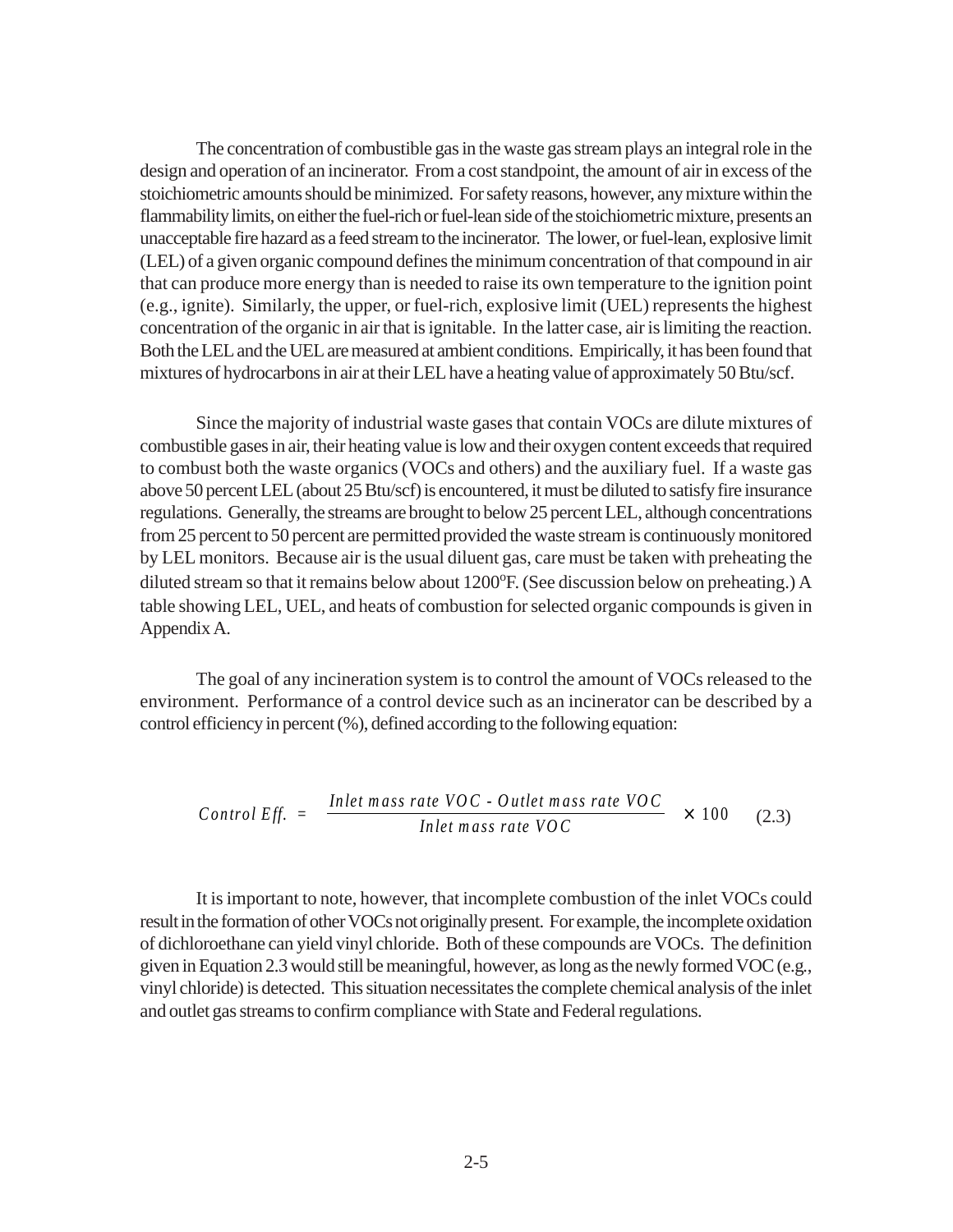Performance of an incinerator can also be measured solely by the *outlet* VOC concentration, usually in parts per million by volume (ppmv).

There are a number of different incinerator designs. These designs can be broadly classified as thermal systems and catalytic systems. Thermal systems may be direct flame incinerators with no energy recovery, flame incinerators with a recuperative heat exchanger, or regenerative systems which operate in a cyclic mode to achieve high energy recovery. Catalytic systems include fixedbed (packed-bed or monolith) systems and fluid-bed systems, both of which provide for energy recovery. The following sections discuss design aspects of these systems.

#### **2.2.1 Thermal Incinerators**

The heart of the thermal incinerator is a nozzle-stabilized flame maintained by a combination of auxiliary fuel, waste gas compounds, and supplemental air added when necessary (see Figure 2.1). Upon passing through the flame, the waste gas is heated from its inlet temperature (e.g*.*, 100°F) to its ignition temperature. The ignition temperature varies for different compounds and is usually determined empirically. It is the temperature at which the combustion reaction rate (and consequently the energy production rate) exceeds the rate of heat losses, thereby raising the temperature of the gases to some higher value. Thus, any organic/air mixture will ignite if its temperature is raised to a sufficiently high level.

The organic-containing mixture ignites at some temperature between the preheat temperature and the reaction temperature. That is, ignition, as defined in this section, occurs at some point during the heating of a waste stream as it passes through the nozzle-stabilized flame regardless of its concentration. The mixture continues to react as it flows through the combustion chamber.

The required level of VOC control of the waste gas that must be achieved within the time that it spends in the thermal combustion chamber dictates the reactor temperature. The shorter the residence time, the higher the reactor temperature must be. The nominal residence time of the reacting waste gas in the combustion chamber is defined as the combustion chamber volume divided by the volumetric flow rate of the gas. Most thermal units are designed to provide no more than 1 second of residence time to the waste gas with typical temperatures of 1,200 to 2,000°F. Once the unit is designed and built, the residence time is not easily changed, so that the required reaction temperature becomes a function of the particular gaseous species and the desired level of control. Table 2.1 illustrates the variability in (theoretical) reactor temperatures that is required to destroy 99.99 percent of the inlet mass of various noxious compounds with excess air for a 1 second reactor residence time [1].

These temperatures cannot be calculated a priori, although incinerator vendors can provide guidelines based on their extensive experience. In practice, most streams are mixtures of compounds,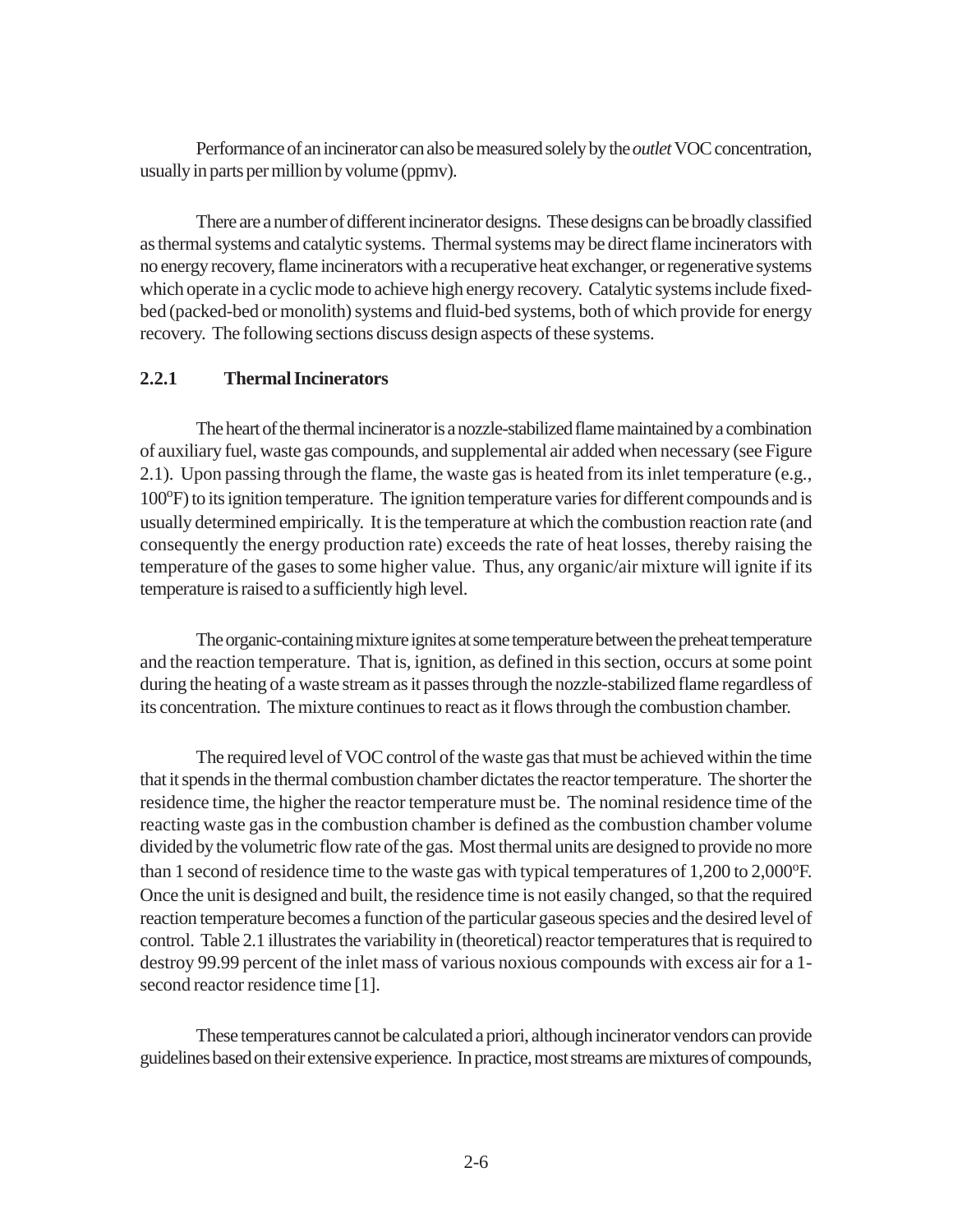

**Figure 2.1:** Thermal Incinerator - General Case

thereby further complicating the prediction of this temperature. Other studies [2,3,4], which are based on actual field test data, show that commercial incinerators should generally be run at 1600°F with a nominal residence time of 0.75 seconds to ensure 98% destruction of non-halogenated organics. In some States the reactor temperature and residence time of the unit are specified rather than attempting to measure actual levels of VOC control. The selected temperature must be maintained for the full, selected residence time for combustion to be complete.

These three studies also conclude that mixing is a critical factor in determining the destruction efficiency. Even though it cannot be measured, mixing is a factor of equal or even greater importance than other parameters, such as temperature. The most feasible and efficient way to improve the mixing in an incinerator is to adjust it after start-up. The 98% control level discussed in the previous paragraph presumes such an adjustment.

Ultimately, once the unit is built, it is the responsibility of the user to operate and maintain the incinerator to insure compliance with applicable regulations.

Direct Flame Incinerators

Many configurations of thermal incinerators exist with the same goal—to raise the VOCcontaining stream to the desired reaction temperature and hold it there for the given reaction time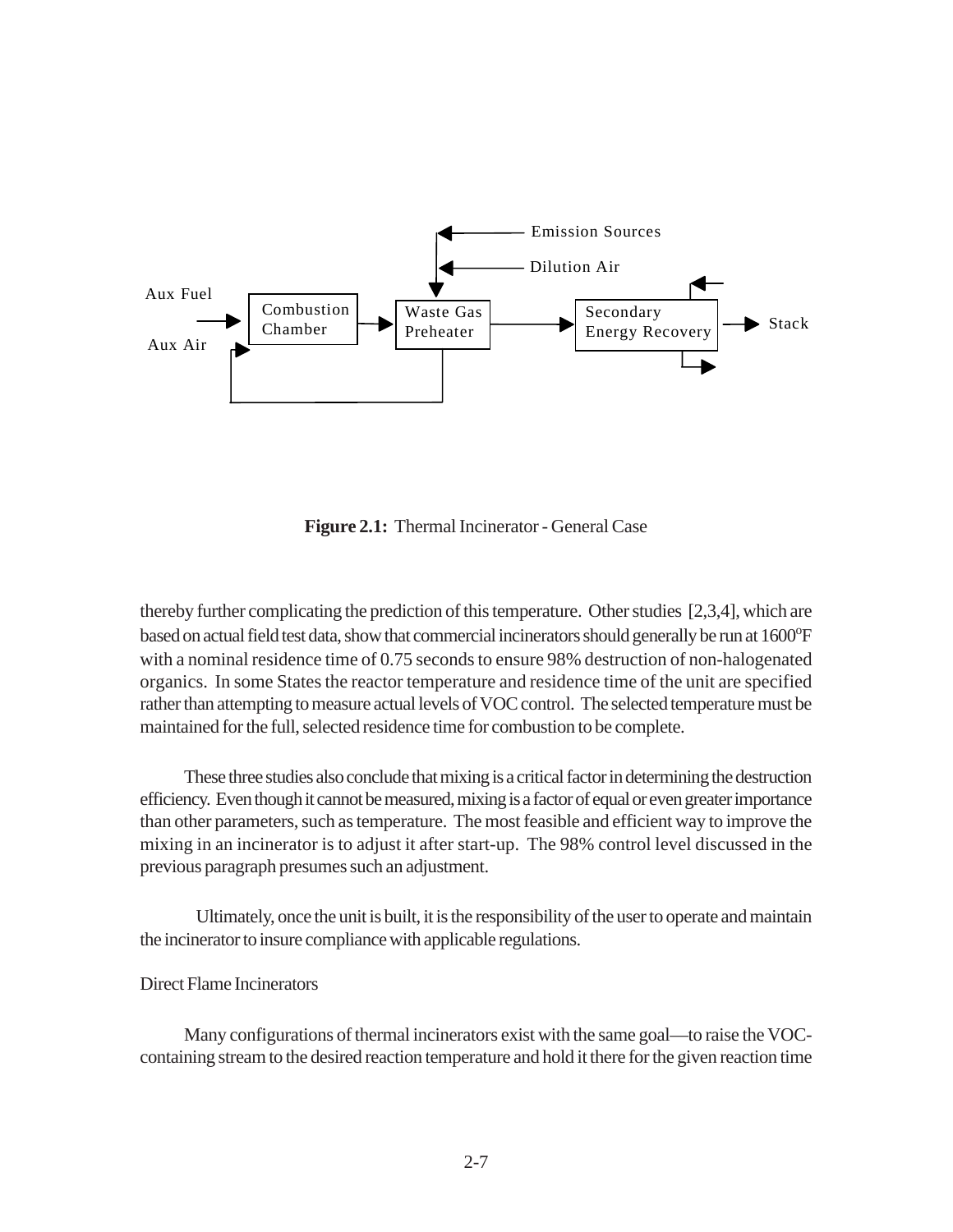| <b>Compound</b>    | Temperature, <sup>o</sup> F |  |  |
|--------------------|-----------------------------|--|--|
|                    |                             |  |  |
| acrylonitrile      | 1,344                       |  |  |
| allyl chloride     | 1,276                       |  |  |
| benzene            | 1,350                       |  |  |
| chlorobenzene      | 1,407                       |  |  |
| 1,2-dichloroethane | 1,368                       |  |  |
| methyl chloride    | 1,596                       |  |  |
| toluene            | 1,341                       |  |  |
| vinyl chloride     | 1,369                       |  |  |

| Table 2.1: Theoretical Reactor Temperatures Required for 99.99 Percent Destruction by |
|---------------------------------------------------------------------------------------|
| Thermal Incineration for a 1-Second Residence Time [1]                                |

to achieve the required destruction efficiency. The simplest example of such a system is the direct flame incinerator. With reference to Figure 2.1, the direct flame incinerator is comprised only of the combustion chamber. The waste gas preheater and the secondary energy recovery heat exchanger are energy recovery devices and are not included as part of the direct flame incinerator.

#### Recuperative Incinerators

Recuperative incinerators have improved energy efficiency as a result of placing heat exchangers in the hot outlet gas streams. With reference to Figure 2.1, the recuperative incinerator is comprised of the combustion chamber, the waste gas preheater, and, if appropriate, the secondary, energy recovery heat exchanger.

Primary Energy Recovery (Preheating Inlet Streams) - Considerable fuel savings can be realized by using the exit (product) gas to preheat the incoming feed stream, combustion air, or both via a heat exchanger, as shown in Figure 2.1 in the so-called "recuperative" incinerator. These heat exchangers can recover up to 70% of the energy (enthalpy) in the product gas.

The two types of heat exchangers most commonly used are plate-to-plate and shell-andtube. Plate-to-plate exchangers offer high efficiency energy recovery at lower cost than shell-andtube designs. Also, because of their modular configuration, plate-to-plate units can be built to achieve a variety of efficiencies. But when gas temperatures exceed 1000°F, shell-and-tube exchangers usually have lower purchase costs than plate-to-plate designs. Moreover, shell-andtube exchangers offer better long-term structural reliability than plate-to-plate units.[5] In any case, because most incinerators installed are packaged units, the design (and cost) of the recuperative heat exchangers have already been incorporated.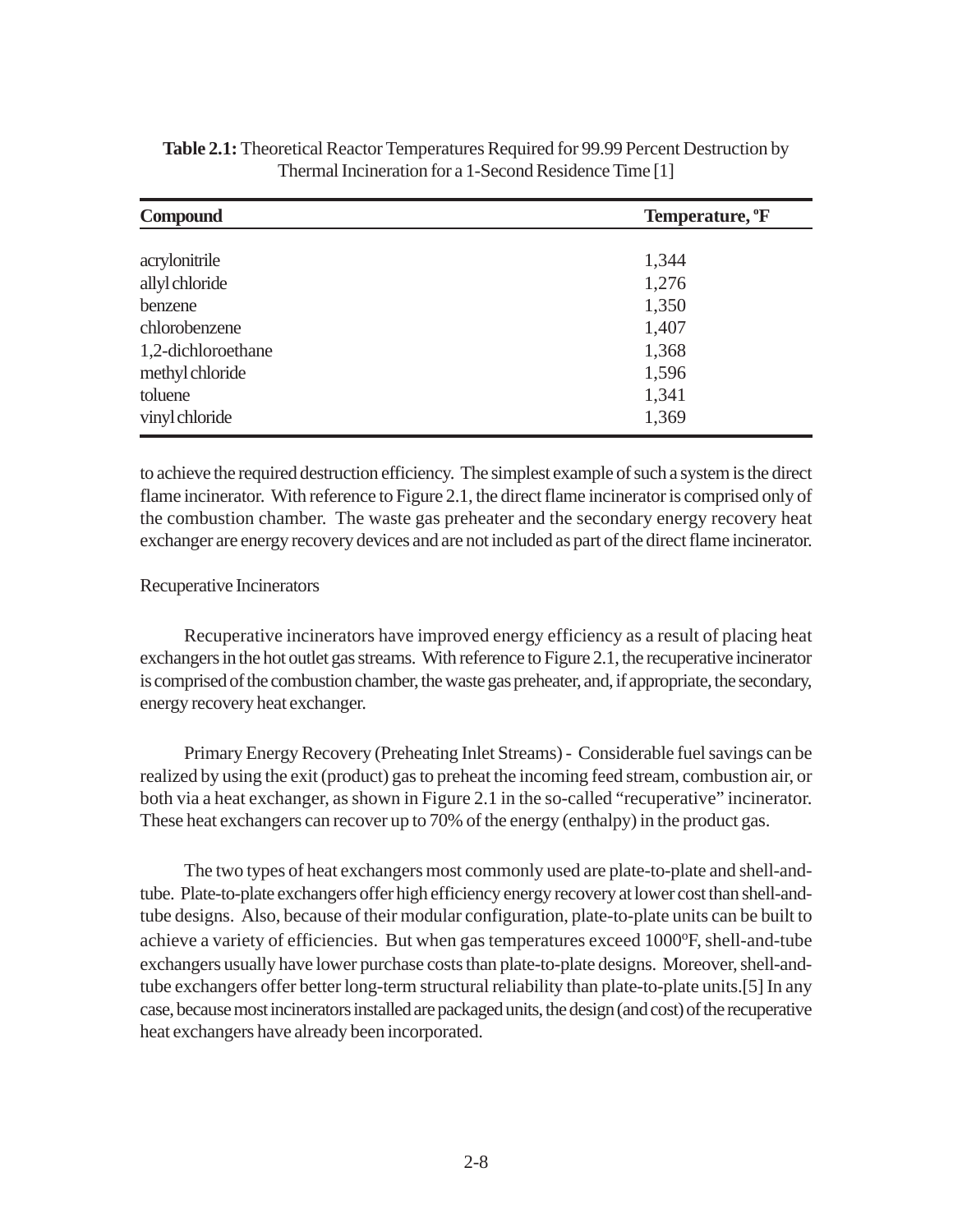Most heat exchangers are not designed to withstand high temperatures, so that most of the energy needed to reach ignition is supplied by the combustion of fuel in the combustion chamber and only moderate preheat temperatures are sought in practice  $(<1200^{\circ}$ F).

Secondary Energy Recovery (Additional Waste Energy Recovery) - It should be noted, however, that at least some of the energy added by auxiliary fuel in the traditional thermal units (but not recovered in preheating the feed stream) can still be recovered. Additional heat exchangers can be added to provide process heat in the form of low pressure steam or hot water for on-site application. Obviously, an in-plant use for such low level energy is needed to realize these savings.

The need for this higher level of energy recovery will be dependent upon the plant site. The additional heat exchanger is often provided by the incineration unit vendor. The cost of this additional heat exchanger may be estimated via standard heat exchanger correlations and should be added to the costs estimated using the cost correlations in this section.

#### Regenerative Incinerators

A distinction in thermal incinerators can now be made on the basis of this limitation in the preheat temperature. The traditional approach to energy recovery in the units (shown schematically in Figure 2.1) still requires a significant amount of auxiliary fuel to be burned in the combustion chamber when the waste gas heating values are too low to sustain the desired reaction temperature at the moderate preheat temperature employed. Additional savings can, under these conditions, be realized in units with more complete transfer of exit-stream energy. This is the concept behind the so-called excess-enthalpy or regenerable burner systems. These systems use direct contact heat exchangers constructed of a ceramic material that can tolerate the high temperatures needed to achieve ignition of the waste stream.

The operation of the regenerative system is illustrated in Figure 2.2. The inlet gas first passes through a hot ceramic bed thereby heating the stream (and cooling the bed) to its ignition temperature. If the desired temperature is not attainable, a small amount of auxiliary fuel is added in the combustion chamber. The hot gases then react (releasing energy) in the combustion chamber and while passing through another ceramic bed, thereby heating it to the combustion chamber outlet temperature. The process flows are then switched, now feeding the inlet stream to the hot bed. This cyclic process affords very high energy recovery (up to 95%).

The higher capital costs associated with these high-performance heat exchangers and combustion chambers may be offset by the increased auxiliary fuel savings to make such a system economical. The costs of these regenerative units will be given separately in the cost correlations presented in Section 2.4. Regenerative incinerators are not packaged units but are field-erected only. Accordingly, the costs given in Section 2.4 for regenerative units are for field-erected units.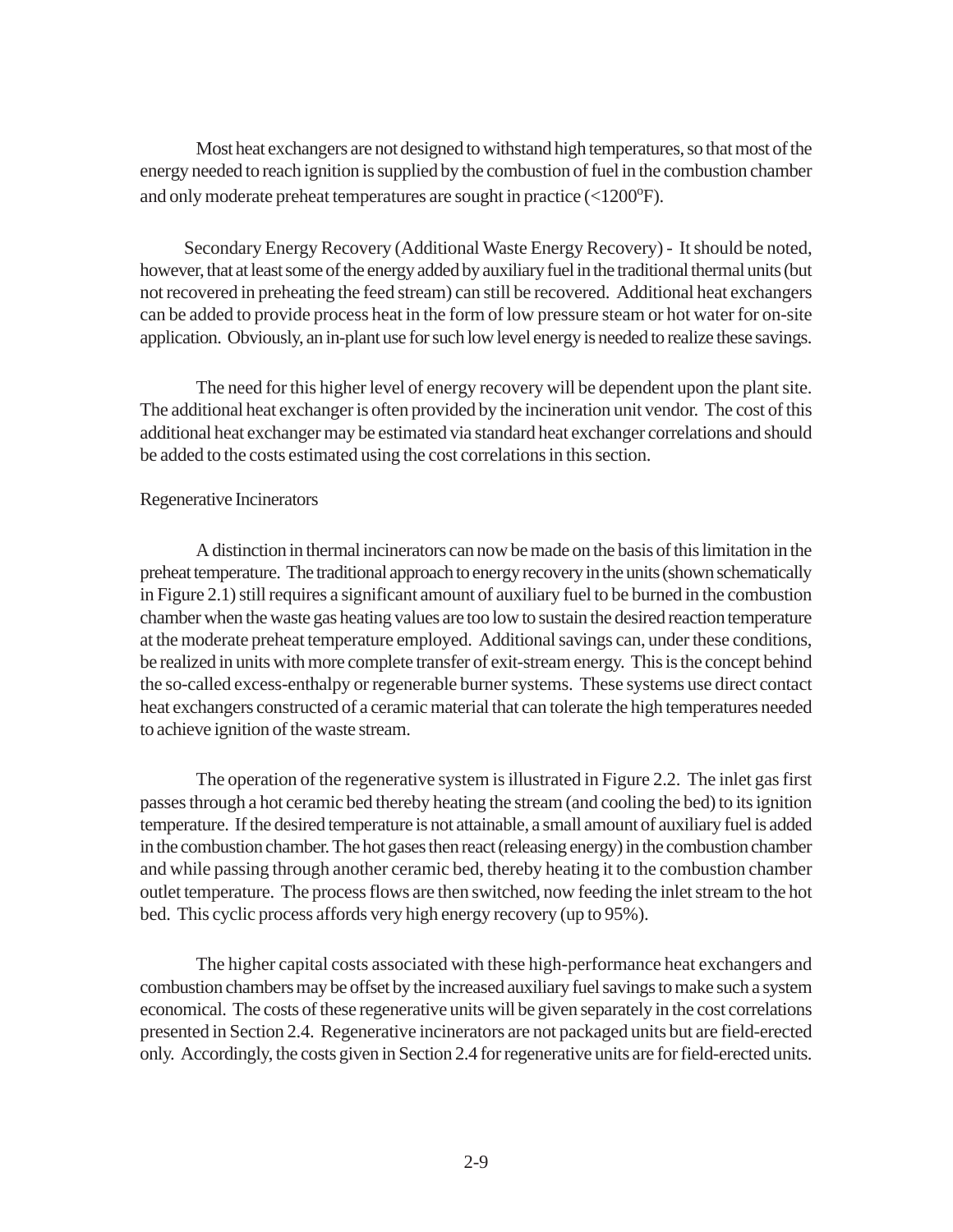

**Figure 2.2:** Regenerable-Type Thermal Incinerator

#### **2.2.2 Catalytic Incinerators**

Catalytic incinerators employ a bed of active material (catalyst) that facilitates the overall combustion reaction given in Equation 2.1. The catalyst has the effect of increasing the reaction rate, enabling conversion at lower reaction temperatures than in thermal incinerator units. Nevertheless, the waste stream must be preheated to a temperature sufficiently high (usually from 300 to 900°F) to initiate the oxidation reactions. The waste stream is preheated either directly in a preheater combustion chamber or indirectly by heat exchange with the incinerator's effluent or other process heat or both (Figure 2.3). The preheated gas stream is then passed over the catalyst bed. The chemical reaction (combustion) between the oxygen in the gas stream and the gaseous pollutants takes place at the catalyst surface. Catalytic incineration can, in principle, be used to destroy essentially any oxidizable compound in an air stream. However, there are practical limits to the types of compounds that can be oxidized due to the poisoning effect some species have on the catalyst. These limits are described below. In addition, most configurations require a low heating value of the inlet gas and a particulate content which is less than some small value.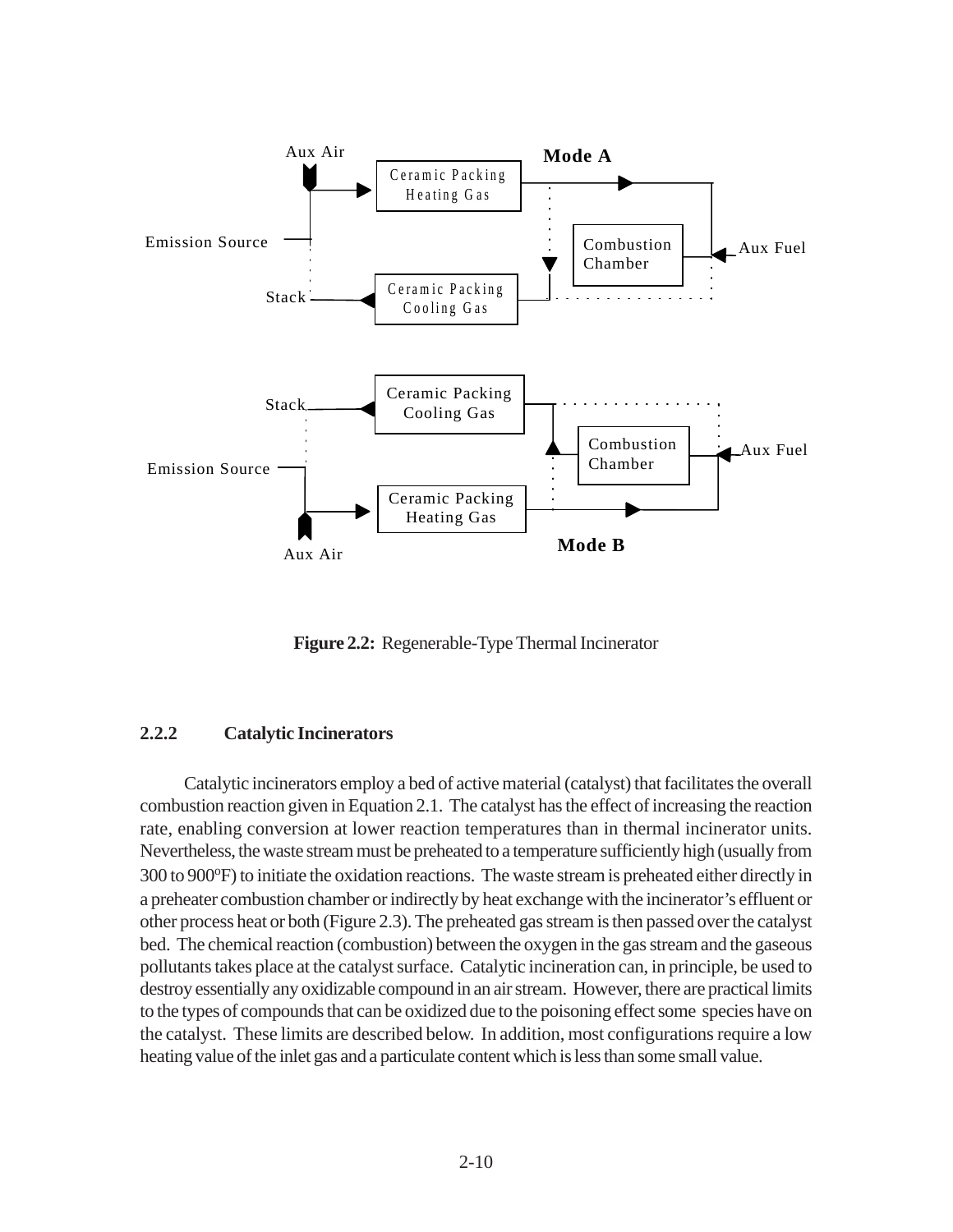

**Figure 2.3:** Catalytic Incinerator

Until recently, the use of catalytic oxidation for control of gaseous pollutants has really been restricted to organic compounds containing only carbon, hydrogen, and oxygen. Gases containing compounds with chlorine, sulfur, and other atoms that may deactivate the supported noble metal catalysts often used for VOC control were not suitably controlled by catalytic oxidation systems. Catalysts now exist, however, that are tolerant of such compounds. Most of these catalysts are single or mixed metal oxides, often supported by a mechanically strong carrier such as alumina. Perhaps most of the development of poison-tolerant catalysts has focused on the oxidation of chlorine-containing VOCs. These compounds are widely used as solvents and degreasers and are often the subject of concern in VOC control. Catalysts such as chromia/ alumina [6,7], cobalt oxide [8], and copper oxide/manganese oxide [9] have been used for oxidation of gases containing chlorinated compounds. Platinum-based catalysts are active for oxidation of sulfur containing VOCs, although they are rapidly deactivated by the presence of chlorine. Compounds containing atoms such as lead, arsenic, and phosphorous should, in general, be considered poisons for most oxidation catalysts. Nevertheless, their concentration may be sufficiently low so that the rate of deactivation and therefore, the catalyst replacement costs, could be low enough to consider catalytic oxidation.

As was the case for thermal units, it is impossible to predict a priori the temperature and residence time (e.g*.*, inverse space velocity) needed to obtain a given level of conversion of a VOC mixture in a catalytic oxidation system. For example, Table 2.2 from Pope *et al*. [3] shows the temperature needed for 80% conversion of a number of VOCs over two oxidation catalysts in a specific reactor design. This table shows that the temperature required for this level of conversion of different VOCs on a given catalyst and of the same VOC on different catalysts can vary significantly.

Particulate matter, including dissolved minerals in aerosols, can rapidly blind the pores of catalysts and deactivate them over time. Because essentially all the active surface of the catalyst is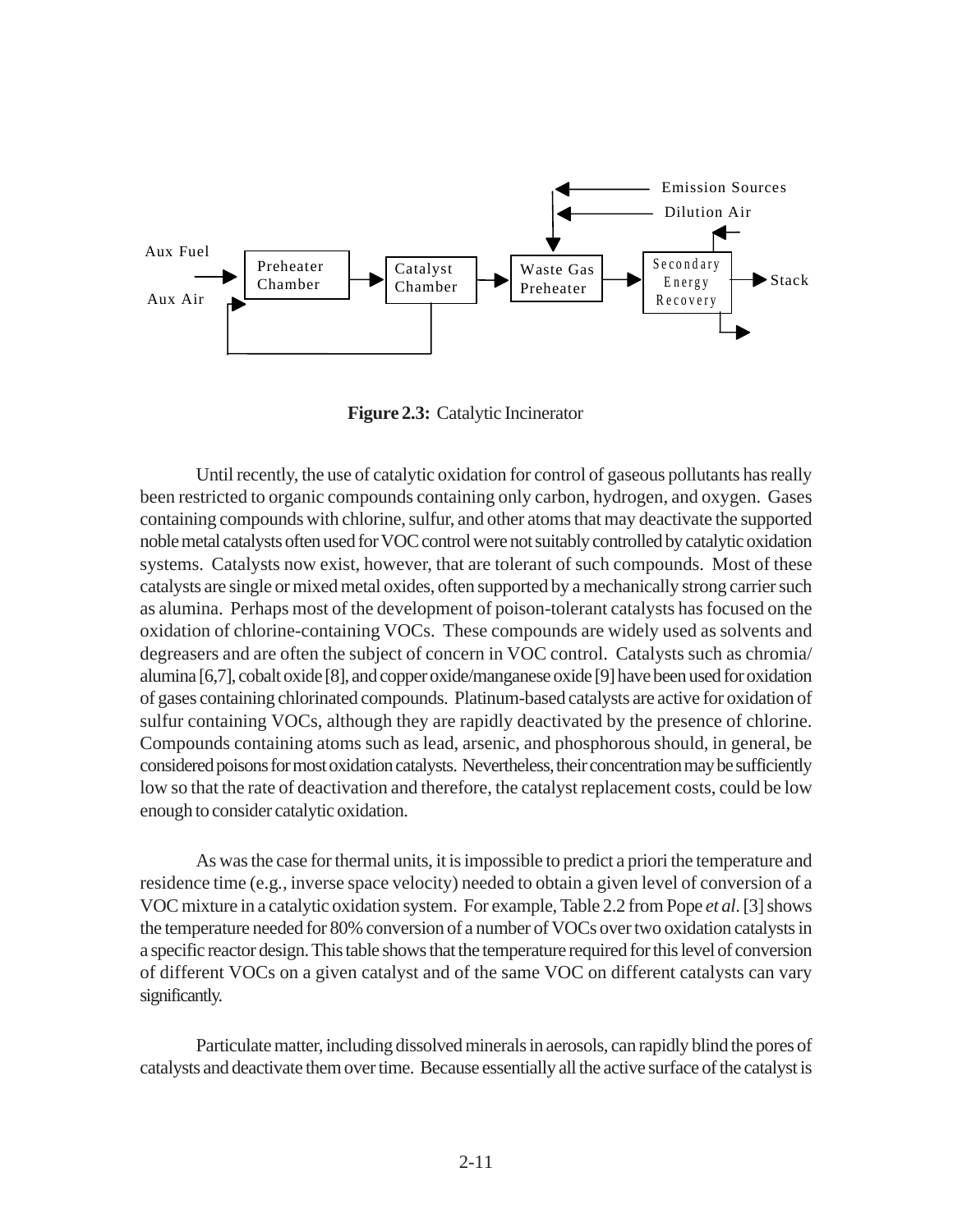contained in relatively small pores, the particulate matter need not be large to blind the catalyst. No general guidelines exist as to particulate concentration and particulate size that can be tolerated by catalysts because the pore size and volume of catalysts vary greatly.

The volumetric gas flow rate and the concentration of combustibles in the gas flowing to the catalytic incinerator should be constant for optimal operation. Large fluctuations in the flow rate will cause the conversion of the VOCs to fluctuate also. Changes in the concentration or type of organics in the gas stream can also affect the overall conversion of the VOC contaminants. These changes in flow rate, organics concentration, and chemical composition are generally the result of upsets in the manufacturing process generating the waste stream. It may be uneconomical to change the process for the sake of making the operation of the catalytic incinerator feasible. In such cases, thermal incinerators (discussed earlier in this chapter) or carbon adsorption (discussed in Section 3.1 of this Manual) should be evaluated as alternative control technology.

The method of contacting the VOC-containing stream with the catalyst serves to distinguish catalytic incineration systems. Both fixed-bed and fluid-bed systems are used.

#### Fixed-Bed Catalytic Incinerators

Fixed-bed catalytic incinerators may use a monolith catalyst or a packed-bed catalyst. Each of these is discussed below.

Monolith Catalyst Incinerators - The most widespread method of contacting the VOCcontaining stream with the catalyst is the catalyst monolith. In this scheme the catalyst is a porous solid block containing parallel, non-intersecting channels aligned in the direction of the gas flow.

|                         | Temperature, <sup>o</sup> F |                |  |
|-------------------------|-----------------------------|----------------|--|
| <b>Compound</b>         | $CO_3O_4$                   | Pt - Honeycomb |  |
| acrolein                | 382                         | 294            |  |
| n-butanol               | 413                         | 440            |  |
| n-propylamine           | 460                         | 489            |  |
| toluene                 | 476                         | 373            |  |
| n-butyric acid          | 517                         | 451            |  |
| 1, 1, 1-trichloroethane | 661                         | >661           |  |
| dimethyl sulfide        | $\overline{\phantom{0}}$    | 512            |  |

**Table 2.2:** Catalyst Temperatures Required for Oxidizing 80% of Inlet VOC to CO<sub>2</sub>, o F for Two Catalyss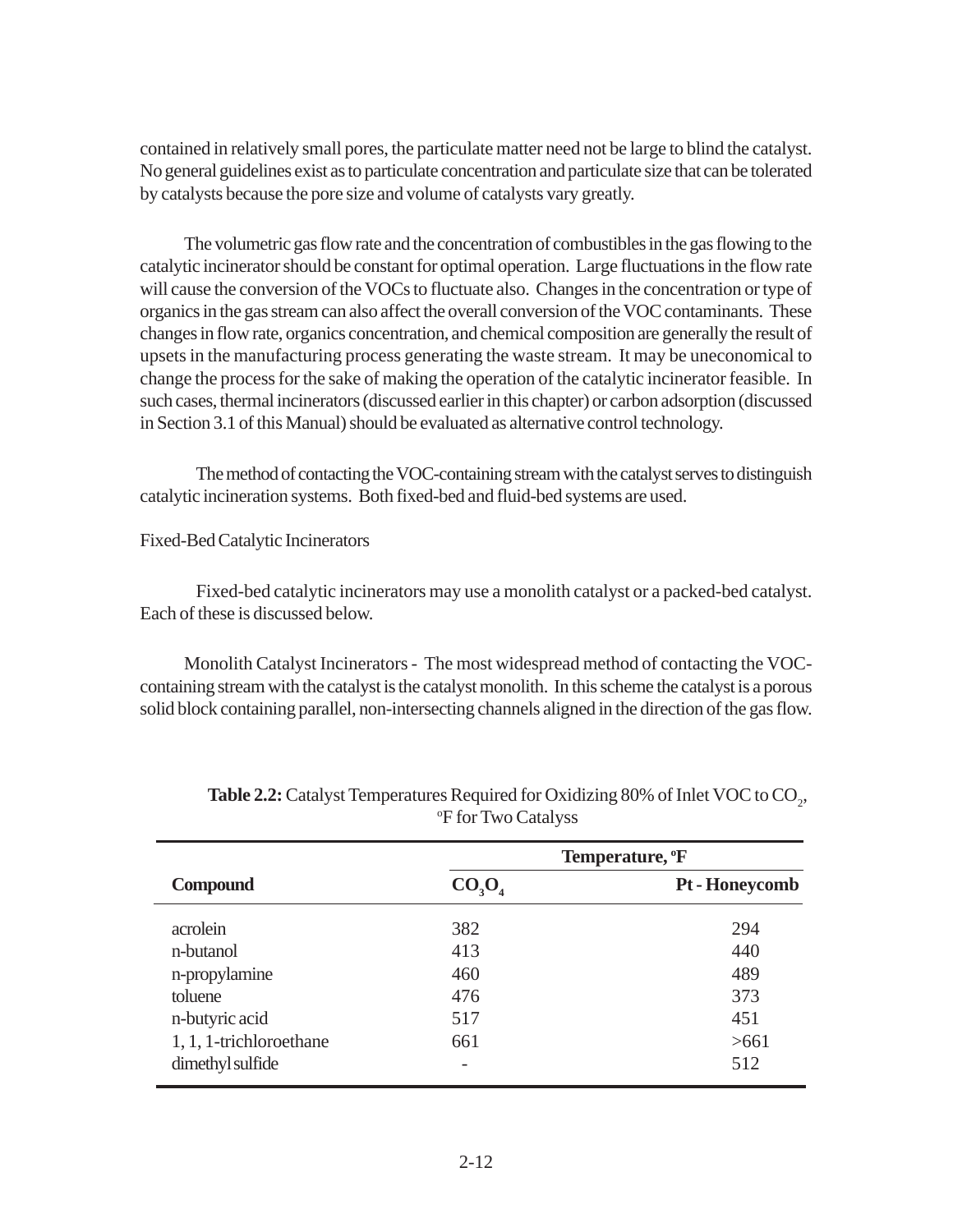Monoliths offer the advantages of minimal attrition due to thermal expansion/ contraction during startup/shutdown and low overall pressure drop.

Packed-Bed Catalytic Incinerators - A second contacting scheme is a simple packed-bed in which catalyst particles are supported either in a tube or in shallow trays through which the gases pass. The first scheme is not in widespread use due to its inherently high pressure drop, compared to a monolith, and the breaking of catalyst particles due to thermal expansion when the confined catalyst bed is heated/cooled during startup/shutdown. However, the tray type arrangement, where the catalyst is pelletized is used by several industries (e.g., heat-set web-offset printing). Pelletized catalyst is advantageous where large amounts of such contaminants as phosphorous or silicon compounds are present. [10]

### Fluid-Bed Catalytic Incinerators

A third contacting pattern between the gas and catalyst is a fluid-bed. Fluid-beds have the advantage of very high mass transfer rates, although the overall pressure drop is somewhat higher than for a monolith. An additional advantage of fluid-beds is a high bed-side heat transfer as compared to a normal gas heat transfer coefficient. This higher heat transfer rate to heat transfer tubes immersed in the bed allows higher heat release rates per unit volume of gas processed and therefore may allow waste gas with higher heating values to be processed without exceeding maximum permissible temperatures in the catalyst bed. In these reactors the gas phase temperature rise from gas inlet to gas outlet is low, depending on the extent of heat transfer through imbedded heat transfer surfaces. The catalyst temperatures depend on the rate of reaction occurring at the catalyst surface and the rate of heat exchange between the catalyst and imbedded heat transfer surfaces.

As a general rule, fluid-bed systems are more tolerant of particulates in the gas stream than either fixed-bed or monolithic catalysts. This is due to the constant abrasion of the fluidized catalyst pellets, which helps remove these particulates from the exterior of the catalysts in a continuous manner. A disadvantage of a fluid-bed is the gradual loss of catalyst by attrition. Attritionresistant catalysts have been developed to overcome this disadvantage.[76]

## **2.2.3 Other Considerations: Packaged versus Field-Erected Units, Auxiliary Equipment**

### Packaged vs. Field-Erected Units

With the exception of regenerative incinerators, the equipment cost correlations included in this chapter are for packaged units only. They are not valid for field-erected units. For regenerative incinerators, the correlations are valid for field-erected units only. Packaged units are units that have been shop fabricated and contain all elements necessary for operation, except for connection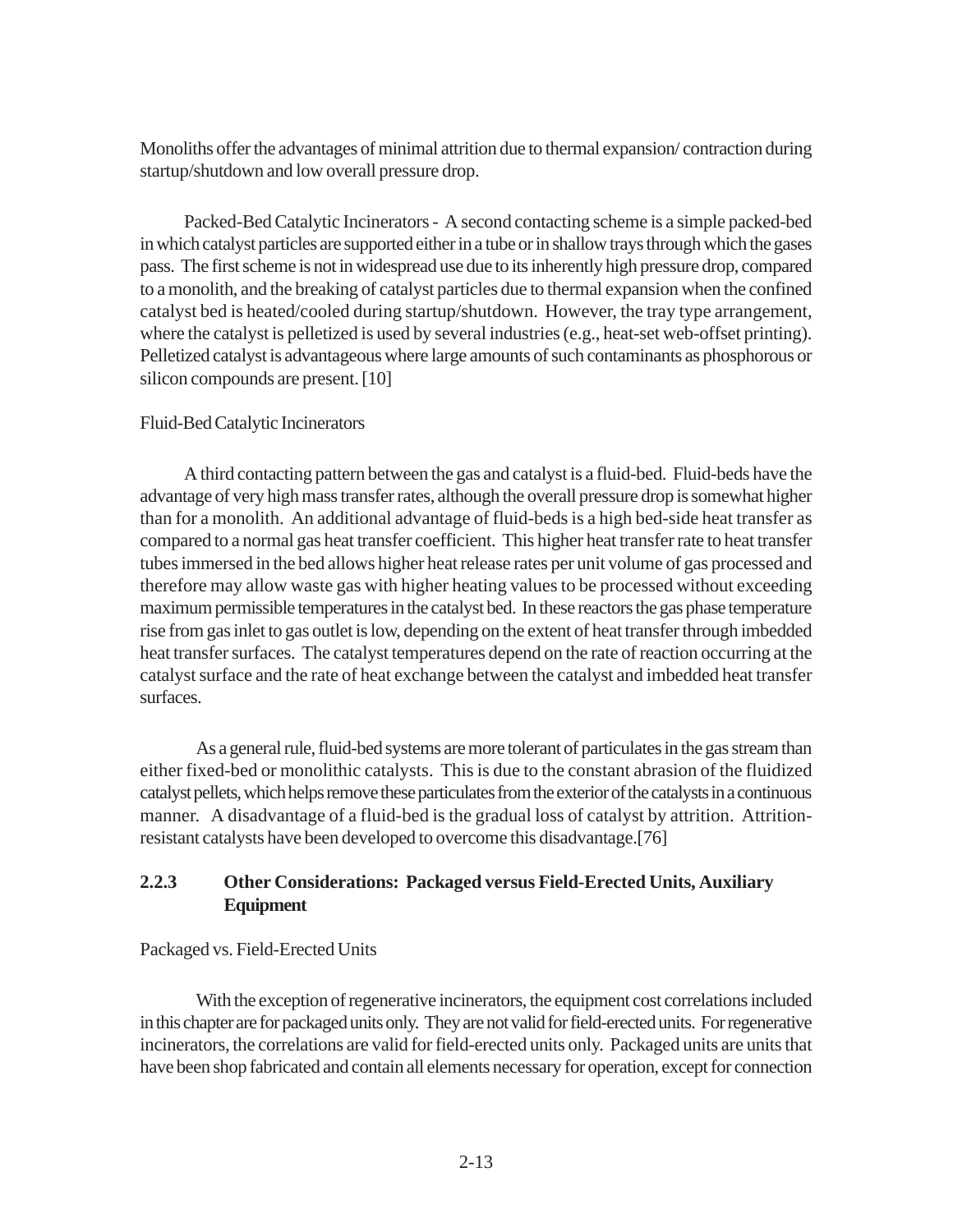to facilities at the site, e.g*.*, utilities. The elements include the combustion chamber, preheater, instrumentation, fan, and the necessary structural steel, piping, and electrical equipment. This equipment is assembled and mounted on a "skid" to facilitate installation on a foundation at the plant site. Tie-in to the local emission source is not part of the packaged unit. Units are usually sized to handle flow rates of < 20,000 scfm, but can be built to accommodate flow rates up to 50,000 standard cubic feet per minute (scfm). The cost correlations in this chapter are valid to 50,000 scfm for packaged units, except for fluid-bed units which are valid to 25,000 scfm.

Conversely, field-erected units may be built to any desired size. The combustion chamber, preheater, and other equipment items are designed and fabricated individually, and assembled at the site. However, both the equipment and installation costs of field-erected units are typically higher than those for equivalent-sized packaged units because the factors that improve efficiency of shop-fabrication, such as uniform working environment, availability of tools and equipment, and more efficient work scheduling, are generally not available in the field.

#### Acid Gas Scrubbers

The final outlet stream of any incineration system may contain certain pollutants that must be removed. The combustion of sulfur-containing compounds results in  $\mathrm{SO}_2$ , while chlorinated compounds yield  $\text{Cl}_2$  and HCl in the product stream. These acid gases must be removed from the gas stream if they are present at significant concentrations (regulations for limits on these gases vary from state to state). This removal can be effected in, for instance, a packed-bed gas absorber (vertical scrubber) in which the flue gas is contacted with a caustic scrubbing liquid. For fluid-bed catalytic reactors, venturi scrubbers are often used because they provide for particulate removal as well as acid gas scrubbing. In most cases adding a scrubber or absorber significantly increases the cost of the incineration unit, sometimes by a factor of two. Costing of absorbers is discussed in the "Gas Absorbers" chapter of this Manual.

If chlorinated VOCs are present in the waste gas, heat exchangers may require special materials of construction. This added expense is not included in the costing procedures outlined in this section.

#### Heat Exchangers (Preheaters and Other Waste Energy Recovery Units)

For the thermal and catalytic units having some degree of energy recovery, the cost of the primary heat exchanger is included in the cost, and its design is usually done by the incineration unit vendor. The cost correlations presented in this chapter include units both with and without energy recovery. Secondary energy recovery, if desired, requires an additional heat exchanger, which is also often provided by the incineration unit vendor. Costing procedures for secondary energy recovery are not included in this section.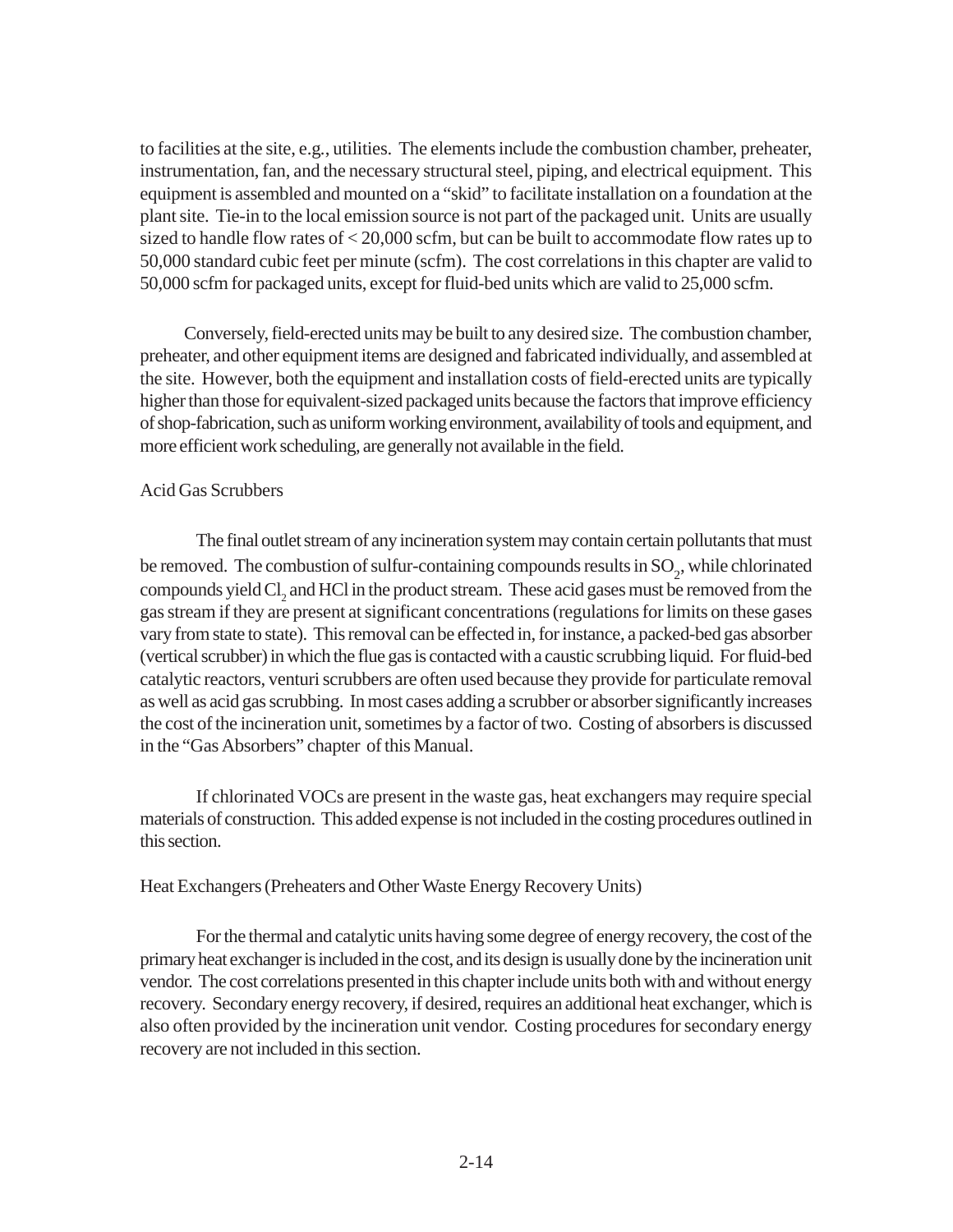### Other Auxiliary Equipment

Additional auxiliary equipment such as hoods, ductwork, precoolers, cyclones, fans, motors, and stacks are addressed separately in other sections of this *Manual*.

## **2.2.4 Technology Comparison**

Both the thermal and catalytic incineration systems are designed to provide VOC control through combustion at a level in compliance with applicable state and federal requirements. Given the wide range of options available, however, it is obvious that not every incinerator will fulfill these requirements at the same cost. This section presents a first step toward deciding how best to deal with VOC emission abatement using incinerators considering some qualitative factors pertinent to the types of incinerators described in this chapter. It is the intent of the remainder of this section to provide a method by which the cost of VOC control for a particular application can be calculated.

A summary of the principal types of incinerators is presented in Table 2.3. From the earlier discussions, the following factors relating to the presence of contaminants should be considered by potential users [12]:

- The fouling of the catalyst in a catalytic system is a possibility. Poisons to the system include heavy metals, phosphorous, sulfur and most halogens, although catalysts have been developed that are chlorine resistant.
- The possibility of process upsets that could release any of the above poisons or cause fluctuations in the heating value to the incinerator would favor a thermal system.
- Except for the No.2 grade, fuel oil should not be considered as auxiliary fuel to a catalytic system due to the sulfur and vanadium it may contain.[10]

All of the above factors would serve to increase the operating expense of a catalytic unit through replacement costs of the catalyst. An additional factor relates to relative energy efficiency of the various types of incinerators:

• Thermal units generally require more auxiliary fuel than catalytic units and operate at temperatures that are roughly 1000°F higher. This difference in fuel requirement increases as the heating value of the waste stream decreases.

In general, a trade-off exists between the higher capital costs of catalytic incinerators and the higher operating costs of thermal incinerators. This difference will be illustrated by a design example presented in Section 2.2.4 which treats both technologies.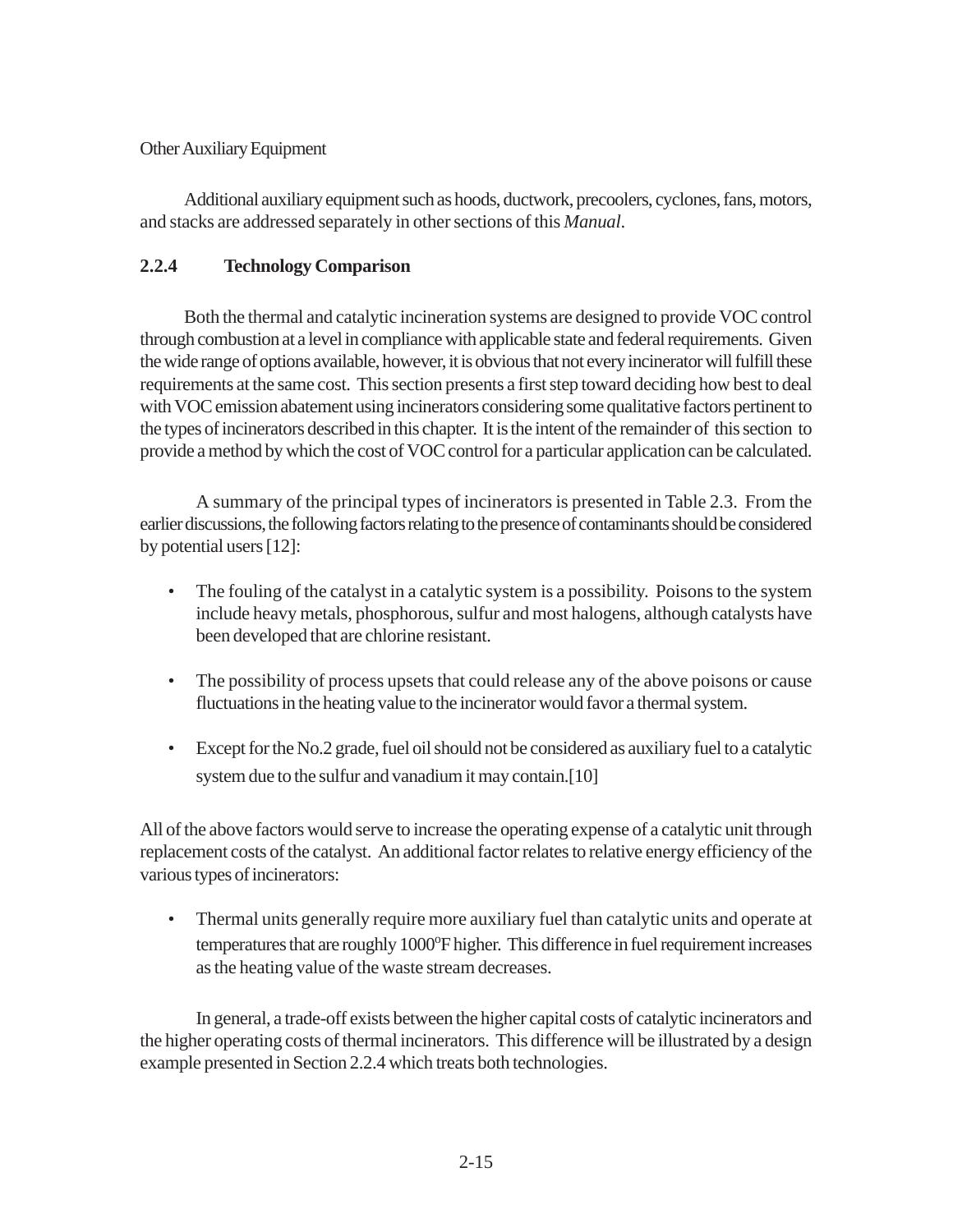| <b>Thermal Systems</b>                        | <b>Catalytic Systems</b> |
|-----------------------------------------------|--------------------------|
| - Direct Flame Incinerator                    | - Fixed-Bed              |
| - Recuperative Incinerator (Direct Flame with | - Monolith               |
| Recuperative Heat Exchanger)                  | - Packed-Bed             |
| - Regenerative Incinerator Operating in a     |                          |
| Cycle Mode                                    | - Fluid-Bed              |

**Table 2.3:** Principal VOC Incineration Technologies

## **2.3 General Treatment of Material and Energy Balances**

In the sizing and costing of the incinerator and the calculation of the auxiliary fuel requirements, it is necessary to make material and energy balances around the entire incinerator unit and around certain parts of the unit, such as the combustion chamber or the preheater. This section presents a general approach to making these balances.

These balances are based on the law of conservation of mass and energy. They can be stated in general equation form as

$$
In - Out + Generation = Accountulation \qquad (2.4)
$$

Because the incineration process is a steady-state process, the accumulation term is zero and the equation becomes:

$$
In - Out + Generation = 0 \qquad (2.5)
$$

For *mass* balances it is useful to restrict the balances to be made on the mass of each atomic species so that for mass balances the generation term becomes zero. However, because the combustion reaction liberates energy, the energy balances around equipment where combustion takes place would include a generation term. Thus, the simplified equations are

$$
In - Out = 0, for steady-state mass balances \t(2.6)
$$

$$
In - Out + Generation = 0,
$$
  
for steady-state energy balances (2.7)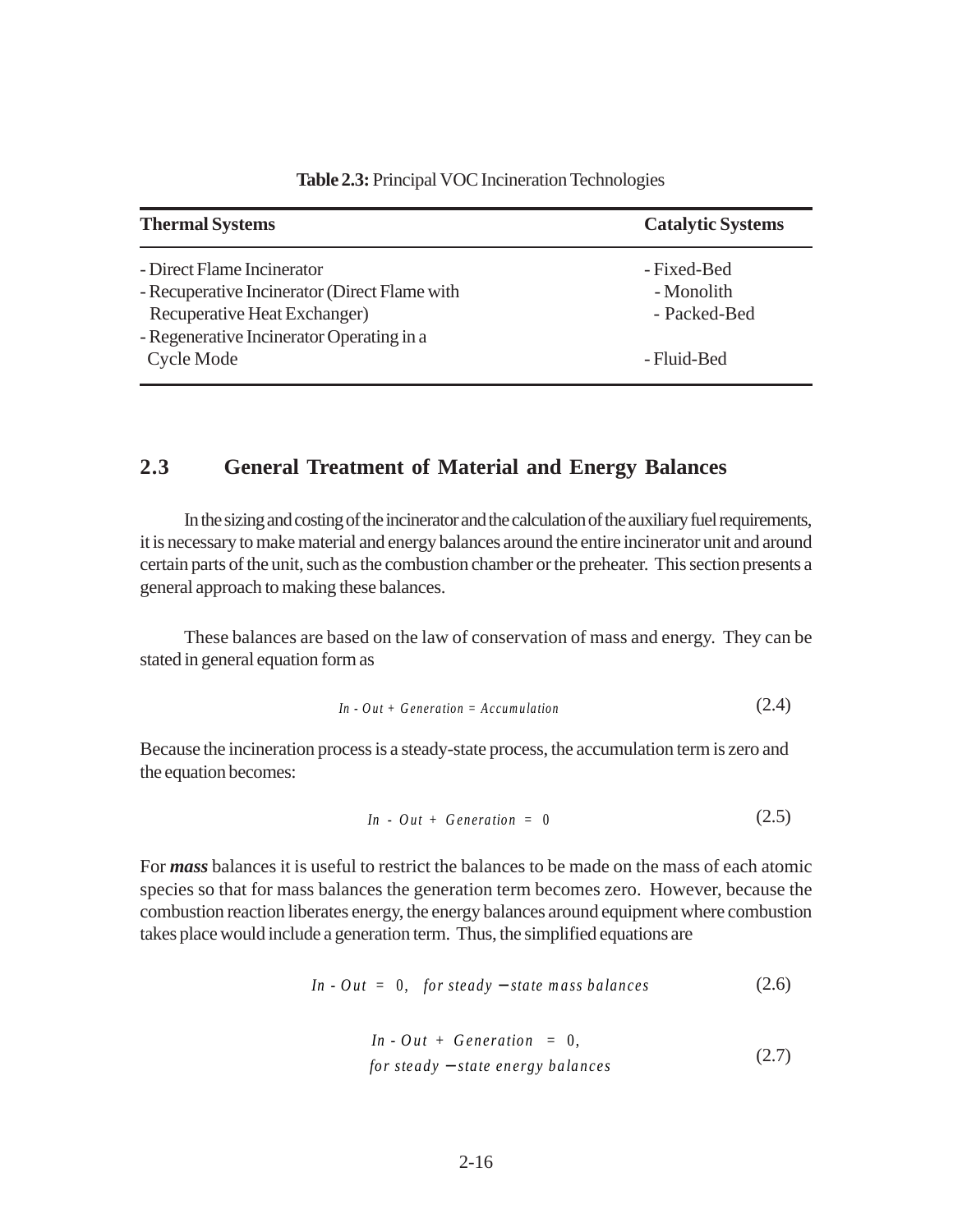For the incineration process the two terms *In* and *Out* are generally mass terms (for a mass balance) of the form,

$$
\dot{m} = \rho q \tag{2.8}
$$

where

 $\rho$  = density (mass per unit volume)  $Q =$  volumetric flow rate (volume per unit time)

or sensible heat terms (for an energy balance) of the form,

$$
\dot{Q} = \dot{m} \Delta h = \rho q \cdot p \left( T - T_{ref} \right) \tag{2.9}
$$

where

 $C_{\rho}$  = heat capacity *T* = temperature

The reference temperature,  $T_{ref}$  is often taken to be zero or the temperature of a convenient stream, e.g., the inlet gas stream, in whatever units *T* is in, so the  $T_{ref}$  term may not appear in the equations. When the reference temperature is taken as zero, the sensible heat terms become

$$
\dot{Q} = r Q C_p T \qquad (2.10)
$$

Energy losses,  $H_{_{L}}$ , are also part of the  $Out$  term and, for the incinerator process, are taken here to be 10% of the total energy input to the incinerator.

For the incineration process, the generation term for energy balances accounts for the energy released through the combustion reactions. This term is generally of the form

$$
\dot{Q} = r Q (-\Delta h_c) \qquad (2.11)
$$

where

 $(-\Delta h_c)$  = heat of combustion.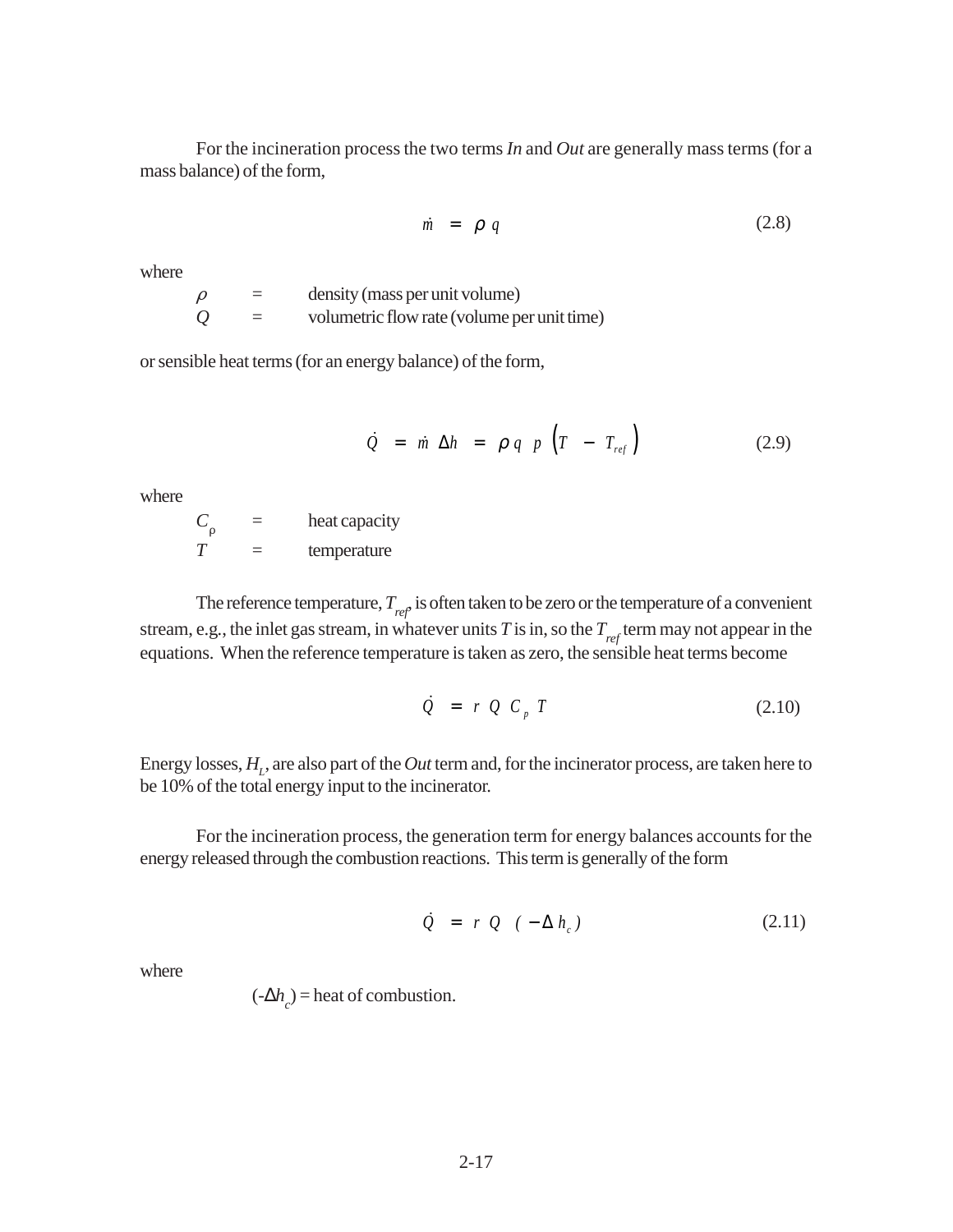## **2.4 Design Procedures**

The following procedure is designed to provide parameters for use in developing a study cost estimate (accuracy  $\pm 30\%$ ). The principal parameters of interest are

- flue gas flow rate, upon which all the equipment cost correlations are based.
- auxiliary fuel requirement, which is important in estimating annual operating costs.

For applications which involve control of waste gas streams that are dilute mixtures of VOCs in air  $\geq$  20% oxygen in the waste gas stream), the flue gas flow rate is greater than the inlet waste gas flow rate by the amount of auxiliary fuel and the increase in the moles of gas as a result of the combustion reaction. Because these two factors usually cause only small increases in flow rate, a number of simplifying assumptions can be made in the design calculations. For applications where diluent air must be used to adjust the combustible concentration in the waste gas to 25% LEL and where auxiliary fuel and auxiliary combustion air are needed, more complete mass and energy balances must be made.

The design procedure illustrated below is for waste gas streams that are dilute mixtures of VOCs in air (>20% oxygen in the waste gas stream). In this discussion the design procedure will be illustrated by a sample problem that will be solved step-by-step.

## **2.4.1 Steps Common to Thermal and Catalytic Units**

**Step 1 - Establish design specifications** The first step in the design procedure is to determine the specifications of the incinerator and the waste gas to be processed. The following parameters of the waste gas stream at the emission source must be available:

- Volumetric flow rate, scfm—Standard conditions are normally 77°F and 1 atm. pressure
- Temperature
- Oxygen content
- Chemical composition of the combustibles
- **Inerts content**
- Heating value—In cases the heating value may act as a surrogate for the chemical composition of the combustibles. This is particularly true for dilute mixtures of combustibles in air.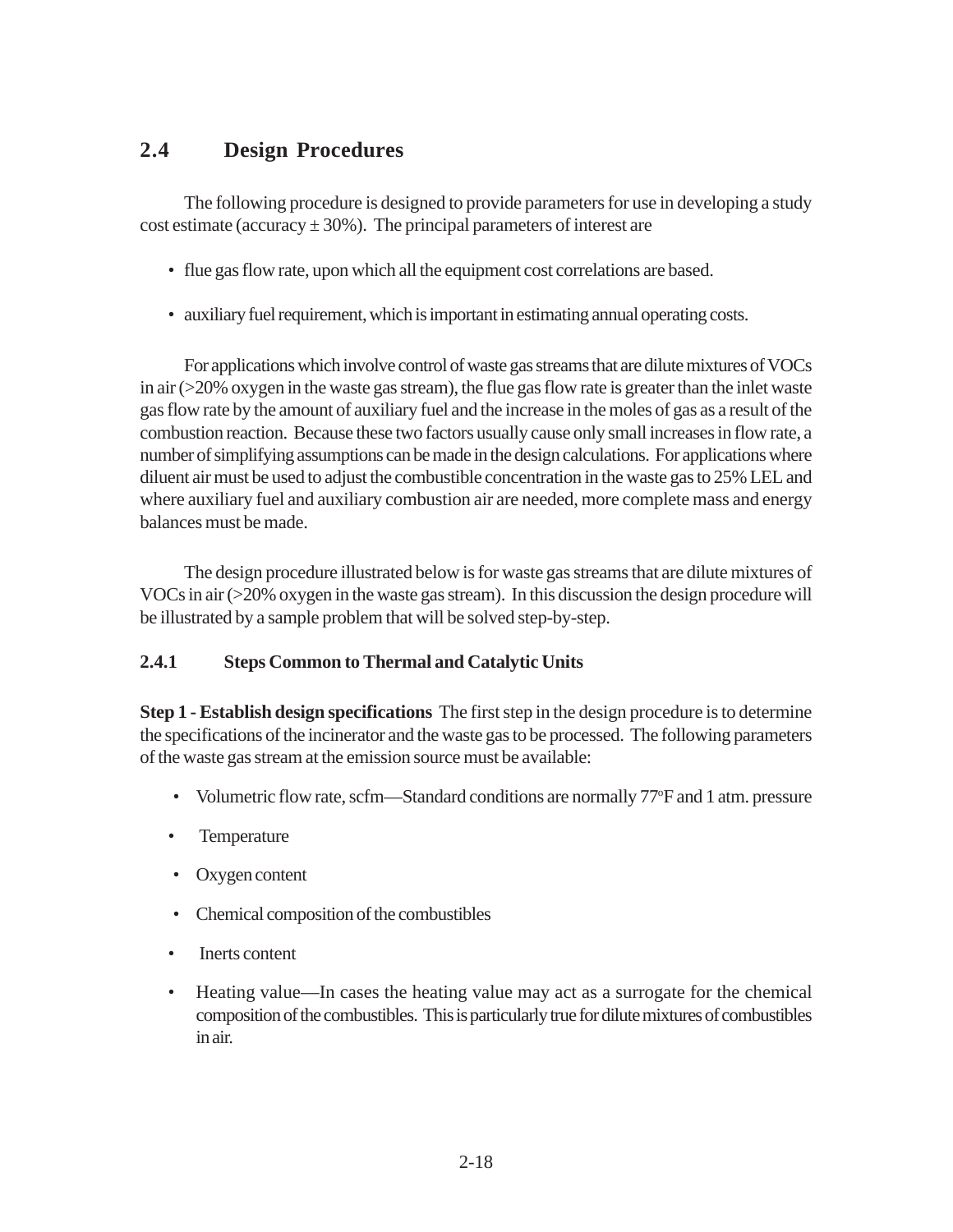• Particulate content—The particulate content is important if catalytic incinerators are to be coated. An upstream filter may suffice if particulate content is too high. Fluid-bed catalytic incinerators can tolerate higher particulate contents than fixed-bed catalytic incinerators.

The following parameters must be specified for the incinerator:

- Desired control efficiency—This efficiency should be based on requirements dictated by relevant state and federal regulations.
- Combustion chamber outlet temperature—This temperature may also be based on requirements of a regulation or on recommendations developed during regulatory development.
- Desired percent energy recovery—The desired percent energy recovery should be the result of a process optimization in which costs of incinerators with several different levels of energy recovery are estimated and the minimum cost design selected. The tradeoff is between the capital cost of the energy recovery equipment and the operating (fuel) cost.

Specifications for the sample problem are given in Table 2.4.

**Step 2 - Verify that the oxygen content of the waste gas exceeds 20%** There must be sufficient oxygen in the waste gas to support the combustion of the waste organics (including VOCs) and the auxiliary fuel, if auxiliary fuel is needed. It may be necessary to add auxiliary air if the oxygen content is less than about 20%. This example is based on streams that contain >20% oxygen, as shown below for 1000 ppmv of benzene and methylchloride:

*Air Content, Vol.* % = 100 - 
$$
\frac{1,000 (ppm)}{10^6}
$$
 × 100 -  $\frac{1,000 (ppm)}{10^6}$  × 100 = 99.8% (2.12)

This gives the oxygen content in percent as:

$$
Oxygen Content = 98.8\% \times 0.209 = 20.86\% \tag{2.13}
$$

where 0.209 is the concentration of oxygen in air.

**Step 3 - Calculate the LEL and the Percent of the LEL of the gas mixture** Note: If the waste stream contains a significant amount of inerts in addition to the nitrogen associated with the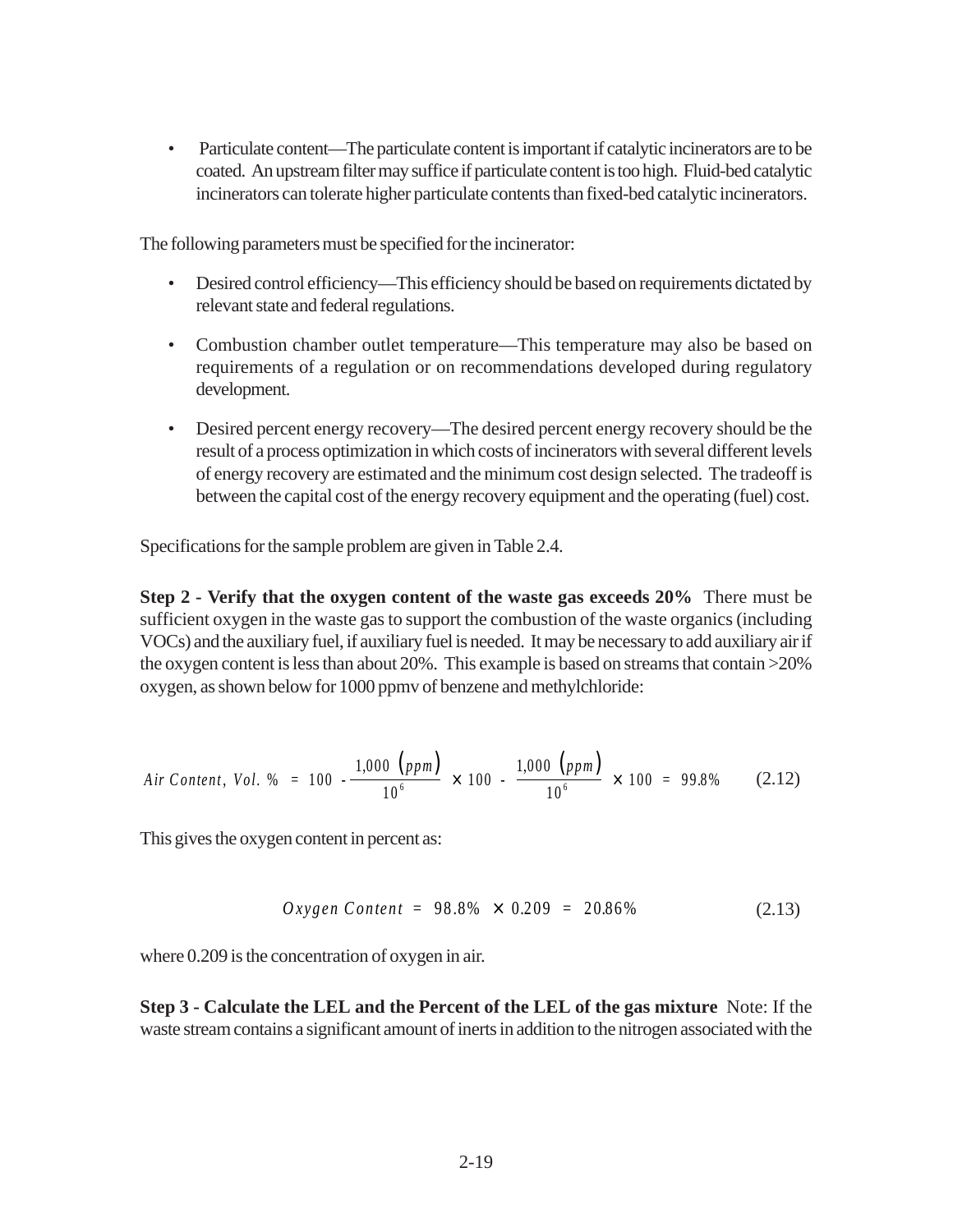| <b>Variable</b>                                                       | <b>Valor</b>   |
|-----------------------------------------------------------------------|----------------|
| RelaciPreheater Inlet Wast Gas Vol. Flow Rate, Q <sub>ui</sub> , scfm | 20,000         |
| Preheater Inlet Waste Gas Temp., $T_{w,i}$ , ${}^{\circ}F$            | 100            |
| Composition                                                           |                |
| - Benzene Cointent, ppmy                                              | 1000           |
| - Methyl Chloride Content, ppmv                                       | 1000           |
| - Air Content                                                         | <b>Balance</b> |
| Particulate Content                                                   | Negligible     |
| Moisture Content                                                      | Negligible     |
| Desired Control Efficiency, %                                         | 98             |
| Desired Percent Energy Recovery, HR%                                  | 70             |

## **Tabla 2.4:** Especificaciones para el Problema de Muestra

oxygen in air, the calculation of LEL (and UEL) loses meaning since the LEL (and UEL) is measured in mixtures of organic with air only. A complete chemical analysis is necessary to complete the design procedure in such a case.

The example chosen here is typical, in that there is more than one VOC component in the gas stream. An approximate method to calculate the LEL of a mixture of compounds, *LEL*<sub>mix</sub>, is given by Grelecki [13] as

$$
LEL_{mix} = \left[ \sum_{j=1}^{n} \frac{x_{j}}{\left( \sum_{i=1}^{n} x_{i} \right) LEL_{j}} \right]^{-1}
$$
 (2.14)

where

| $x_i$ | $=$                       | volume fraction of combustible component i                 |
|-------|---------------------------|------------------------------------------------------------|
| LEL.  | $\mathbf{r} = \mathbf{r}$ | lower explosive limits of combustible component $j$ (ppmv) |
| n     |                           | number of combustible components in mixture                |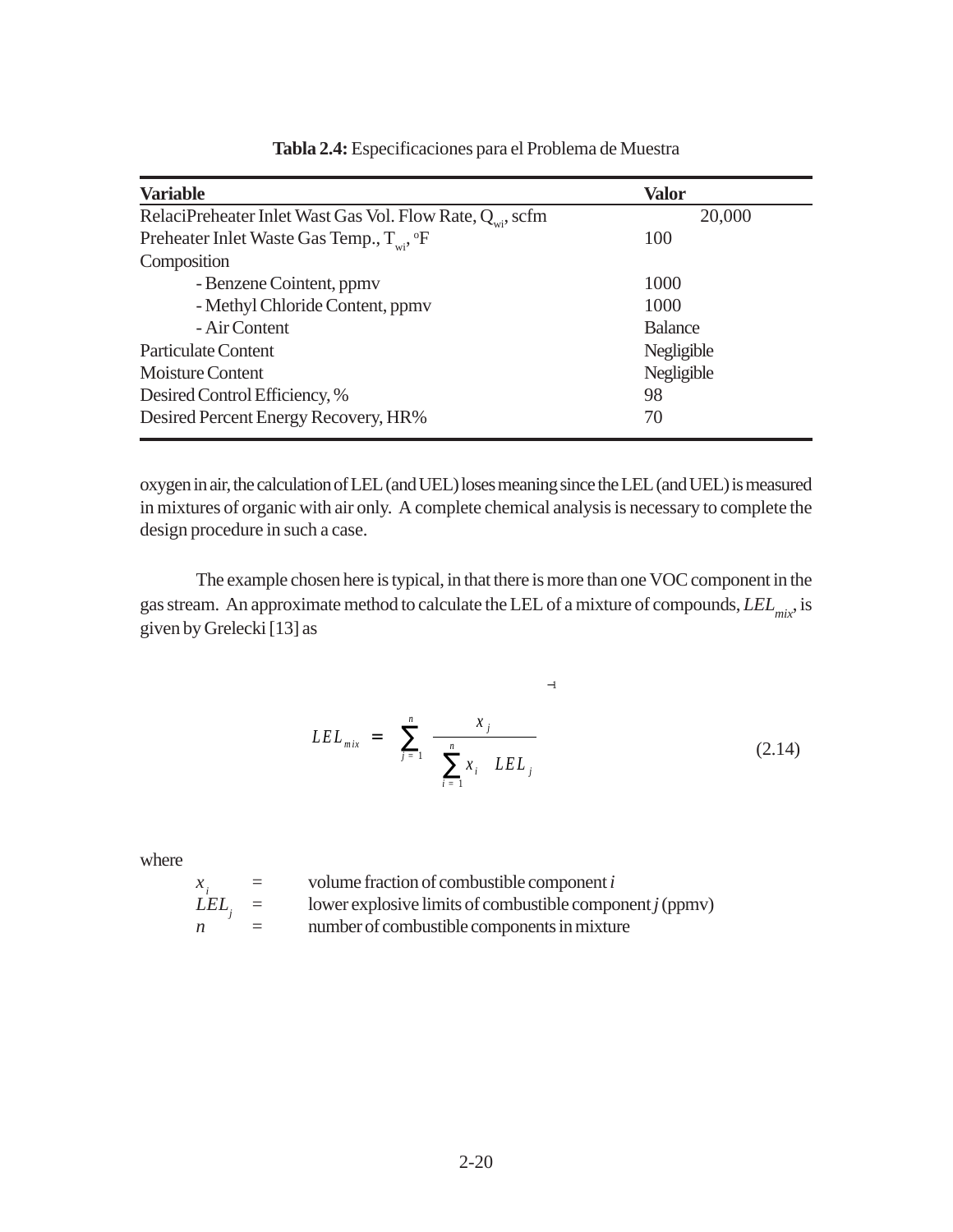For the example case,

$$
\sum_{i=1}^{n} x_i = (1,000 + 1,000) \times 10^{-6} = 2,000 \times 10^{-6}
$$

From standard references [13] or from Appendix A,

$$
LEL_{Bz} = 14,000 \text{ ppmv for benzene}
$$
  

$$
LEL_{MC} = 82,5000 \text{ ppmv for methyl chloride}
$$

$$
LEL_{mix} = \left[\frac{1,000}{2,000 \times 14,000} + \frac{1,000}{2,000 \times 82,500}\right]^{-1} = 23,938 \; ppmv
$$

% 
$$
LEL_{mix} = \frac{total~combustible~conc.~in~mixture}{LEL_{mix}} \times 100
$$
 (2.15)

% 
$$
LEL_{mix} = \frac{2,000}{23,938} \times 100 = 8.4\%
$$

The percent *LEL* of the mixture is therefore 8.4%. Because this is well below 25%, no dilution air is needed in this example. If the mixture had been above 25% *LEL*, sufficient dilution air would have been needed to bring the concentration of the mixture to less than 25% to satisfy fire insurance regulations.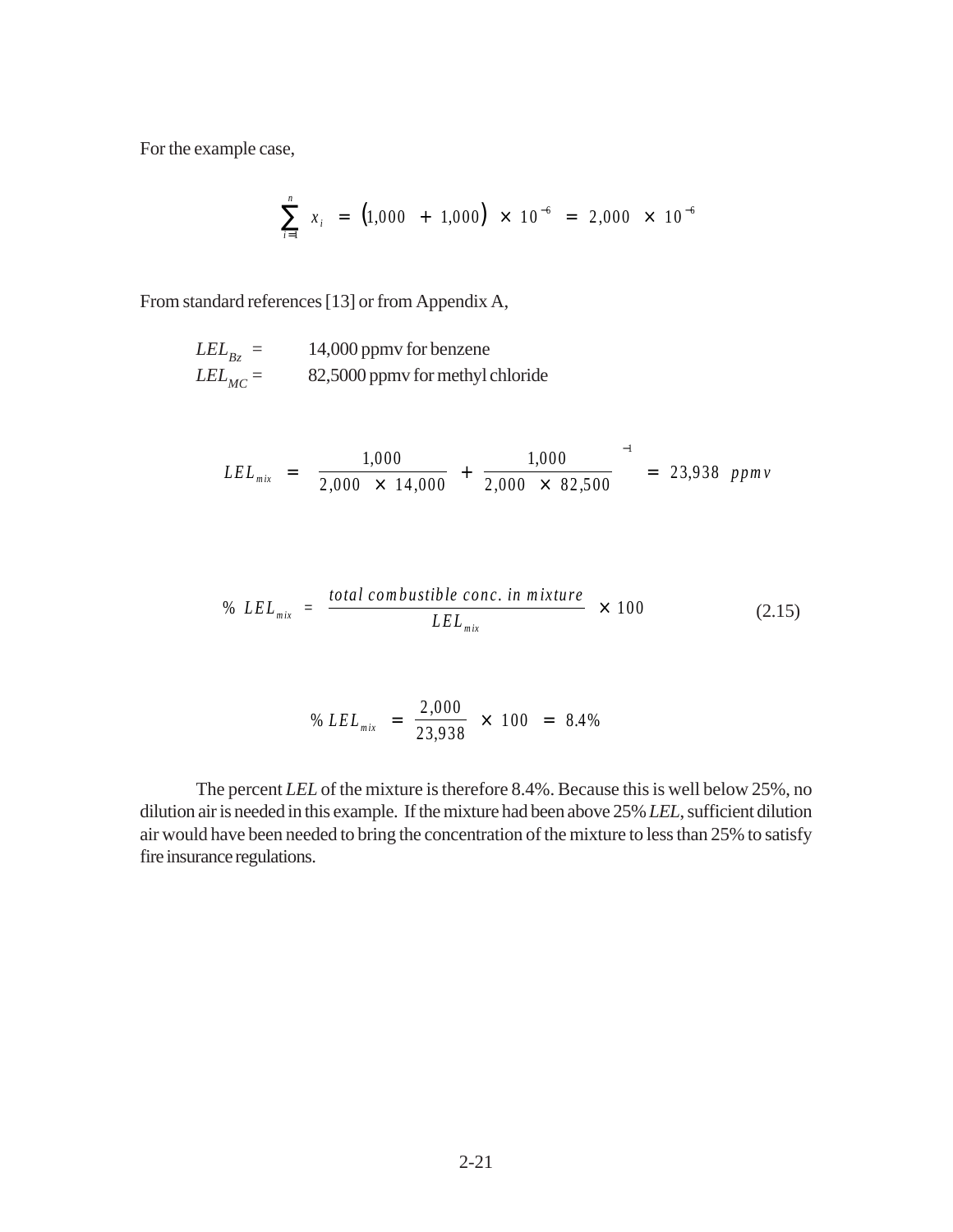Step 4 - Calculate the volumetric heat of combustion of the waste gas streams,  $(-\Delta h_{c_w})$ , **Btu/scf** The energy content of the gas stream, expressed in terms of the heat of combustion, is calculated as follows:

$$
\left(-\Delta h_{c_w}\right) = \sum_{i=1}^n \left(-\Delta h_{c_i}\right) x_i \tag{2.16}
$$

where

| $(\& \Delta h_{\rm cw})$ | $=$ heat of combustion of the waste stream (Btu/scf)                              |
|--------------------------|-----------------------------------------------------------------------------------|
| $(\& \Delta h_{ci})$     | $=$ volumetric heat of combustion of component i at 25 $\rm{^{\circ}C}$ (Btu/scf) |
| $\mathcal{X}_{i}$        | $=$ volume fraction of component <i>i</i> in the waste gas                        |
| n                        | $=$ number of combustible components in the waste gas                             |

The heat of combustion that should be used in these calculations is the "lower" heat of combustion, i.e*.*, with gaseous water, rather than liquid water, as a reaction product since water leaves the incinerator in the vapor state. From Appendix 3F or standard references [79,80] with appropriate conversion of units, the volumetric heat of combustion at 25°C for the two components is calculated to be as follows:

$$
(-\Delta h_{cbc}) = 3,475 \text{ Btu/scf for Benzene}
$$
  

$$
(-\Delta h_{cMC}) = 705 \text{ Btu/scf for methyl chloride}
$$

The compositions specified earlier as ppmv are converted to volume fractions as follows:

 $\chi_{B_z} = 1,000$  ppmv  $\times 10^{-6} = 10^{-3}$  for benzene  $\chi_{MC} = 1,000$  ppmv  $\times 10^{-6} = 10^{-3}$  for methyl chloride

Using these values of heat of combustion and composition, the heat of combustion of the waste gas stream per standard cubic foot (scf) of incoming gas is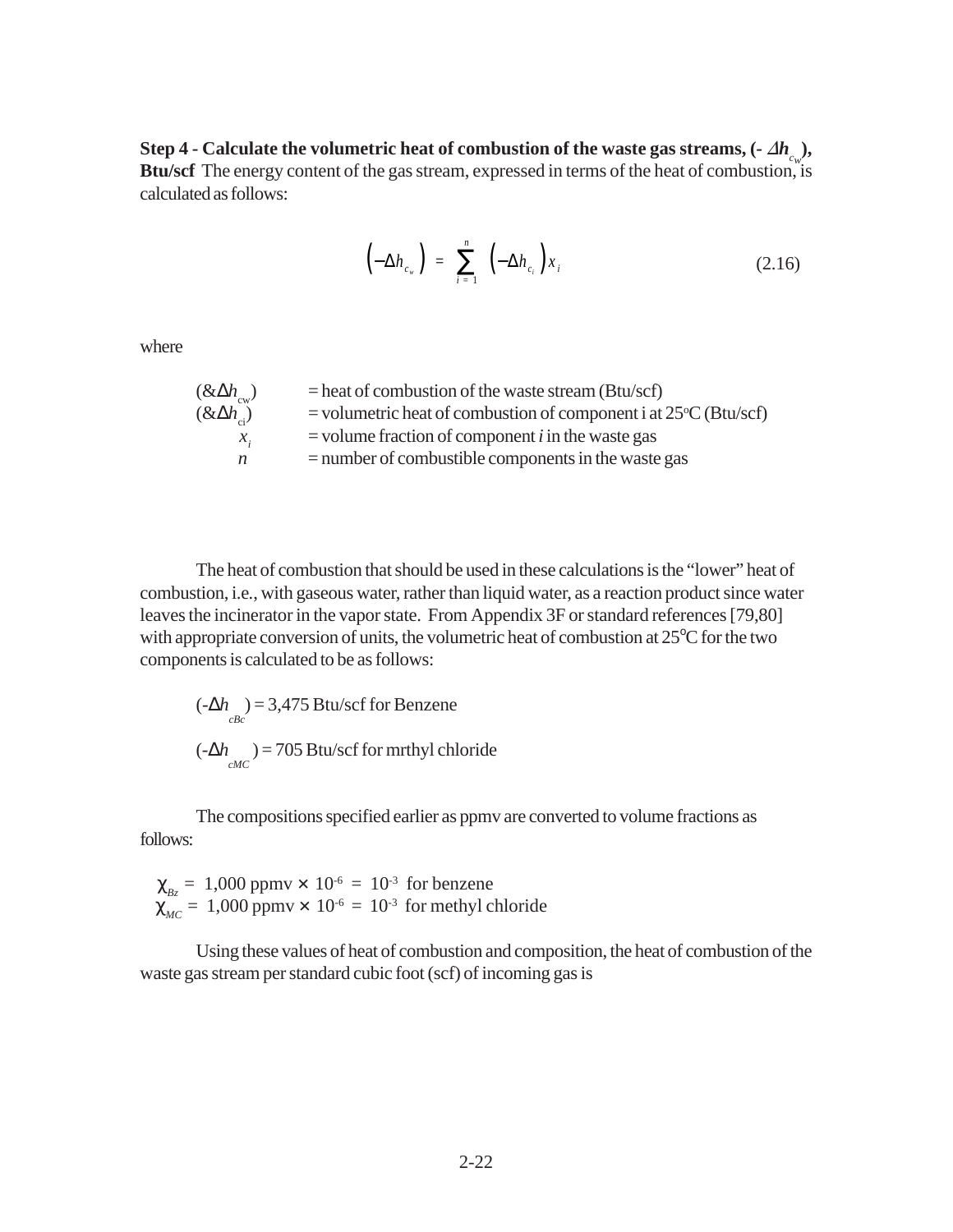$$
\left(-\Delta h_{c_{w}}\right) = (3,475) \left(10^{-3}\right) + (705) \left(10^{-3}\right) = 4.18 \frac{Btu}{scf}
$$

Assuming the waste gas is principally air, with a molecular weight of 28.97 and a corresponding density of 0.0739 lb/scf, the heat of combustion per pound of incoming waste gas is:

$$
(-\Delta h_{cw}) = 56.6 \, Btu/lb
$$

The negative heat of combustion, by convention, denotes an exothermic reaction. Also by convention, if one refers to heat of reaction rather than heat of combustion, then a positive value denotes an exothermic reaction.

Empirically, it has been found that 50 Btu/scf roughly corresponds to the *LEL* of organic/ air mixtures. Insurance codes require a value below 25% *LEL*, which corresponds to about 13 Btu/scf. However, if *LEL* sensors and monitors are installed, one can incinerate a waste gas with a combustible organic content between 25 and 50% *LEL*, which corresponds to 13 to 25 Btu/scf.

For catalytic applications the heat of combustion must normally be less than 10 Btu/scf (for VOCs in air) to avoid excessively high temperatures in the catalyst bed. This is, of course, only an approximate guideline and may vary from system to system.

After Step 4, determination of the  $(-\Delta h_{cv})$  design procedure for thermal and catalytic incinerators is discussed separately, beginning with Step 5 for each type of incinerator.

#### **2.4.2 Steps Specific to Thermal Units**

Figure 2.1 shows a generic thermal incinerator with the appropriate streams labeled.

**Step 5t - Establish the temperature at which the incinerator will operate** As mentioned in Section 2.2.1, both the reactor temperature and residence time of the waste gas in the reactor determine the level of VOC destruction. In general, state and local regulations specify the required level of destruction that the customer must meet. In this example a destruction efficiency of 98 % is specified. Studies by Mascone [2,3,4] show that this destruction efficiency can be met in a thermal incinerator operated at a temperature,  $T_{\hat{f}}$ , of 1600°F and a residence time of 0.75 second. (Note: This higher efficiency level is the minimum achievable by any new properly designed and operated incinerator. Many incinerators can achieve destruction efficiencies of 99% or higher.)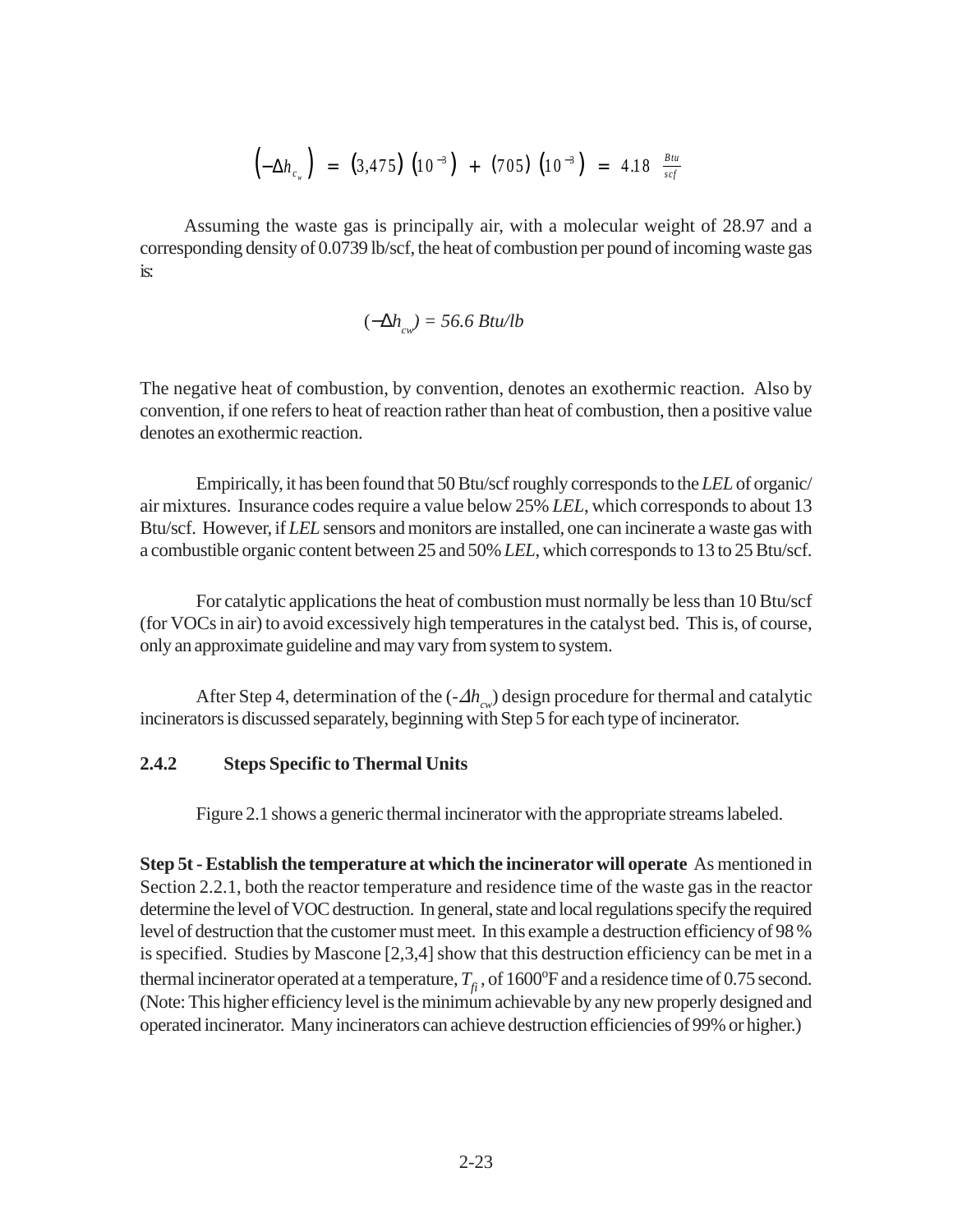**Step 6t - Calculate the waste gas temperature at the exit of the preheater** The extent of the heat exchange to be carried out in the preheater is the result of a technical and economic optimization procedure that is not illustrated in this example. As the VOC stream temperature leaving the heat exchanger,  $T_{\mu\nu}$ , increases, the auxiliary fuel requirement decreases, but at the expense of a larger heat exchanger. However, there are several important limits on  $T_{wo}$ . First,  $T_{wo}$  must not be close to the ignition temperature of the organic-containing gas to prevent damaging temperature excursions inside the heat exchanger should the gas ignite. Second, for gases containing halogens, sulfur, and phosphorous (or other acid-forming atoms), the flue gas temperature after the heat exchanger,  $T_{\epsilon_0}$ , must not drop below the acid dew point. Both limitations limit the amount of heat exchange and thus the maximum value of  $T_{wo}$ . The calculation of the acid dew point is not simple. It is recommended that vendor guidance be sought to ensure that the dew point is not reached. Condensation of acid gases will result in corrosion of many of the metals used in heat exchangers. As an example, fuel sulfur contents of 1 to 2 percent can give acid dew points of about 200 to 270°F. Increasing the sulfur content to 4 percent can raise the dew to about 290°F. Chlorine and phosphorous have a much smaller effect on acid dew elevation.

With the following assumptions, one can estimate  $T_{w<sub>o</sub>}$  using Equation 2.2, the definition of fractional energy recovery for a heat exchanger:

- The fractional energy recovery is specified.
- The amount of auxiliary fuel,  $Q_{a}$ , and auxiliary combustion air,  $Q_a$ , are small relative to the waste gas,  $Q_w$ , so that the mass flow rates of gases,  $p_w Q_w$  and  $p_f Q_f$  on both sides of the preheater are approximately the same, or:

$$
\rho_w Q_w = \rho_f Q_f \tag{2.17}
$$

- The heat capacities of the gases on both sides of the preheater are approximately the same, regardless of composition. This is true for waste streams which are dilute mixtures of organics in air, the properties of the streams changing only slightly on combustion.
- The mean heat capacities above the reference temperature of the gases on both sides of the preheater are approximately the same regardless of temperature.

With these assumptions, the equation for fractional energy recovery for a heat exchanger becomes:

$$
Fractional\ Energy\ Recovery = \frac{T_{w_o} - T_{w_i}}{T_{f_i} - T_{w_i}}
$$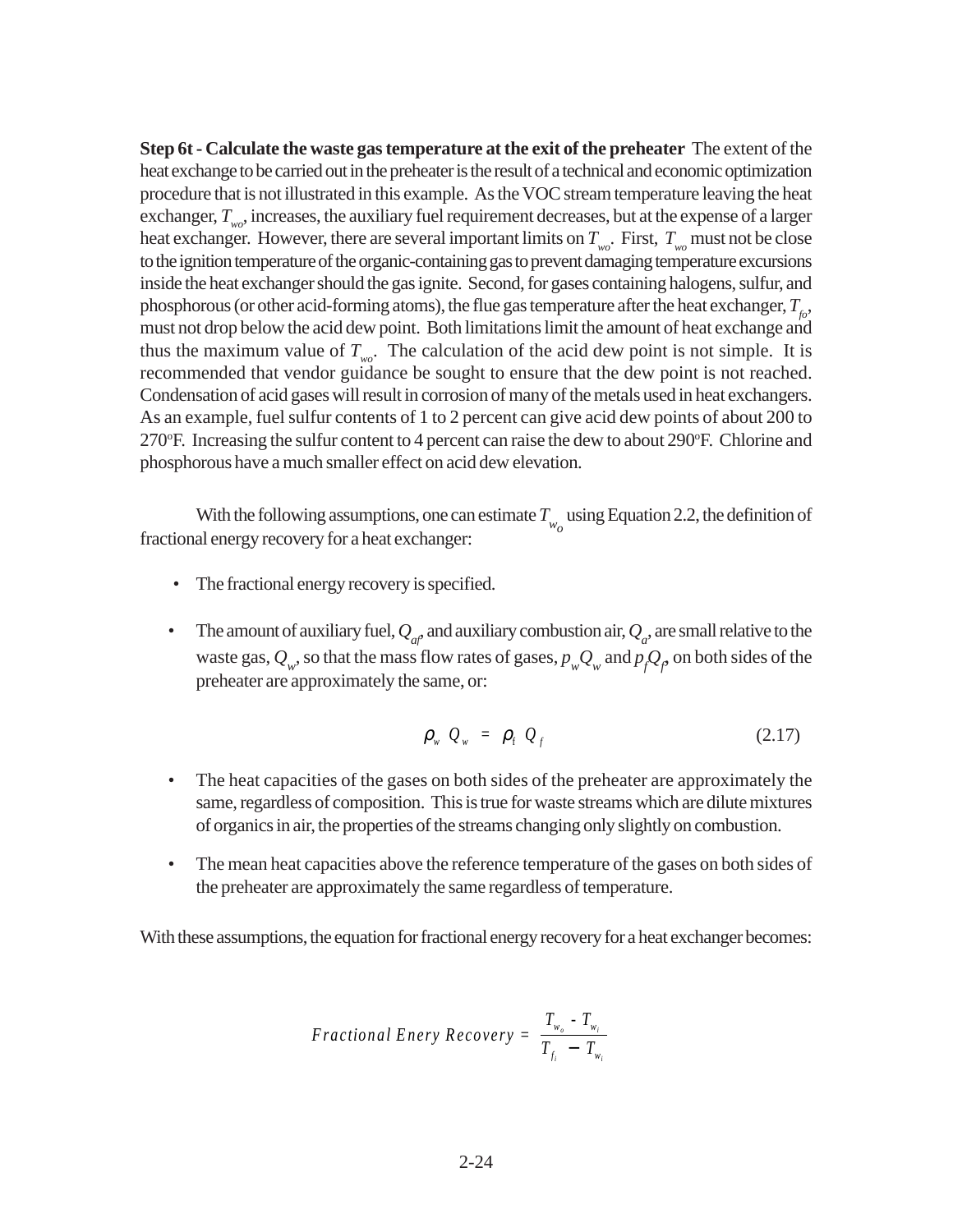For this example with a fractional energy recovery of 0.70, an incinerator operating temperature,  $T_{f_i}$ , of 1600°F, and a waste gas inlet temperature,  $T_{w_i}$ , of 100°F, the waste gas temperature at the end of the preheater becomes:

$$
T_{\substack{wo}} = 1,150^{\circ}F\tag{2.18}
$$

The temperature of the exhaust gas,  $T_{f_0}$ , can be determined by an energy balance on the preheater, which, with the same assumptions as used in deriving Equation 2.18 regarding the mass flow rates and average heat capacities of the gases involved, results in the following equation:

$$
T_{f_i} - T_{f_o} = T_{w_o} - T_{w_i} \tag{2.19}
$$

*e.g.*, the temperature rise in the waste gas is approximately equal to the temperature decrease in the flue gas with which it is exchanged. For this example, this results in

$$
T_{f0} = 550^{\circ}F \tag{2.20}
$$

This value of  $T_{f_0}$  should be well above the acid dew point of the flue gas stream.

It should be remembered that  $T_{w_0}$  should be well below the ignition temperature of the VOC stream to prevent unwanted temperature excursions in the preheater. This must be verified even if the stream is well below the *LEL* because flammability limits can be expanded by raising the reactant stream temperature. A sufficiently high preheat temperature,  $T_{w_o}$ , could initiate reaction (with heat release) in the preheater. This would ordinarily be detrimental to the materials of construction in the heat exchanger. The one exception is the thermal incinerator of the regenerable type described in Section 2.1 The 95-percent energy recovery, obtainable in regenerable systems would result in this example in a  $T_{w\rho}$  of 1,525°F. The significant reaction rate that would occur at this temperature in the ceramic packing of the heat exchanger/reactor is by design.

**Step 7t - Calculate the auxiliary fuel requirement,**  $Q_{a}$  **Auxiliary fuel will almost invariably be** needed for startup of the unit. However, at steady state, if the energy released by combustion of the organics present in the waste stream is sufficient to maintain the reactor temperature (1600°F) in the example), only a small amount of auxiliary fuel (< 5% of the total energy input) is needed to stabilize the flame. In most cases, however, more fuel than just this stabilizing fuel will be required to maintain the reactor temperature.

With the following assumptions, one can estimate  $Q_{af}$  using a mass and energy balance around the combustion chamber and following the principles discussed in Section 2.2, with reference to Figure 2.1.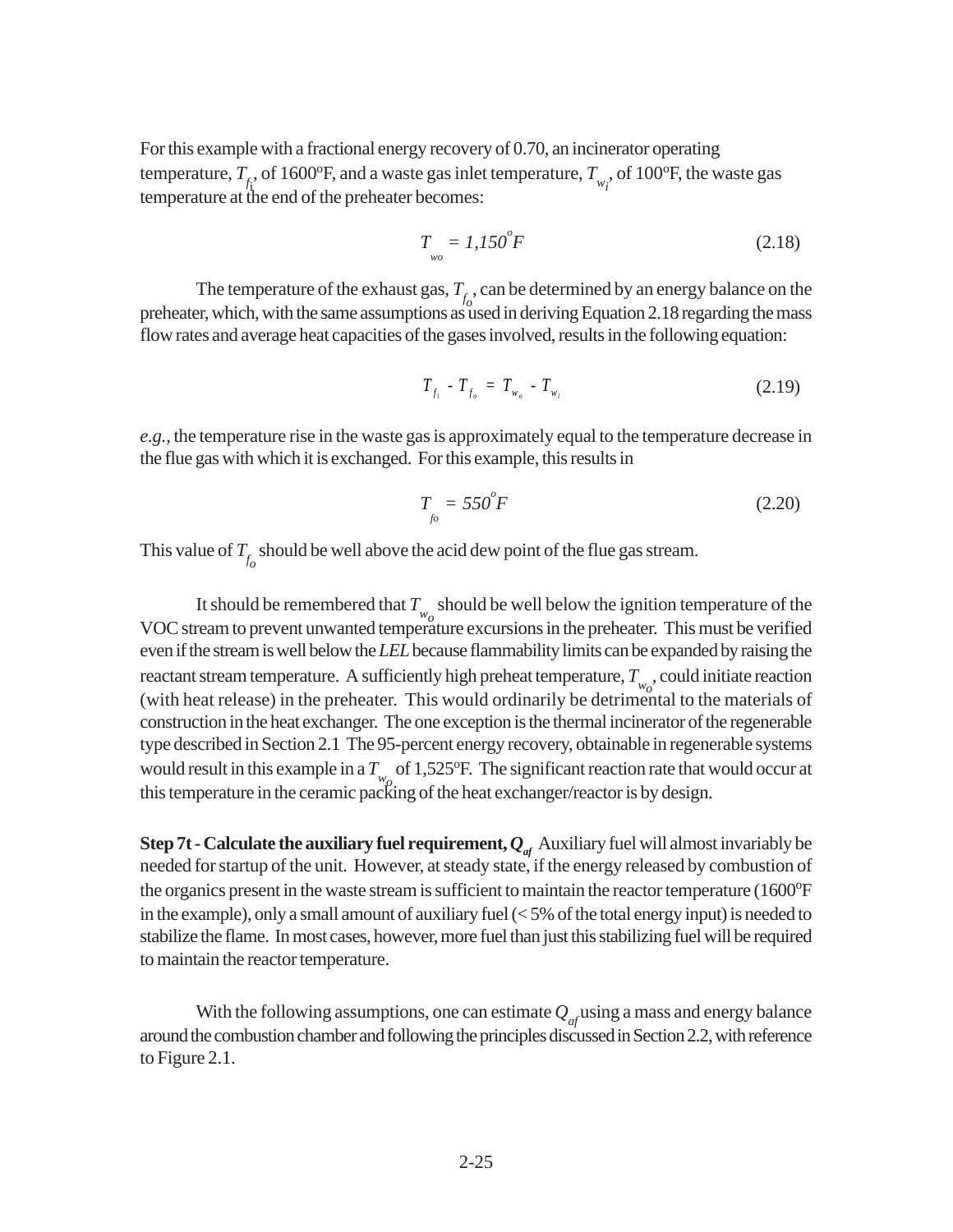- The reference temperature,  $T_{ref}$  is taken as the inlet temperature of the auxiliary fuel,  $T_{ref}$ .
- No auxiliary air,  $Q_a$ , is required.
- Energy losses,  $H_L$ , are assumed to be 10% of the total energy input to the incinerator above ambient conditions.[16,17] Thus, if the reference temperature is near ambient conditions,

$$
H_{L} = 0.1 \, \rho_{fi} \, Q_{fi} \, C_{p m_{fi}} \left( T_{fi} - T_{ref} \right) \tag{2.20}
$$

- The heat capacities of the waste gases entering and leaving the combustion chamber are approximately the same, regardless of *composition*. This is true for waste streams which are dilute mixtures of organics in air, the properties of the streams changing only slightly on combustion.
- The mean heat capacities above the reference temperature of the waste gases entering and leaving the combustion chamber are approximately the same regardless of temperature. Thus the mean heat capacity for the waste gas stream entering or leaving the combustion chamber should be evaluated at the average of  $T_{w_0}$  and  $T_f$ . For air this assumption introduces an error of, at most, 5% over the temperatures of interest.

With these assumptions, the mass and energy balance around the combustion chamber reduces to the following equation:

$$
Total Energy Input = r_{fi} Q_{fi} C_{pm_{fi}} \left( T_{fi} - T_{ref} \right) \qquad (2.21)
$$

Input data for this equation are summarized below:

The waste stream is essentially air so that

$$
\rho_{wo} = \rho_{ov} = 0.0739
$$
 lb/scf, air at 77°F, 1 atm

 $C_{p_{\textit{max}}}$  = 0.255Btu/lb F, the mean heat capacity of air between 77°F and 1375°F (the average temperature of the waste gas entering and leaving the combustion chamber)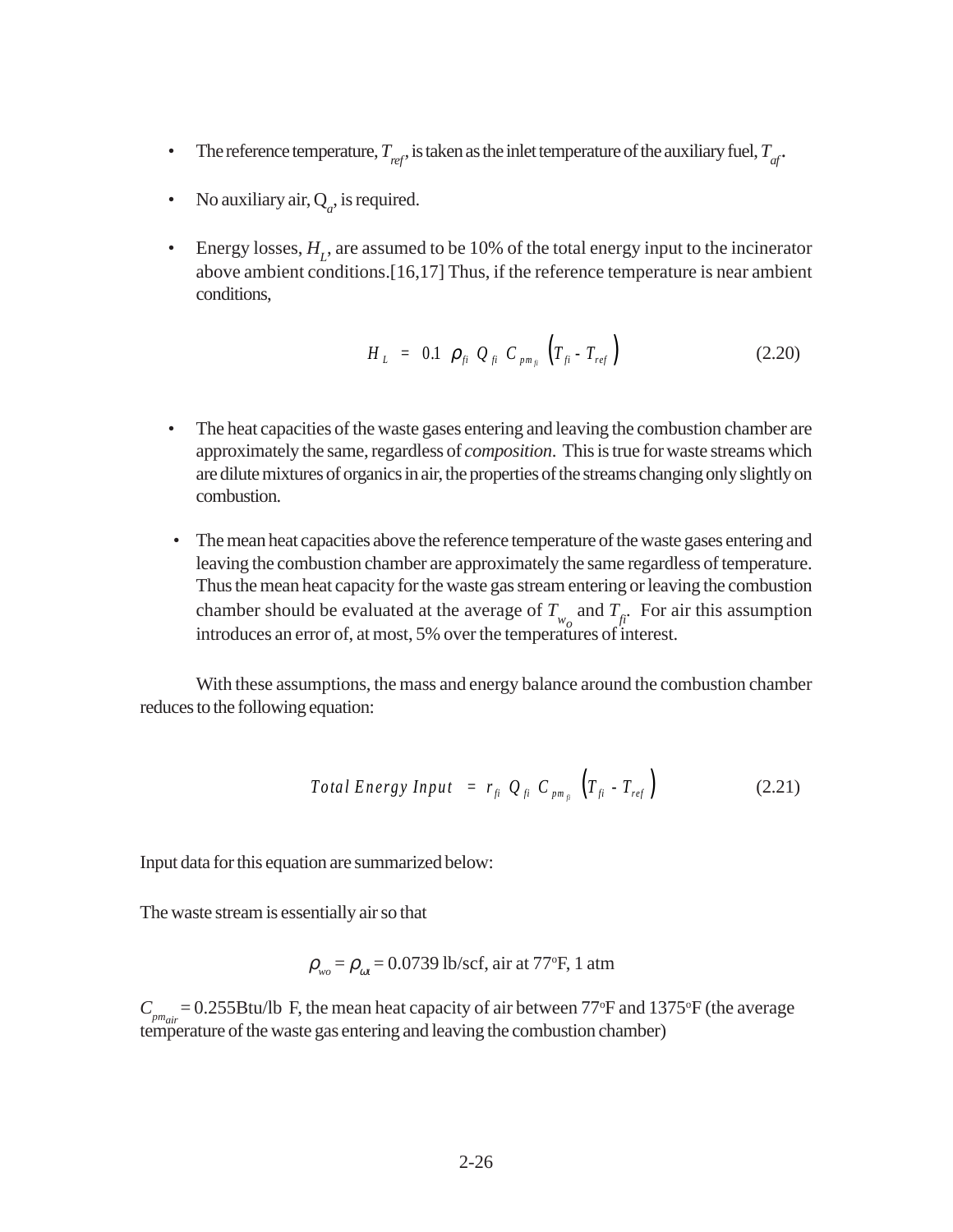Other input data to Equation 2.21 include:

$$
Q_{wo} = Q_{wi} = 20,000 \text{ scfm}
$$
  
\n
$$
(\& \Delta h_{\text{cap}}^{\text{top}}) = 21,502 \text{ Btu/lb, for methane}
$$
  
\n
$$
T_{\text{eff}} = T_{\text{ref}} = 77^{\circ}F, \text{ assume ambient conditions}
$$
  
\n
$$
P_{\text{inf}} = 0.0408 \text{ lb/ft}^3, \text{ methane at } 77^{\circ}F
$$
  
\n
$$
T_{\text{in}}^{\text{in}} = 1,600^{\circ}F, \text{ Step 5t}
$$
  
\n
$$
T_{\text{two}}^{\text{in}} = 1,150^{\circ}F, \text{ Step 6t}
$$
  
\n
$$
(\& \Delta h_{\text{two}}^{\text{in}}) = 56.6 \text{ Btu/lb, Step 4}
$$

Substituting the above values into Equation 2.21 results in:

$$
Q_{af} = 167 \text{ scfm}
$$
 (2.21a)

The values of the parameters in the energy balance are summarized in Table 2.5.

It is instructive to examine the magnitude of the various terms in the energy balance around the combustor for the sample problem. This is done in Table 2.6. The energy balance shown does not quite add to zero due to round-off-error and simplifying assumptions. Table 2.6 shows that the largest inlet term is the sensible heat of the incoming waste gas. The heat of combustion of the organics contained in the waste gas stream is somewhat smaller than that of the auxiliary methane because of the relatively small amount of organics in the waste gas stream. The largest term in the outlet stream is the sensible heat of the outgoing waste stream. The overall energy losses are based on an assumption, but are relatively small. Because the sensible heat contents of the entering and leaving waste stream are so large, it is apparent that energy recovery is an important factor in achieving energy efficiency. In fact, with zero energy recovery in the sample problem, the auxiliary fuel requirements would be 605 scfm, about four times the energy requirements based on 70% energy recovery.

**Step 8t - Verify that the auxiliary fuel requirement is sufficient to stabilize the burner flame** Only a small amount of auxiliary fuel (< 5% of the total energy input) is needed to stabilize the burner flame. In general, more fuel than just this stabilizing fuel will be required to maintain the reactor temperature. It is wise to verify that the auxiliary fuel requirement calculated in Step 7t is sufficient for stabilization. If it is insufficient, then a minimum amount of auxiliary fuel must be used, and the amount of energy recovery, specified earlier must be reduced to avoid exceeding the specified temperature at which the incinerator will operate (Step 5t).

This check is made by calculating 5% of the total energy input to the incinerator and comparing it with the auxiliary fuel energy input. The total energy input is given as follows: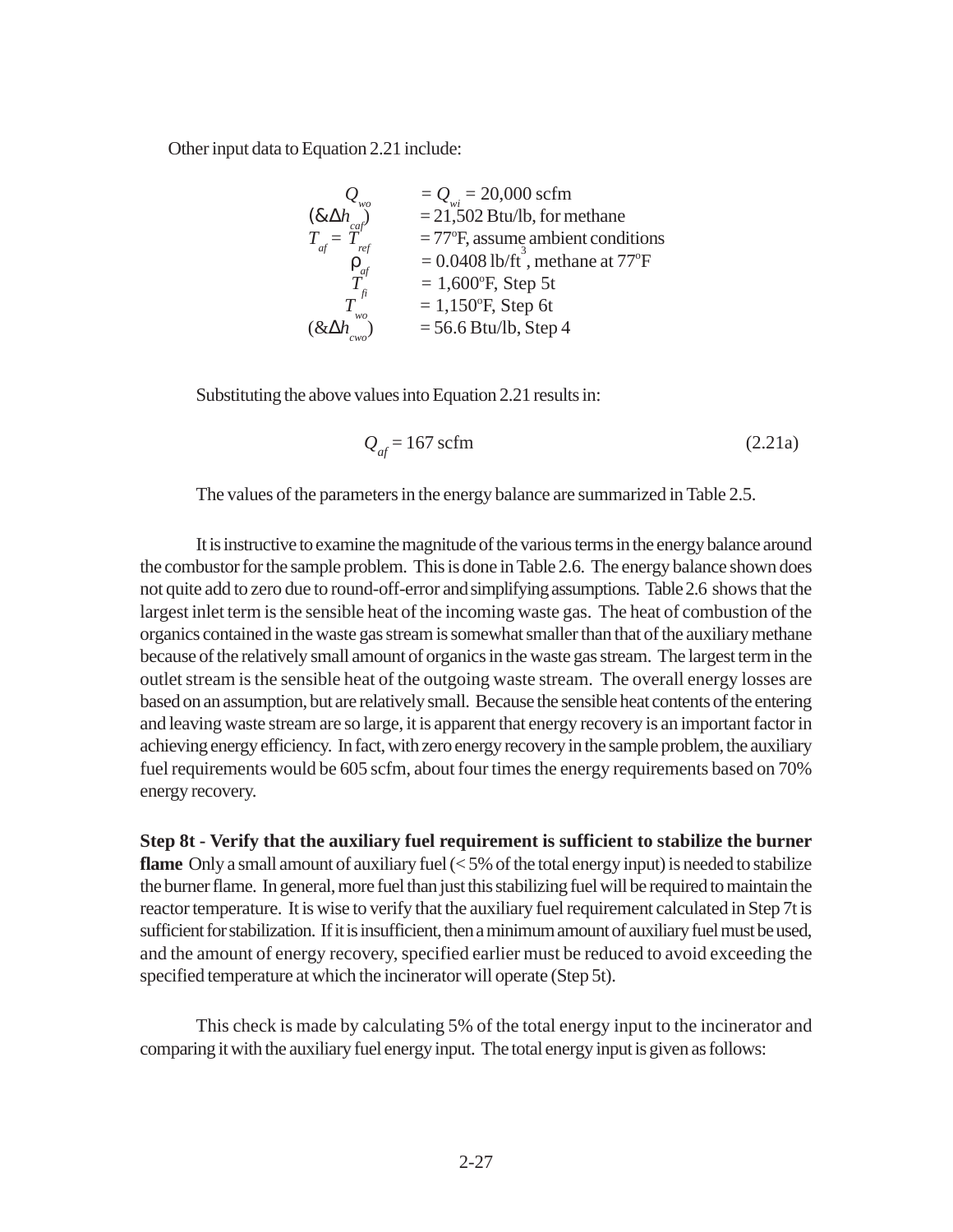|               |                                                                             |                         |                              |                          | TCL                                 |                   |
|---------------|-----------------------------------------------------------------------------|-------------------------|------------------------------|--------------------------|-------------------------------------|-------------------|
| <b>Stream</b> | Subscript, $j$                                                              |                         | $\rho$ <sub>;</sub> , lb/scf | $Q_i$ , scfm $C_{pmi}$ , | <b>Btu/lb</b> <sup>o</sup> <b>F</b> | $T,~\circ F$      |
| $\mathbb{N}$  | Sensible Heat<br><b>Auxiliary Air</b><br><b>Auxiliary Fuel</b><br>Waste Gas | a<br>af<br>W<br>$\circ$ | na<br>0.0408<br>0.0739       | na<br>167<br>20,000      | na<br>0.255                         | na<br>77<br>1,150 |
| <b>OUT</b>    | Sensible Heat<br><b>Waste Stream</b>                                        |                         | 0.0739                       | 20,167                   | 0.255                               | 1,600             |

**Table 2.5:** Summary of Example Problem Variable Valuation  $T_{ref} = 77^{\circ}F$ 

 $\mathbf{0}$ 

 $(-\Delta h_c)$ , waste gas = 56.6 Btu/lb

 $(-\Delta h_c)$ , auxiliary fuel = 21,502 Btu/lb

 $na = Not Applicable$ 

1 = Not used becaused reference temperature is taken equal to auxiliary fuel temperature.

| <b>Stream</b> |                                                                                                          | Subscript, j                                  | Value, Btu/min            |  |
|---------------|----------------------------------------------------------------------------------------------------------|-----------------------------------------------|---------------------------|--|
| $\mathbb{N}$  | Sensible Heat, $\rho_i Q_i C_{pmi}(T_i - T_{ref})$<br><b>Auxiliary Air</b><br>Waste Gas                  | a<br>$\boldsymbol{W}_o$                       | $\overline{0}$<br>404,403 |  |
| <b>OUT</b>    | Sensible Heat, $\rho_i Q_i C_{\text{pmi}}(T_i - T_{\text{ref}})$<br><b>Waste Stream</b>                  | $f_i$                                         | 578,796                   |  |
| <b>OUT</b>    | Losses<br>10% of total energy input                                                                      |                                               | 57,8800                   |  |
|               | <b>GENERATION</b><br>Heat Combustion, $\rho_i Q_i(-\Delta h_{ef})$<br>Waste Gas<br><b>Auxiliary Fuel</b> | $\ensuremath{W_o}\xspace$<br>$\mathfrak{a}$ f | 83,655<br>146,506         |  |

## **Table 2.6:** Terms in Energy Balance Around Combuster - Example Problem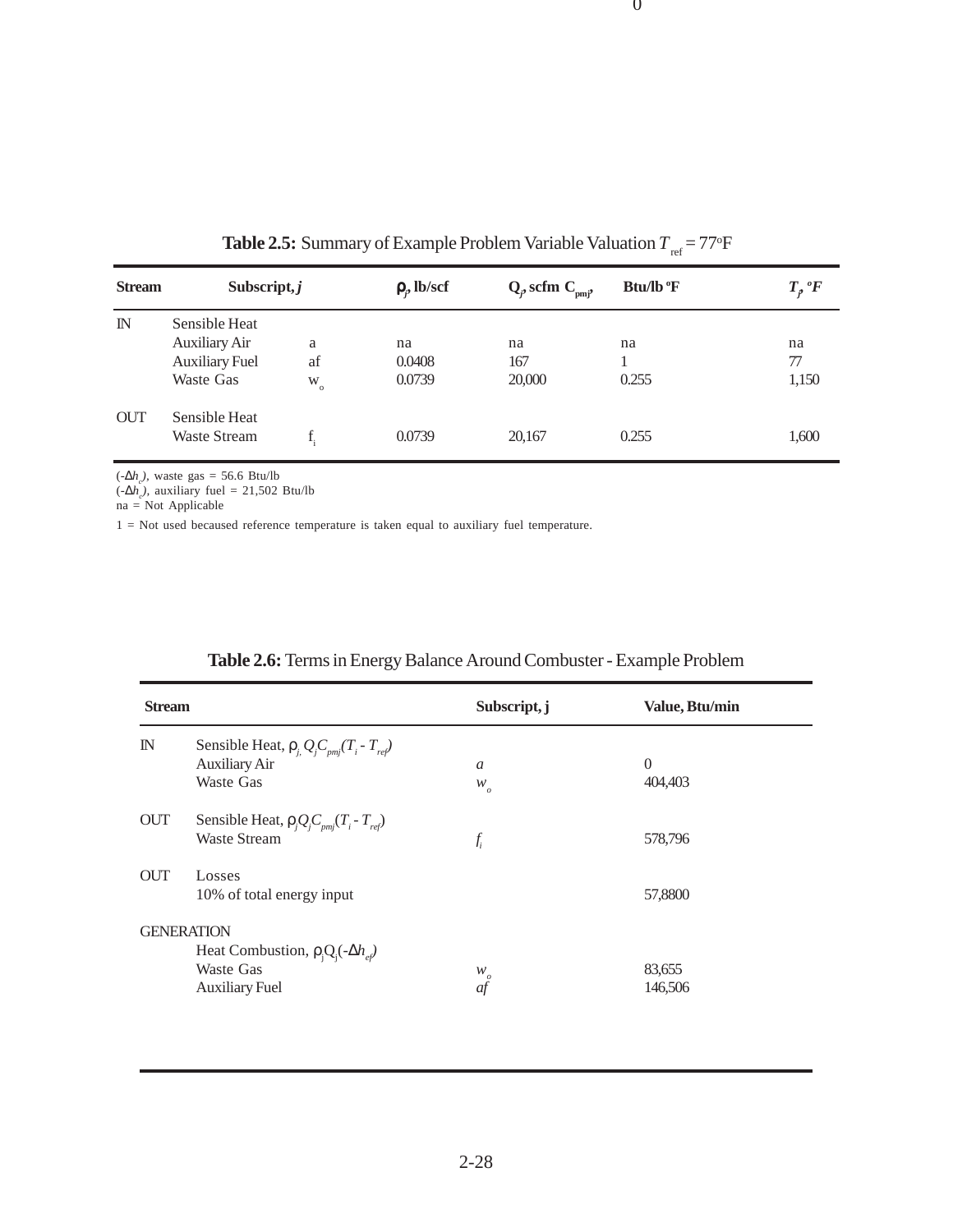$$
Total Energy Input = r_{fi} Q_{fi} C_{pm_{fi}} \left( T_{fi} - T_{ref} \right) \qquad (2.22)
$$

$$
Auxiliary\; Fuel\;Energy\; Input = r_{af} \; Q_{af} \left(-\Delta h_{c_{af}}\right) \tag{2.23}
$$

The auxiliary fuel used in the design,  $Q_{\text{at}}$ , should be the larger of 5% of the total energy input (28,900 Btu/min.) and the auxiliary fuel energy input (146,500 Btu/min.). The auxiliary fuel used easily meets this criterion.

**Step 9t - Calculate the total volumetric flow rate of gas through the incinerator,**  $Q_{fi}$  **The** total volumetric flow rate of gas leaving the incinerator is referred to as the flue gas flow rate,  $Q_{\alpha}$ , and is the gas rate on which the incinerator sizing and cost correlations are based. The flue gas flow rate measured at the standard conditions of 77°F and 1 atmosphere, where the increase in volumetric throughput due to an increase in the number of moles of gas as a result of combustion is neglected, is the sum of the inlet streams to the incinerator.

$$
Q_{f_i} = Q_{w_o} + Q_a + Q_{af}
$$
  
= 20,000 + 0 + 167  
= 20,167 scfm (2.24)

This result conforms with the assumptions stated in Step 6t, e*.*g., the mass (and volume) flow rates on both sides of the preheater are approximately equal. Finally, it must be emphasized that steps 5t to 9t apply to thermal recuperative incinerators only. To calculate the auxiliary fuel requirements for other types of thermal incinerators (e.g*.*, regenerative), a different procedure must be used. (See Appendix B.)

#### **2.4.3 Steps Specific to Catalytic Units**

Figure 2.3 shows a generic catalytic incinerator with the appropriate streams labeled. The approach used in the calculations on the catalytic incinerator is somewhat different than that used in the thermal incinerator. This difference arises because of additional constraints which are placed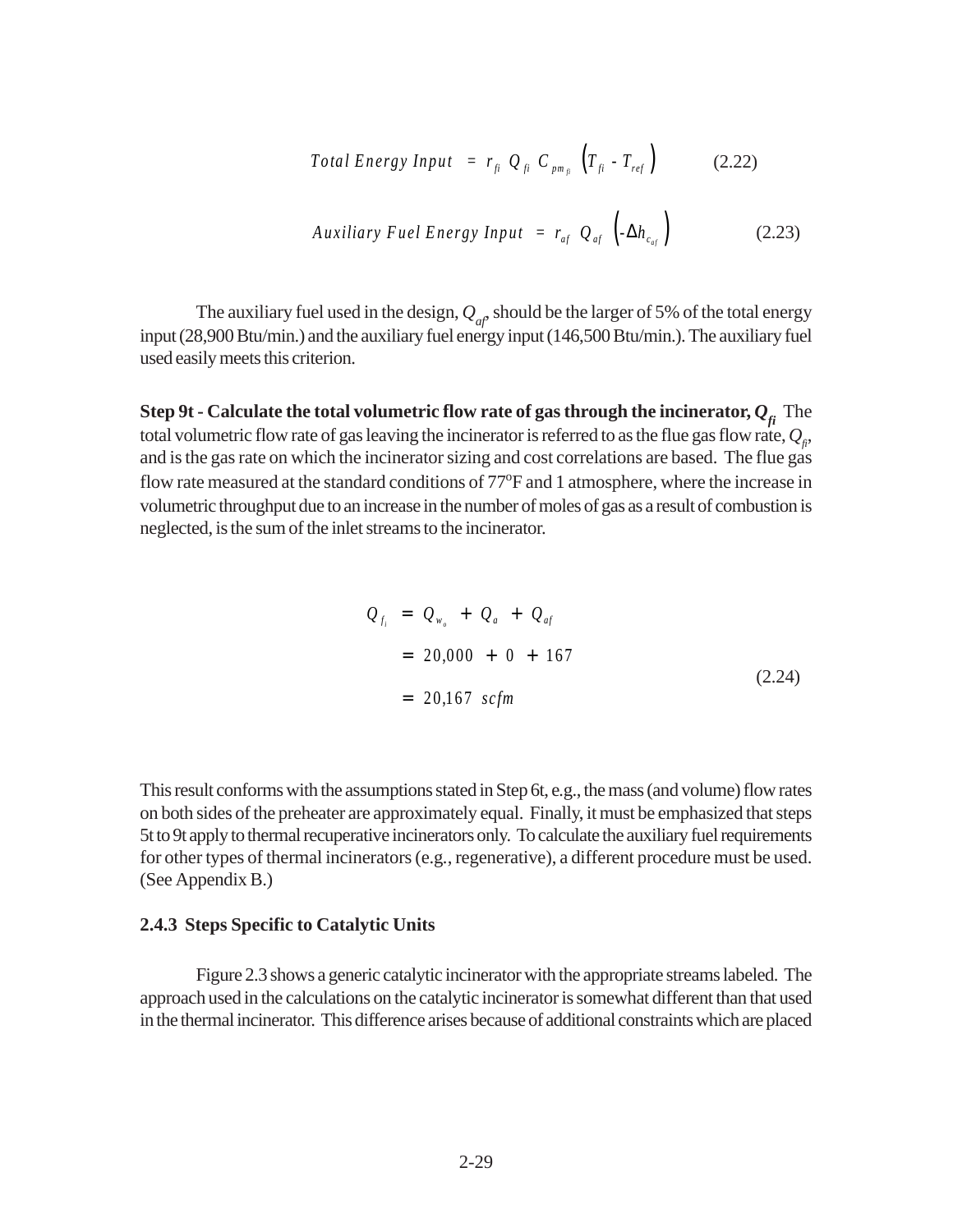on the catalytic incinerator. These constraints are as follows:

- The desired catalyst bed outlet temperature is typically 700 to 900°F. The maximum temperature to which the catalyst bed can be exposed continuously is limited to about 1200°F. Therefore, the combustible content of the waste gas is limited, and the amount of heat exchange that occurs in the primary heat exchanger may be limited.
- The inlet temperature to the catalyst bed itself must be above the catalytic ignition temperature required to give the desired destruction efficiency in the incinerator. Therefore, the combustible content of the waste gas is further limited to that which, when combusted, will raise the temperature in the catalyst bed no more than the  $\Delta T$  between the required reactor bed inlet temperature, and the desired reactor bed outlet temperature.
- Auxiliary fuel, in combination with the preheat from the primary heat exchanger, is used to preheat the waste gas to the reactor inlet temperature. A minimum amount of auxiliary fuel (< 5% of the total energy input) must be used to stabilize the flame in the preheat combustion chamber. This has the effect of further limiting the combustible content of the waste gas stream and the amount of heat exchange permissible in the primary heat exchanger.

The steps outlined below represent one approach to recognizing these constraints and incorporating them into the calculation procedures.

**Step 5c - Establish the desired outlet temperature of the catalyst bed,**  $T_{fi}$  **The energy** released by the oxidation of the VOCs in the catalyst bed will raise the temperature of the gases by an amount,  $\Delta T$ , as the gases pass through the catalyst bed. An outlet temperature from the catalyst, and thus from the reactor, must be specified that will ensure the desired level of destruction of the VOC stream. As in thermal incinerators, this value varies from compound to compound and also varies from catalyst to catalyst. Final design of the incinerator should be done by firms with experience in incinerator design. Guidelines given by Combustion Engineering [12] indicate that values from 300 to 900°F result in destruction efficiencies between 90 and 95 percent. To prevent deactivation of the catalyst a maximum bed temperature of 1200°F should not be exceeded. In the example problem the catalyst outlet temperature,  $T_{f_i}$ , is selected to be 900°F.

**Step 6c - Calculate the waste gas temperature at the exit of the preheater (primary) heat exchanger** The waste gas temperature at the exit of the primary heat exchanger is estimated in the same manner as for the thermal incinerator. The equation for fractional energy recovery Equation 2.18, is used, with the same assumptions as used for the thermal incinerator. For the example problem with a fractional energy recovery of 0.70, a catalyst bed outlet temperature,  $T_{f_i}$ , of 900°F, and a waste gas inlet temperature,  $T_{w_1}$ , of  $100^\circ$ F, the gas temperature at the exit of the preheater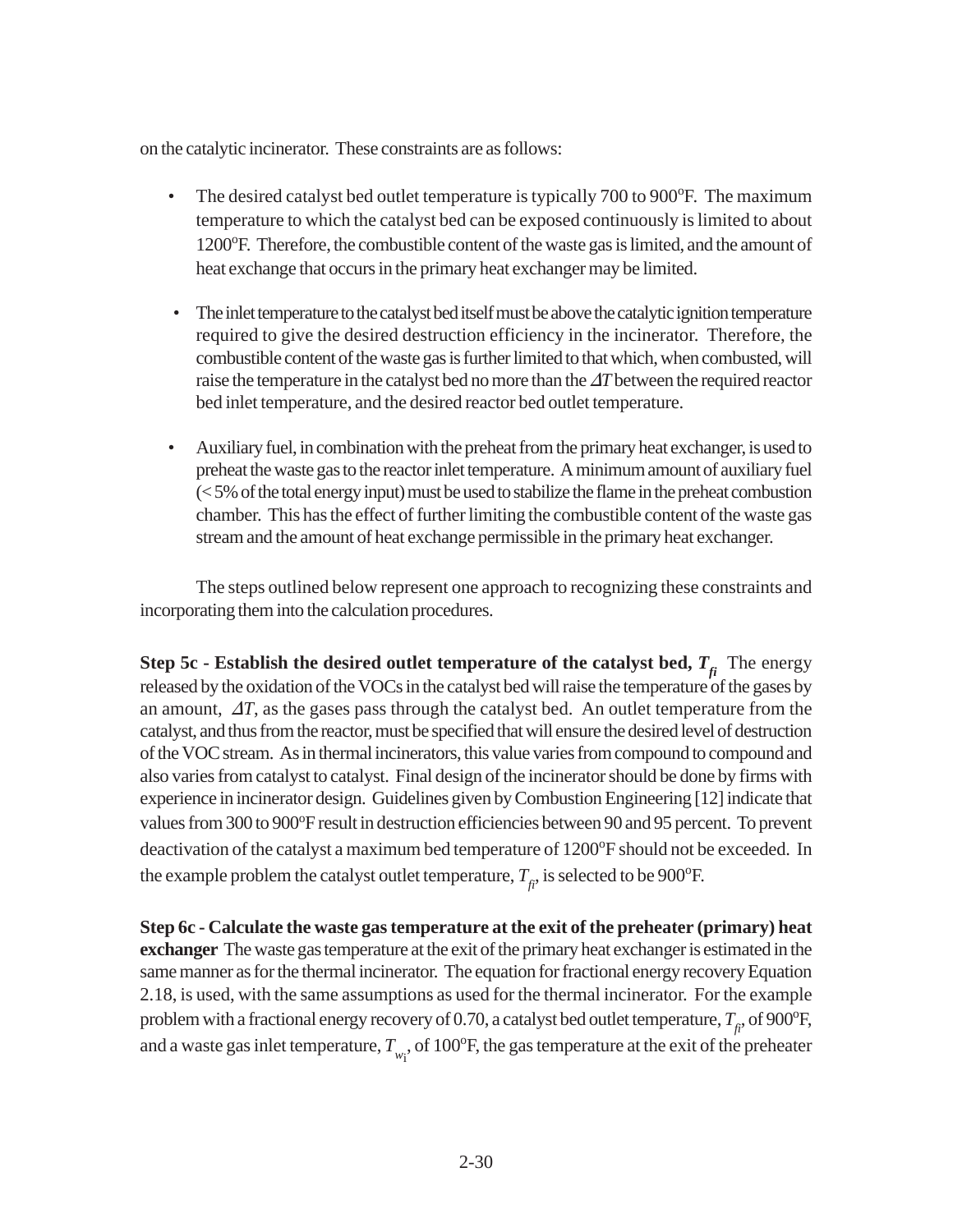becomes

$$
T_{\rm wo} = 660^{\rm o}F
$$

The same considerations regarding the closeness of the temperature of the exhaust gas,  $T_{\epsilon}$ , to its dew point apply to the catalytic incinerator as they did to the thermal incinerator.

**Step 7c - Calculate the auxiliary fuel requirement,**  $Q_{af}$  **The auxiliary fuel requirement,**  $Q_{af}$  **is** calculated by making mass and energy balances around the preheater combustion chamber and the catalyst chamber. The auxiliary fuel requirement calculated in this manner must be checked to insure that it falls within the constraints imposed by design considerations of the catalytic incinerator. These constraints are as follows:

- The auxiliary fuel requirement must be positive. A negative fuel requirement indicates that the heat of combustion of the waste gas,  $(-\Delta h_c)$ , is too high for the fractional energy recovery in the primary heat exchanger that was selected.
- The auxiliary fuel amount must be high enough to provide a stable flame in the preheater combustion chamber (See Step 8c below).

An energy balance around the preheater combustion chamber and the catalyst chamber, taken together, results in Equation 2.21, the same equation used in the thermal incinerator calculations. The input data for Equation 2.21 for the catalytic incinerator example problem are summarized below:

- The waste stream is essentially air so that
	- $\rho_{\text{wo}}$  =  $\rho_{\text{wi}} = 0.0739 \text{ lb/secf, air at } 77^{\circ} \text{F, 1 atm}$  $C_{p_{\text{mair}}}$  = 0.248 Btu/lb F, the mean heat capacity of air between 77°F and 780°F (the average of the preheater exit and catalyst bed outlet temperatures)
- Other input data to Equation 2.21 include:

$$
Q_{\scriptscriptstyle\rm wo} = Q_{\scriptscriptstyle\rm wi} = 20,000 \text{ scfm}
$$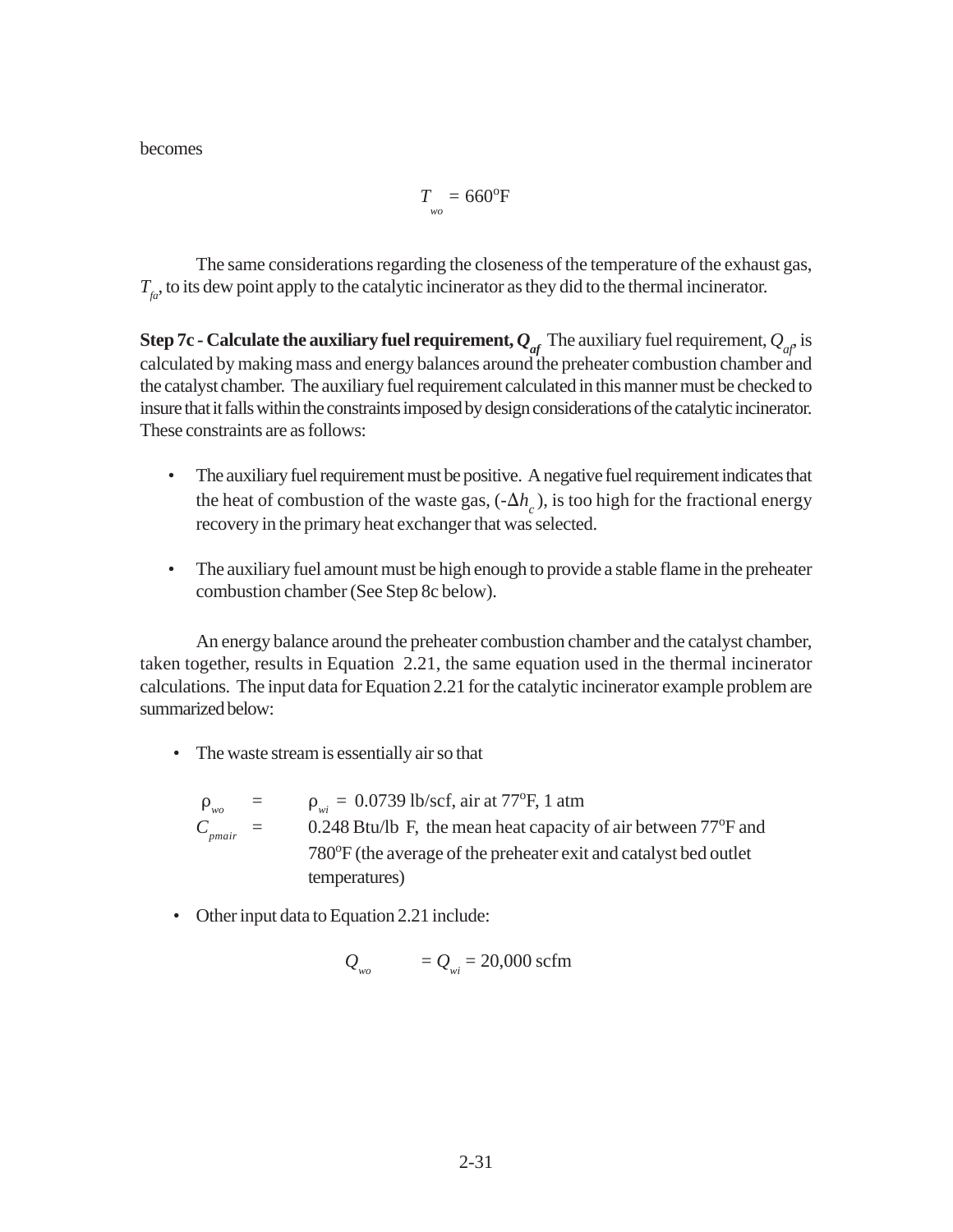$$
(\& \Delta h_{\text{car}}) = 21,502 \text{ Btu/lb, for methane}
$$
  
\n
$$
T_{\text{arf}} = T_{\text{ref}} = 77^{\circ} \text{F, assume ambient conditions}
$$
  
\n
$$
p_{\text{arf}} = 0.0408 \text{ lb/ft}^3, \text{ methane at } 77^{\circ} \text{F}
$$
  
\n
$$
T_{\text{ref}} = 1,600^{\circ} \text{F, from Step 5c}
$$
  
\n
$$
T_{\text{two}}^{\text{f}} = 1,150^{\circ} \text{F, from Step 6c}
$$
  
\n
$$
(\& \Delta h_{\text{two}}) = 56.6 \text{ Btu/lb, from Step 4}
$$

Substituting the above values into Equation 2.21 results in

$$
Q_{\text{af}} = 40 \text{ scfm}
$$

If the outlet temperature of the catalyst bed,  $T_{f_i}$ , is 800°F, then  $Q_{af}$ , decreases to -6.7 scfm. In other words, no auxiliary fuel would, theoretically, be required at this bed temperature. However, as discussed above in Step 8t, a certain quantity of auxiliary fuel would be required to maintain burner stability.

At 70% energy recovery and 900°F outlet catalyst bed temperature, a waste gas with a heat of combustion,  $(-\Delta h_c)$ , of about 79.9 Btu/lb would cause the auxiliary fuel requirement,  $Q_{af}$ , to become negative, indicating the catalyst bed would exceed 900 $\degree$ F. At 70% energy recovery and 800°F outlet catalyst bed temperature, this same result occurs with a  $(-\Delta h_c)$  of 52.7 Btu/lb.<br>Both of these heats of combustion are relatively low fortunisel wests asses. These results are of Both of these heats of combustion are relatively low for typical waste gases. These results are, of course, dependent on the assumption of energy losses from the combustion chamber. The lower the energy losses, the lower the allowable waste gas heat of combustion before overheating occurs in the catalyst bed.

**Step 8c - Verify that the auxiliary fuel requirement is sufficient to stabilize the burner flame** Only a small amount of auxiliary fuel (<5% of the total energy input) is needed to stabilize the burner flame. In general, more fuel than just this stabilizing fuel will be required to maintain the reactor temperature. It is wise to verify that the auxiliary fuel requirement calculated in Step 7c is sufficient for stabilization. If it is insufficient, then a minimum amount of auxiliary fuel must be used and the amount of energy recovery specified earlier must be reduced to avoid exceeding the specified temperature at which the incinerator will operate (Step 5c).

This check is made in the same manner as that in Step 8t of the thermal incinerator calculation. The results of this check indicate that the auxiliary fuel requirement is more than sufficient to stabilize the burner flame.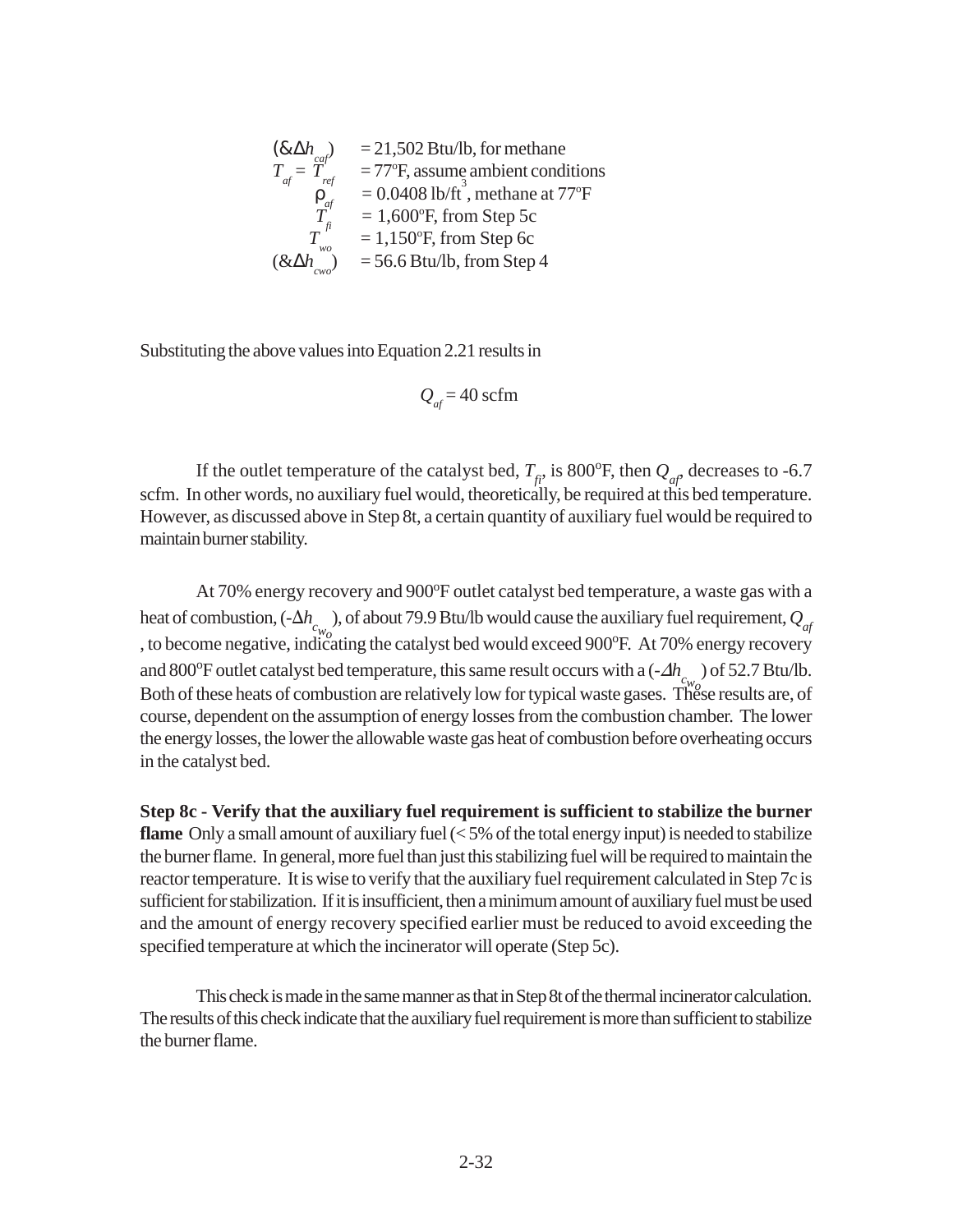**Step 9c - Estimate the inlet temperature to the catalyst bed,**  $T_{r_i}$ **.** The inlet temperature to the catalyst bed must be calculated to ensure that the inlet temperature is above that necessary to ignite the combustible organic compounds in the catalyst that was selected for use.

The inlet temperature to the catalyst bed,  $T_{r_i}$ , should be such that, when the temperature rise through the catalyst bed, *T*, is added to it, the resulting temperature is  $T_{f_i}$ , 900°F. Thus,

$$
\Delta T = T_{f_i} - T_{r_i} \tag{2.25}
$$

The value of  $\Delta T$  is determined by an energy balance around the preheater portion of the combustor. The preheater is required to heat the gases up to the catalyst bed inlet temperature using auxiliary fuel.<sup>1</sup> This energy balance is made with the assumptions made earlier in deriving Equation 2.21 and further assuming that only auxiliary fuel is combusted in the preheater portion. The resulting equation is very similar to Equation 2.21 except that  $(1)$  the terms with an  $f_i$  subscript become terms with  $r_{i}$  subscripts to denote a catalytic reactor inlet stream rather than a combustor outlet (flue gas inlet to the primary heat exchanger) and (2) the term for combustion of the waste gas organics does not appear. The resulting equation is as follows:

$$
\rho_{af} Q_{af} = \frac{\rho_{w_o} Q_{w_o} \left[ C_{p_{m_{air}}} \left( 1.1 T_{r_i} - T_{w_o} - 0.1 T_{ref} \right) \right]}{\left( -\Delta h_{c_{af}} \right) - 1.1 C_{p_{m_{air}}} \left( T_{r_i} - T_{ref} \right)}
$$
(2.26)

This equation may be rearranged to solve for  $T_{r_i}$  explicitly. This produces an equation that is somewhat complex and non-intuitive.

$$
T_{r_i} = \frac{\rho_{af} Q_{af} \left[ \left( -\Delta h_{c_{af}} \right) + 1.1 \ C_{p_{m_{air}}} T_{ref} \right] + r_{w_o} Q_{w_o} C_{p_{m_{air}}} \left( T_{w_o} + 0.1 \ T_{ref} \right)}{1.1 \ C_{p_{m_{air}}} \left( \rho_{af} Q_{af} + \rho_{w_o} Q_{w_o} \right)}
$$
(2.27)

After substituting the example problem parameters into Equation 2.27, we obtain a value for  $T<sub>i</sub>$  of 693°F. Based on ignition temperatures shown in Table 2.2, this reactor inlet temperature should be satisfactory. Prior to a more definitive design, the ignition temperatures for the specific chemicals should be verified.

 $<sup>1</sup>$  At equilibrium, the temperature of the catalyst bed is maintained without requiring auxiliary fuel.</sup>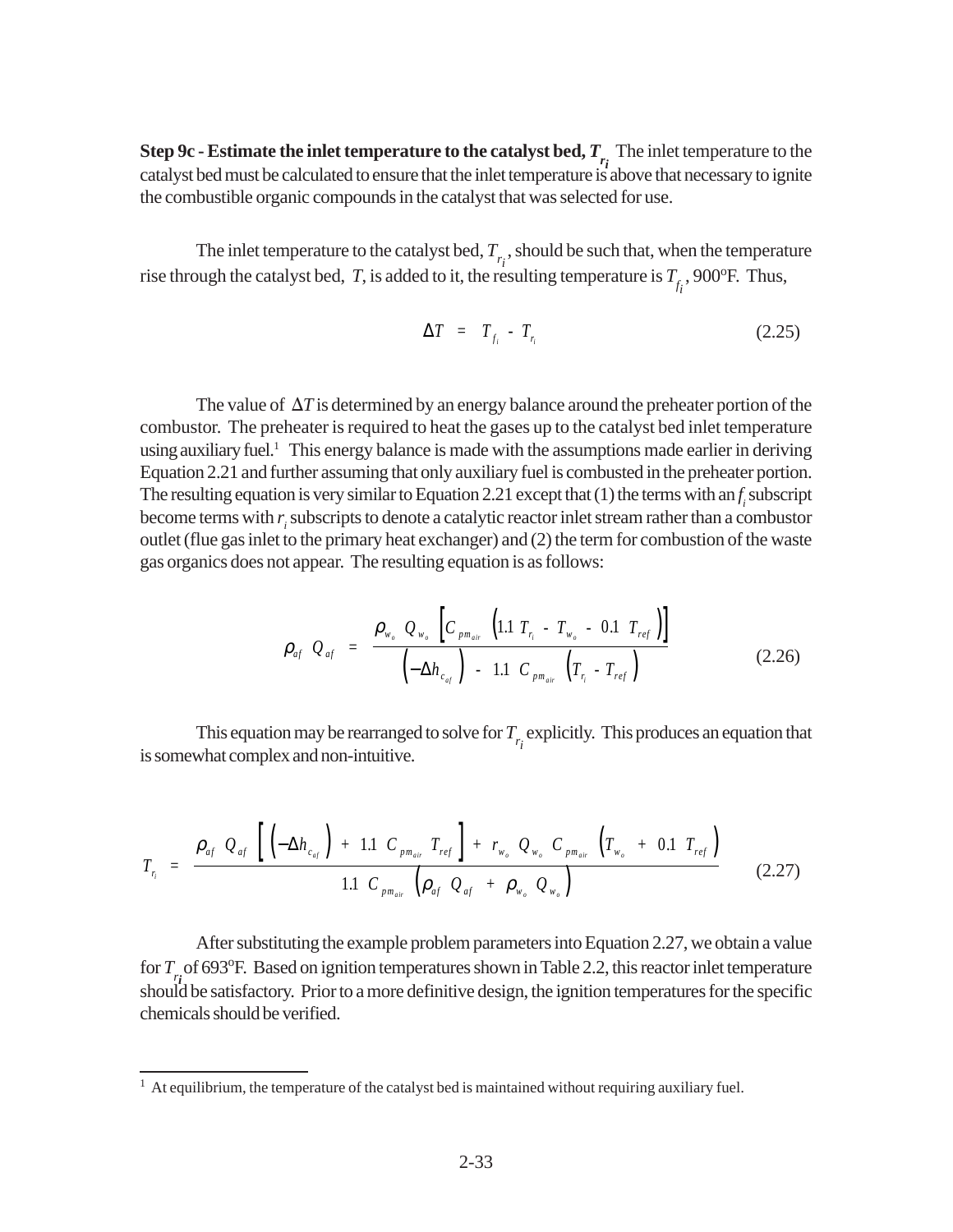The temperature rise across the catalyst bed is thus  $(900 - 693)$  or  $207^{\circ}$ F. These temperatures are somewhat sensitive to the assumption for energy losses from the combustor. The assumption for energy losses is perhaps somewhat conservative, i.e., it causes a larger  $Q_{a}$  to be estimated than would a less conservative assumption, and becomes more conservative as the combustor size and insulation are increased.

**Step 10c - Calculate the total volumetric flow rate of gas through the incinerator,**  $Q_{\hat{f}}$  **The** total volumetric flow rate of gas leaving the incinerator is referred to as the flue gas flow rate,  $Q_{\rm r}$ , and is the gas rate on which the incinerator sizing and cost correlations are based. The flue gas flow rate measured at the standard conditions of 77°F and 1 atmosphere, where the increase in volumetric throughput due to an increase in the number of moles of gas as a result of combustion is neglected, is the sum of the inlet streams to the incinerator.

$$
Q_{f} = Q_{wo} + Q_{a} + Q_{af}
$$
  
= 20,000 + 0/40  
= 20,040scfm

**Step 11c - Calculate the volume of catalyst in the catalyst bed** If the volumetric flow rate of gas through the catalyst bed,  $Q_{\hat{n}}$ , and the nominal residence time (reciprocal space velocity) in the catalyst bed are known, then the volume of catalyst can be estimated. There exists a complex set of relationships between the catalyst volume and geometry, overall pressure drop across the catalyst, conversion of the oxidizable components in the gas, gas temperature, and the reaction rate. These relationships are dependent on the catalyst and the type of compound being oxidized. It is beyond the scope if this Manual to discuss these relationships, even in an approximate way. For the purposes of cost estimation, the space velocity, in reciprocal time units, necessary to achieve the required level of destruction can be used to approximate the catalyst volume requirement. The space velocity is defined as

$$
\phi = \frac{Q_{ft}}{V_{cat}} \tag{2.28}
$$

where

 $V_{cat}$  = Overall bulk volume of the catalyst bed, including interparticle voids (ft<sup>3</sup>)

By petro-chemical industry convention, the space velocity is computed at the conditions of 60°F (not 77°F) and 1 atm. The volumetric flow rate,  $Q_f$ , must be corrected to these conditions. The proper space velocity to achieve a desired level of conversion is based on experimental data for the system involved. For precious metal monolithic catalysts, the space velocity generally lies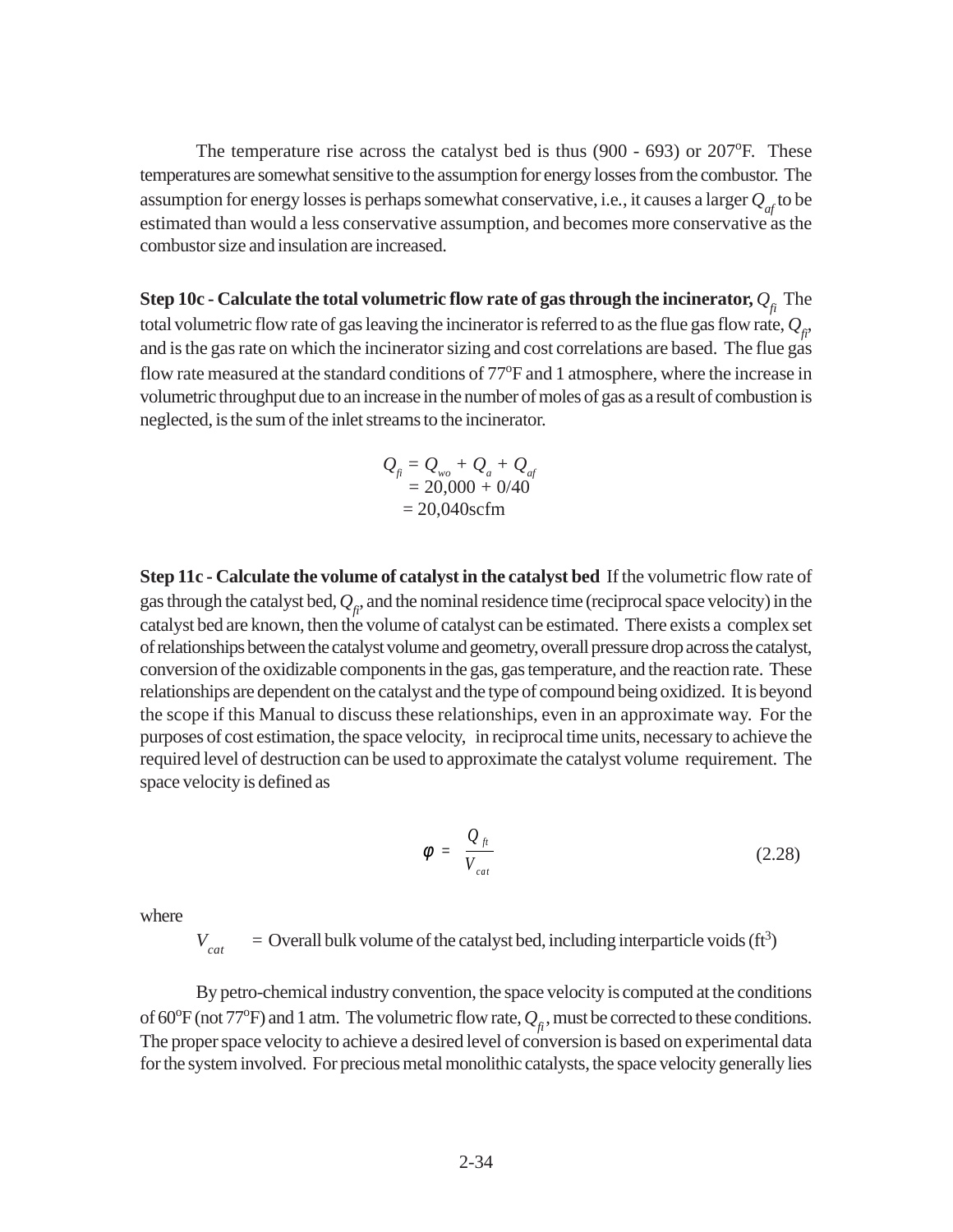between 10,000 h<sup>-1</sup> and 60,000 h<sup>-1</sup>. (Base metal catalysts operate at lower space velocities, ranging from 5,000 to  $15,000$  h<sup>-1</sup>.)[75]

There are a number of catalyst bed parameters, such as catalyst configuration and bed design, that are not significant for study type cost estimates. Accordingly, design of these factors is not discussed here.

#### **2.5 Cost Analysis**

This section presents procedures and data for estimating capital and annual costs for four types of incinerators:(1) thermal-recuperative, (2) thermal regenerative, (3) fixed-bed catalytic, and (4) fluid-bed catalytic.

#### **2.5.1 Estimating Total Capital Investment**

Total capital investment, (TCI), includes the equipment cost, EC, for the incinerator itself, the cost of auxiliary equipment (e.g., ductwork), all direct and indirect installation costs, and costs for buildings, site preparation, offsite facilities, land, and working capital. However, the last five costs usually do not apply to incinerators. (See Section 1of this Manual for a detailed description of the elements comprising the TCI.) Although industry representatives were reluctant to provide updated costs in 1999 dollars, they did indicate costs have not significantly changed since 1988 [18,19,20]. In addition, SAIC obtained 11 vendor quotes for a specific configuration for three types of incinerator systems (recuperative, regenerative, fixed-bed catalytic). These quotes compared favorably to those generated from the cost equations.

### 2.5.1.1 Equipment Costs, EC

As discussed in Section 2.2.3, the EC given in this chapter apply to packaged incinerators, except for regenerative incinerators. For regenerative incinerators, the costs apply to field-erected units. The EC typically includes all flange-to-flange equipment needed to oxidize the waste gas, including the auxiliary burners, combustion chamber, catalyst, primary heat exchanger (except for the "zero heat recovery" cases), weathertight housing and insulation, fan, flow and temperature control systems, a short stack, and structural supports. Smaller units, e.g*.*, typically less than 20,000 scfm, are typically preassembled skid-mounted [21]. The various available incineration systems are presented in four groups delineated according to their similarity of design. These groups are outlined in Table 2.7. With the exception of regenerative thermal and fluid-bed catalytic incinerators, the maximum size for which costs are given is 50,000 scfm. Although larger units of each technology can be built, applications are rare at flow rates above 50,000 scfm. Regenerative thermal incinerator costs are provided for flow rates from 10,000 to 100,000 scfm. Fluid-bed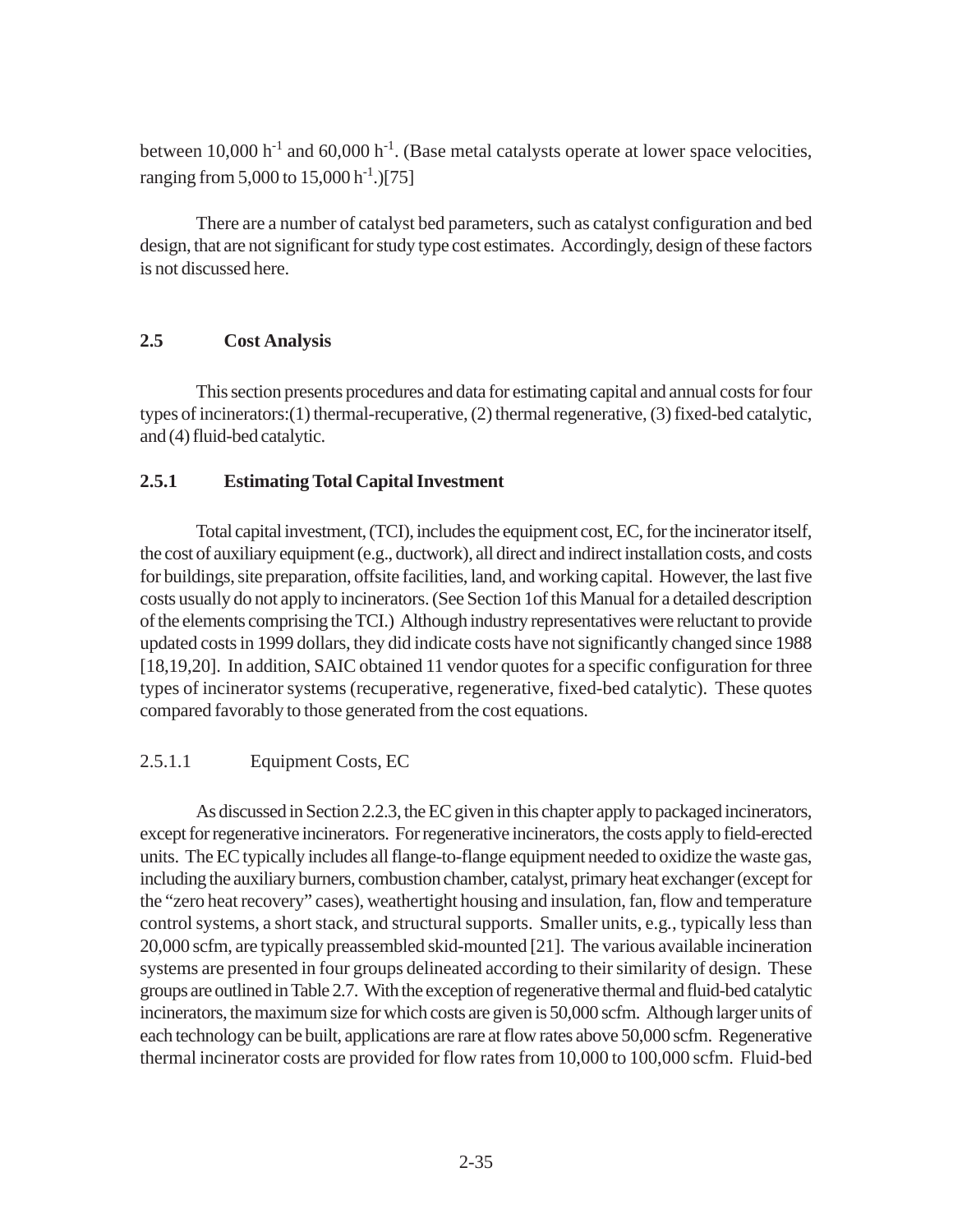catalytic incinerator costs are provided for flow rates from 2,000 to 25,000 scfm.

The cost curves are least-squares regressions of cost data provided by different vendors. It must be kept in mind that even for a given incineration technology, design and manufacturing procedures vary from vendor to vendor, so that costs may vary. As always, once the study estimate is completed, it is recommended that more than one vendor be solicited for a more

| <b>Incinerator Type</b>    | <b>Total (Flue) Gas</b><br><b>Flowrate, scfm</b> | <b>Figure Number</b> |
|----------------------------|--------------------------------------------------|----------------------|
| Thermal – Recuperative     | $500^a - 50,000$                                 | 3.26                 |
| Thermal – Regenerative     | $10,000 - 100,000$                               | 3.27                 |
| <b>Fixed-Bed Catalytic</b> | $2,000 - 50,000$                                 | 3.28                 |
| Fluid-Bed Catalytic        | $2,000 - 25,000$                                 | 3.29                 |

|  | <b>Table 2.7:</b> Scope of Cost Correlations |  |
|--|----------------------------------------------|--|
|--|----------------------------------------------|--|

 Although Figure 3.26 covers the 1,000 to 50,000 scfm range, the correlation is valid for the 500 to 50,000 scfm range.

detailed cost estimate.

a

The additional expense of acid gas clean-up or particulate control is not treated in this section. The equipment cost of a gas absorber to remove any acid gases formed in the incinerator can be quite large, sometimes exceeding the equipment cost of the incinerator itself even for simple packed tower scrubbers [22]. For more complex absorbers that include venturi scrubbers instead of, or in addition to, packed beds, the cost of the scrubber alone may be up to 4 times that of the incinerator [11]. These more complex absorbers are sometimes necessary when particulates, in addition to acid gases, must be removed from the flue gas.

**Thermal Incinerators** Among the thermal units, the direct flame (0% energy recovery) and recuperative systems are treated together because the various levels of energy recovery are achieved simply by adding heat exchanger surface area. Costs for these units were provided by several vendors [12,23,24]. The EC of these units are given as a function of total volumetric throughput,  $Q_{tot}$ , in scfm. " $Q_{tot}$ ", is the total volume of the gaseous compounds exiting the combustion chamber; it is identical to the term, "Q<sub>fi</sub>," used in Figures 2.1 and 2.2. This includes the combustion products, nitrogen, unburned fuel and organics, and other constituents. (See Figure 2.4). Note that costs are given free on board (F.O.B.) in April 1988 dollars<sup>12</sup>. Based on a least-squares regression analysis, a log-log relationship between throughput and EC was found for a given level of energy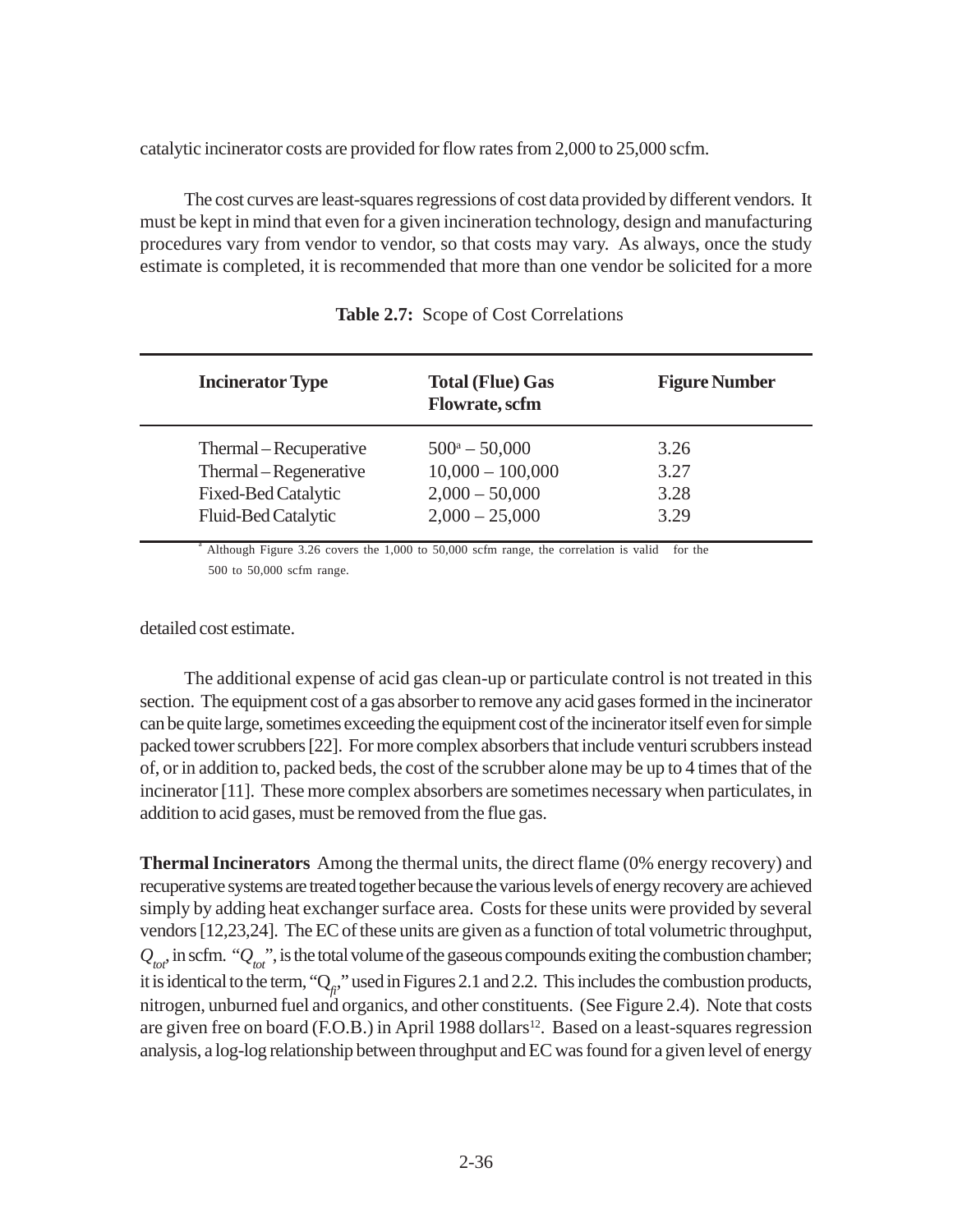

**Figure 2.4**: Equipment Costs of Thermal Incinerators, Recuperative

recovery (*HR*) over the flow rate range from 500 to 50,000 scfm. These relationships are as follows:

$$
EC = 10,294 \tQ_{tot}^{0.2355} \tHR = 0\t% \t(2.29)
$$

$$
EC = 13,149 \tQ_{tot}^{0.2609} \tHR = 35\t% \t(2.30)
$$

$$
EC = 1,7056 \tQ_{tot}^{0.2502} \tHR = 50\t% \t(2.31)
$$

$$
EC = 21,342 \tQ_{tot}^{0.2500} \tHR = 70\t% \t(2.32)
$$

The regenerative (or excess enthalpy) systems provide up to 95 percent heat recovery at the expense of higher capital costs. Their unique design [25,26], which combines the heat exchanger and reactor, is substantially different from traditional thermal units and is therefore treated separately in Figure 2.5. The ECs of these systems are given as an approximately linear function of total flow rate over a 10,000 to 100,000 scfm range by the following equation:

<sup>12</sup> For information on escalating these and the other incinerator prices to more current dollars, refer to the EPA report *Escalation Indexes for Air Pollution Control Costs* and updates thereto, all of which are installed on the OAQPS Technology Transfer Network (CTC Bulletin Board).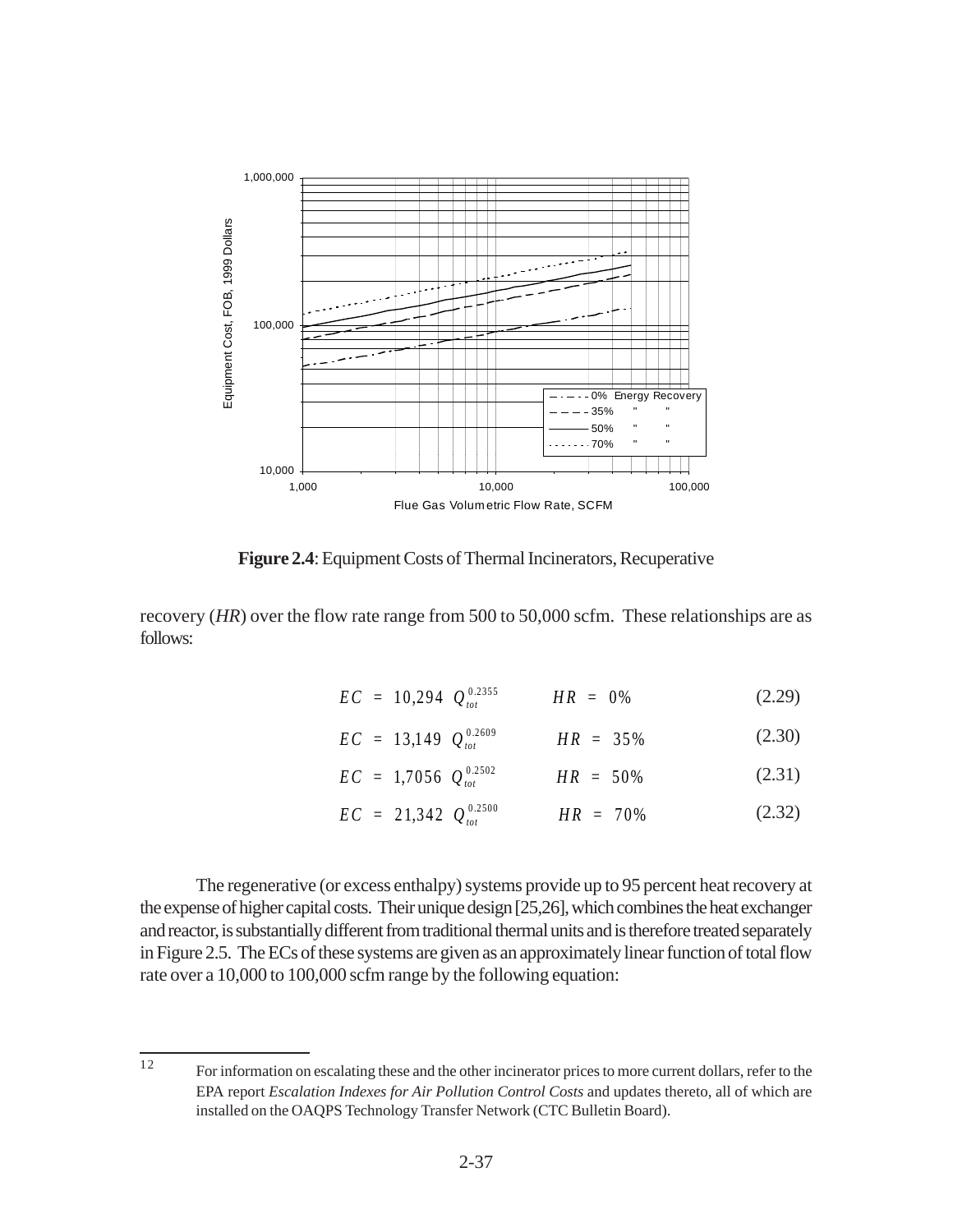$$
EC = 2.204 \times 10^5 + 11.57 Q_{tot}
$$
 (2.33)

Again, the higher capital costs of these units can be substantially offset by the substantial savings in auxiliary fuel costs.

**Catalytic Incinerator** The EC for a catalytic incinerator is a function of the type of catalyst contacting pattern used and the total gas flow rate,  $Q_{tot}$ , for a given level of energy recovery. There are three types of contacting configurations used in catalytic systems: fixed-bed, catalytic monolith, and fluid-bed. The EC for the first two are generally comparable and are given in Figure 2.6. The data provided by several vendors [12,23,24,27] exhibited curvilinear relationships with  $\mathcal{Q}_{_{tot}}$  for *each* of the energy recovery rates. Least squares regressions of the data yielded the following correlations for total flow rates between 2,000 and 50,000 scfm:

$$
EC = 1105 \tQ_{tot}^{0.5471} \tHR = 0\t\% \t(2.34)
$$

$$
EC = 3623 \tQ_{tot}^{0.4189} \tHR = 35\% \t(2.35)
$$

$$
EC = 1215 \tQ_{tot}^{0.5575} \tHR = 50\t\% \t(2.36)
$$

$$
EC = 1443 \tQ_{tot}^{0.5527} \tHR = 70\t% \t(2.37)
$$

Fluid-bed catalytic incinerators afford certain advantages over fixed-bed catalyst units in that they tolerate waste streams with (1) higher heating values, (2) particulate contents, and (3) chlorinated species. For this enhanced flexibility of feed streams, a higher capital cost is incurred,



**Figure 2.5:** Equipment Costs of Thermal Incinerators, Regenerative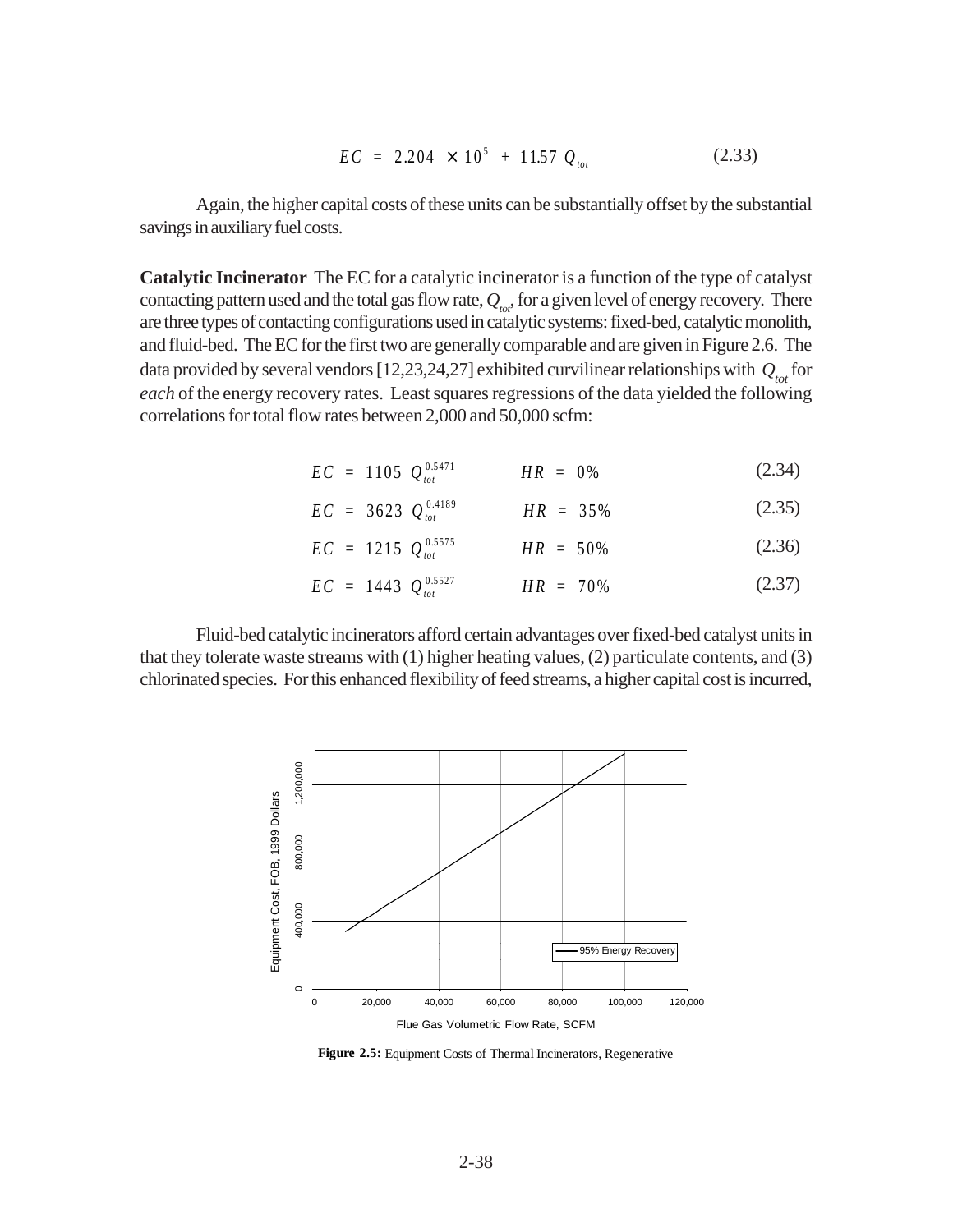

**Figure 2.6:** Equipment Cost of Catalytic Incinerators, Fixed-Bed

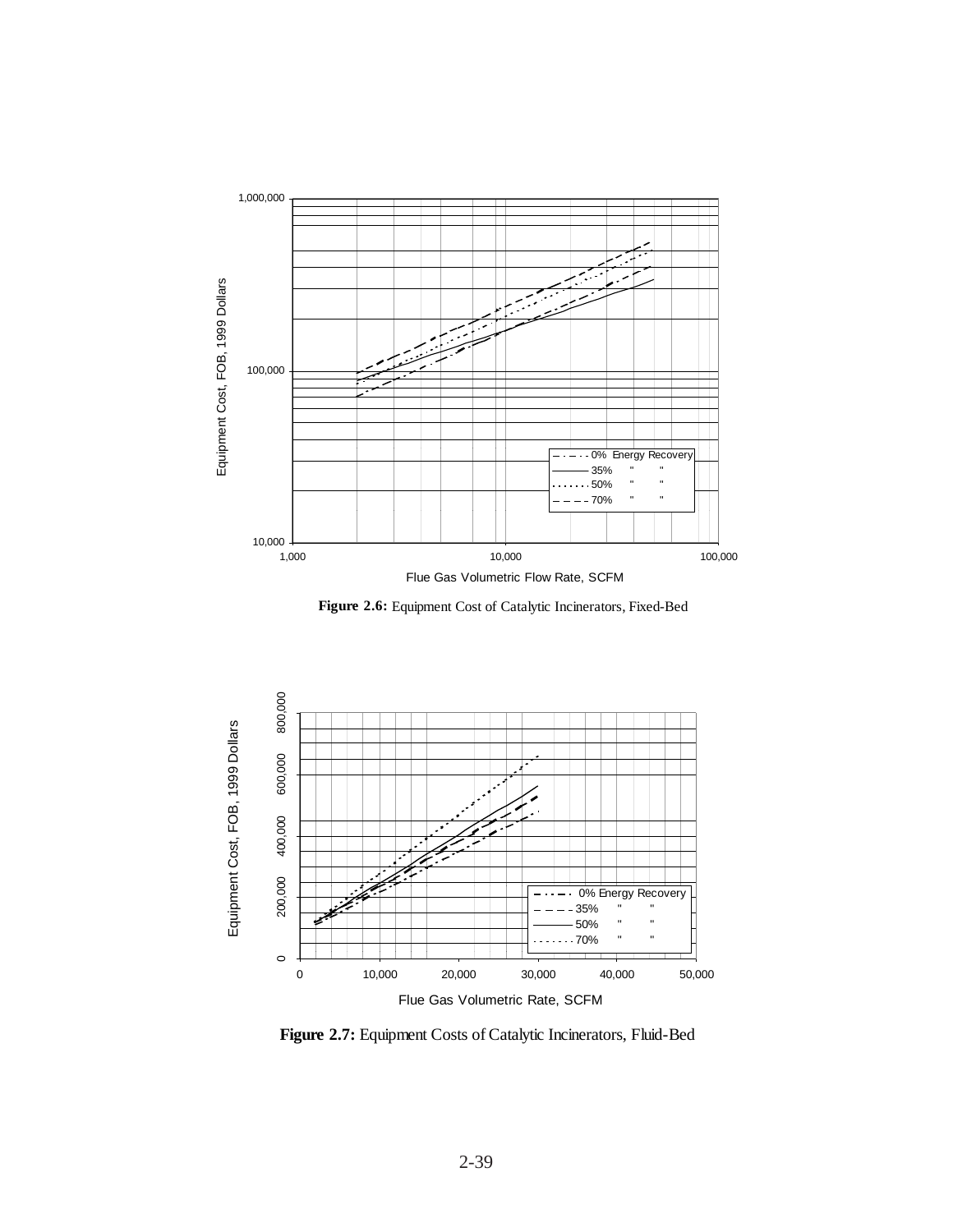

**Figure 2.8:** Equipment Costs Comparison of Incinerator Types

as indicated by the EC shown in Figure 2.7. The data shown were provided by vendors [1,22] and exhibited a linear relationship over the range of flow rates from 2,000 to 25,000 scfm. They can be approximated by the following equations:

| $EC = 8.48 \times 10^{4} + 13.2 Q_{tot}$ | $HR = 0\%$  | (2.38) |
|------------------------------------------|-------------|--------|
| $EC = 8.84 \times 10^{4} + 14.6 Q_{tot}$ | $HR = 35\%$ | (2.39) |
| $EC = 8.66 \times 10^{4} + 15.8 Q_{tot}$ | $HR = 50\%$ | (2.40) |
| $EC = 8.39 \times 10^{4} + 19.2 Q_{tot}$ | $HR = 70\%$ | (2.41) |

A comparison of the thermal, catalytic fixed-bed, and catalytic fluid-bed systems with 50 percent energy recovery is shown in Figure 2.8.

#### 2.5.1.2 Installation Costs

As explained in Section 1, the purchased equipment cost, PEC, is calculated by taking the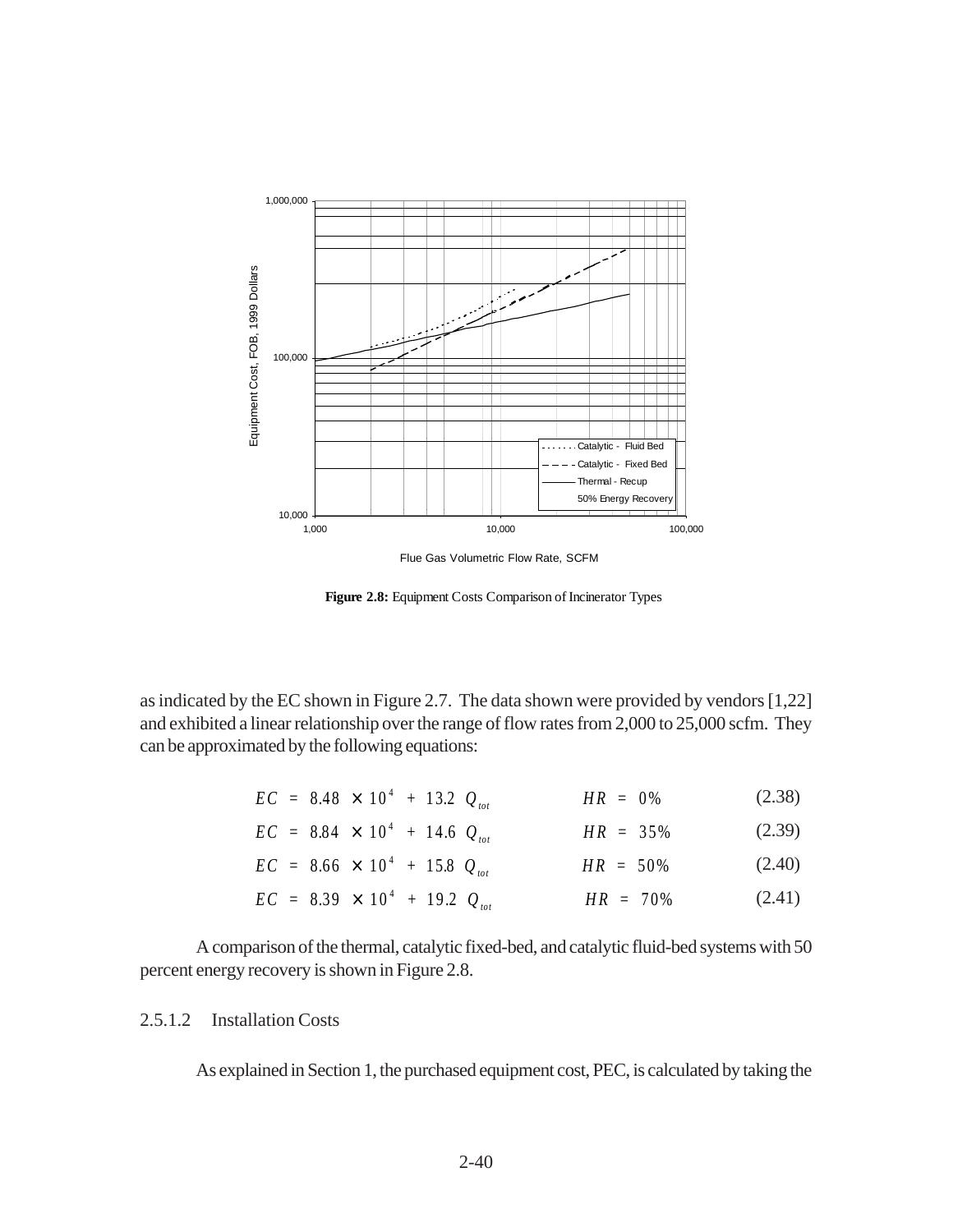sum of the EC and the cost of auxiliary equipment (e.g*.*, ductwork), taxes, freight, and instrumentation. Average values of direct and indirect installation factors [31] to be applied to the PEC are given in Table 2.8 for both recuperative thermal and fixed- and fluid-bed catalytic incinerators.

Table 2.9 shows the itemized installation costs that are obtained when these installation factors are applied to the PECs for the example incinerators. Depending on the site conditions, the installation costs for a given incinerator could deviate significantly from costs generated by these average factors. Vatavuk and Neveril [31] provide some guidelines for adjusting the average installation factors to account for other-than-average installation conditions. For units handling total gas flow rates lower than 20,000 scfm the installation costs are minimal, amounting normally to only utility tie-ins (electrical and, if necessary, combustion or dilution air). The installation costs for these smaller incinerators would be 20 to 25% of the PEC. Smaller units may be installed on the roofs of manufacturing buildings rather than at ground level. In such cases the installation factors could be as high as (or higher than) the factors shown in Table 2.8, even though the units would be "packaged."

#### **2.5.2 Estimating Total Annual Cost**

The total annual cost (TAC) is the sum of the direct and indirect annual costs. The TAC for both example systems is given in Table 2.10, alone with suggested factors for calculating them.

### 2.5.2.1 Direct Annual Costs

Direct annual costs for incinerators include labor (operating and supervisory), maintenance (labor and materials), fuel, electricity, and (in catalytic units) replacement catalyst. For thermal and catalytic units, the fuel usage rate is calculated as shown in Sections 2.3.2 and 2.3.3, respectively where natural gas (methane) is assumed to be the fuel. (Other fuels could be used for thermal units.)

The electricity costs are primarily associated with the fan needed to move the gas through the incinerator. The power (in kilowatts) needed to move a given inlet volumetric flow rate of air  $(Q_{w_i})$  per Sections 2.2.3 and 2.3.3) at a total flange-to-flange pressure drop of  $\Delta P$  inches of water and combined motor/fan efficiency,  $\epsilon$ , is adapted from Equation 2.7, as follows:

$$
Power_{fan} = \frac{1.17 \times 10^{-4} Q_{w_i} \Delta P}{\varepsilon}
$$
 (2.42)

Fan efficiencies vary from 40 to 70 percent [31] while motor efficiencies are usually 90 percent.

The total pressure drop across an incinerator system depends on the number and types of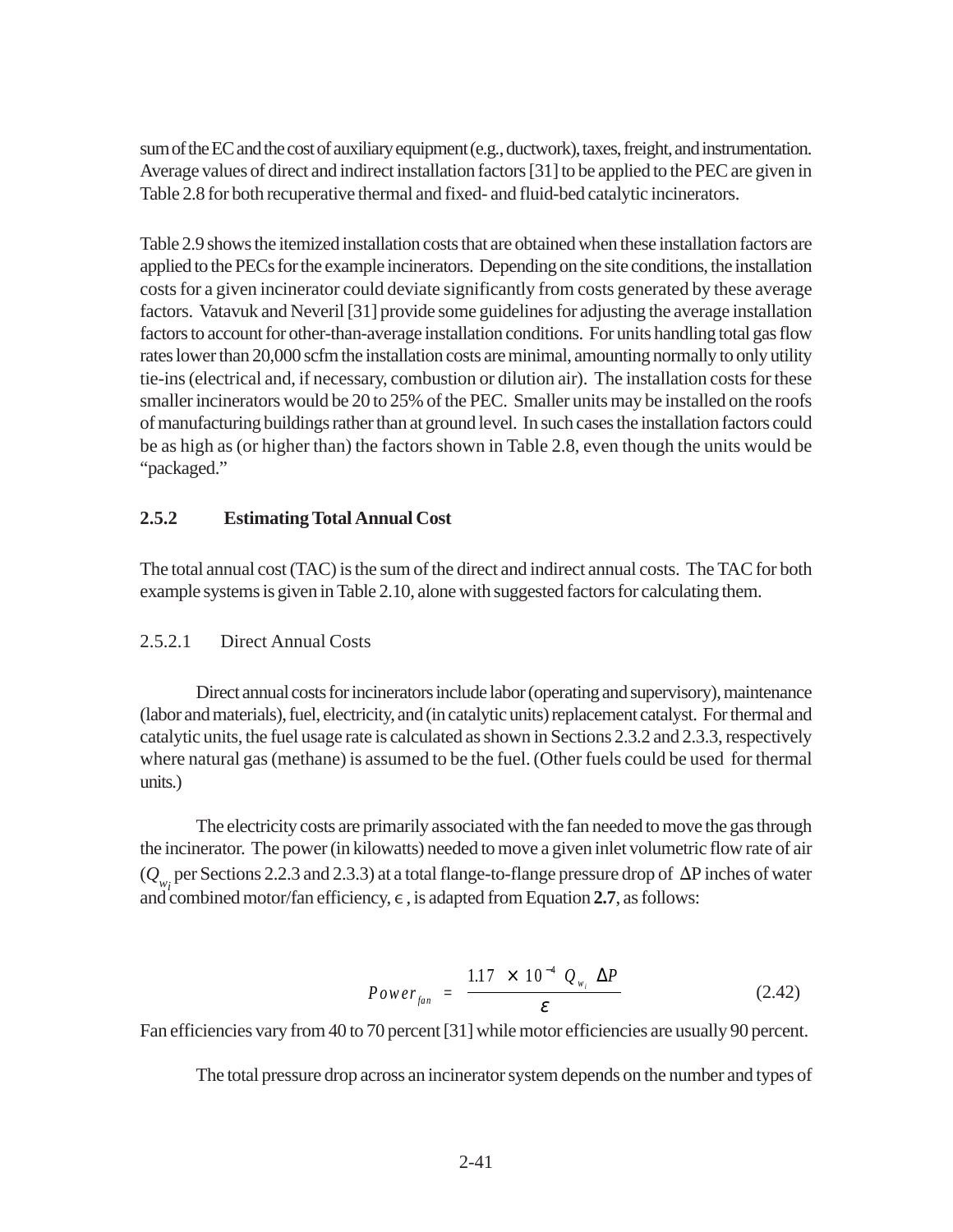| <b>Cost Item</b>                                      | Factor                 |  |
|-------------------------------------------------------|------------------------|--|
| <b>Direct Costs</b>                                   |                        |  |
| Purchased equipment costs                             |                        |  |
| Incinerator $(EC)$ + auxiliary equipment <sup>a</sup> | As estimated, A        |  |
| <b>Instrumentation</b> <sup>b</sup>                   | 0.10A                  |  |
| Sales taxes                                           | 0.03 A                 |  |
| Freight                                               | 0.05A                  |  |
| Purchased equipment cost, PEC                         | $B = 1.18 A$           |  |
| Direct installation costs                             |                        |  |
| Foundations & supports                                | 0.08B                  |  |
| Handling & erection                                   | 0.14B                  |  |
| Electrical                                            | 0.04B                  |  |
| Piping                                                | 0.02B                  |  |
| Insulation for ductwork <sup>c</sup>                  | 0.01B                  |  |
| Painting                                              | 0.01B                  |  |
| Direct installatoin costs                             | 0.03B                  |  |
| Site preparation                                      | As required, SP        |  |
| <b>Buildings</b>                                      | As required, Bldg.     |  |
| <b>Total Direct Costs, DC</b>                         | $1.30 B + SP + B$ ldg. |  |
| <b>Indirect Costs (installation)</b>                  |                        |  |
| Engineering                                           | 0.10B                  |  |
| Construction and field expenses                       | 0.05B                  |  |
| Contractor fees                                       | 0.10B                  |  |
| Start-up                                              | 0.02B                  |  |
| Performance test                                      | 0.01B                  |  |
| Contingencies                                         | 0.03B                  |  |
| Total Indirect Costs, IC                              | 0.31B                  |  |
| Total Capital Investment = $DC + IC$                  | $1.61 B + SP + Bldg.$  |  |

**Table 2.8:** Capital Cost Factors for Thermal and Catalytic Incinerators [10]

a Ductwork and any other equipment normally not included with unit furnished by incinerator vendor.

b Instrumentation and controls often furnished with the incinerator, and those often included in the EC.

If ductwork dimensions have been established, cost may be estimated based on \$10 to \$12/ft<sup>2</sup> of surface for fluid application. (Alternatively, refer to Section 1.2 of this Manual. Fan housing and stacks may also be insulated.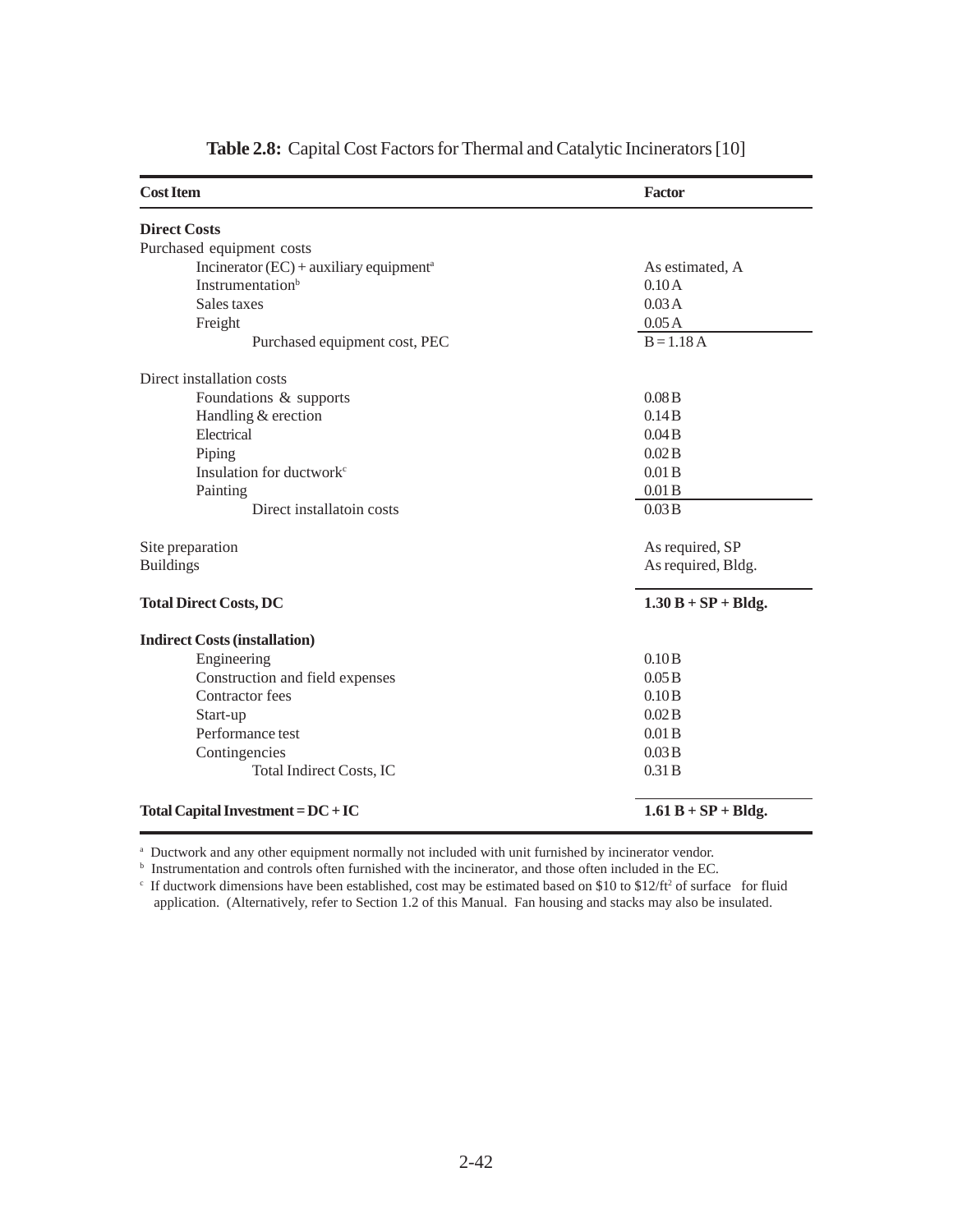equipment elements included in the system and on design considerations. The estimation of actual pressure drop requirements involves complex calculations based on the specific system's waste gas and flue gas conditions and equipment used. For the purposes of this section, however, the approximate values shown in Table 2.11 can be used.

For the example cases, we will assume 8,000 hours per year operation and a 60% efficiency for the fan and motor together. Using pressure drops of 4 and 8 inches of water, respectively, for the thermal and fluid-bed catalytic incinerators, 3 and adding the pressure drop of 15 inches of water for 70% heat recovery, the fan power requirements can be calculated as follows:

Thermal Incinerator4

$$
Power_{fan} = \frac{1.17 \times 10^{-4} (20,900 \text{ acfm}) (19 \text{ inches water})}{0.60} = 77.4 \text{ kW}
$$

Catalytic Incinerator

$$
Power_{fan} = \frac{1.17 \times 10^{-4} (20,900 \text{ acfm}) (23 \text{ inches water})}{0.60} = 93.7 \text{ kW}
$$

The annual electricity costs would be the products of these usages, the annual operating hours, and the electricity cost (\$/kWh), or:

|  | Electricity Cost (Thermal) = $77.4 \text{ kW} \times 8,000 \text{ hours/yr} \times $0.059/\text{kWh}$  |
|--|--------------------------------------------------------------------------------------------------------|
|  | $=$ \$36,500 per yr                                                                                    |
|  | Electricty Cost (Catalytic) = $93.7 \text{ kW} \times 8,000 \text{ hours/yr} \times $0.059/\text{kWh}$ |
|  | $=$ \$44,200 per yr                                                                                    |

The catalyst replacement costs and scheduling are highly variable and depend on the nature of the catalyst, the amount of "poisons" and particulates in the gas stream (including the auxiliary fuel), the temperature history of the catalyst, and the design of the unit. It is impossible to predict the costs in a general sense. However, noble metal monolith catalysts operating on pure hydrocarbon gases in air will last longer than fluid-bed base metal catalysts operating on chlorinated hydrocarbons in air. Noble metal catalysts are also more expensive than base metal oxide catalysts. The catalyst life for many field units is from 1 to 4 years. The cost, in April 1988 dollars, of the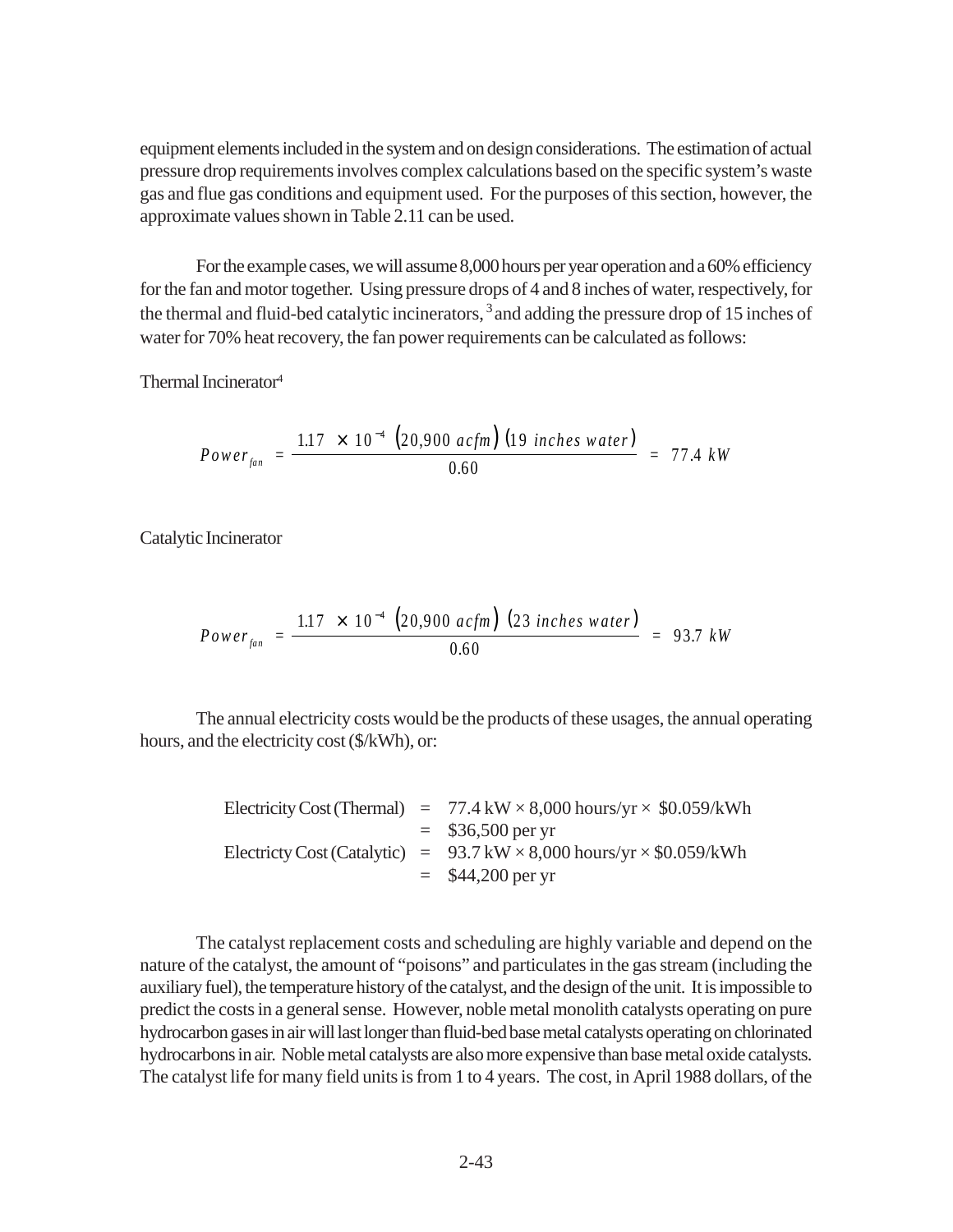| <b>Cost Item</b>                          |                             | Cost, \$              |
|-------------------------------------------|-----------------------------|-----------------------|
|                                           | <b>Thermal-Recuperative</b> | <b>Fluid-Bed</b>      |
| Catalytic                                 |                             |                       |
| <b>Direct Costs</b>                       |                             |                       |
| Purchased equipment costs                 |                             |                       |
| Incinerator (EC)                          | \$254,200                   | \$468,000             |
| Auxiliary equipment                       |                             |                       |
| $Sum = A$                                 | 254,000                     | 468,000               |
| Instrumentation, 0.1A <sup>a</sup>        | 25,400                      | 46,800                |
| Sales taxes, 0.30 A                       | 7,630                       | 14,000                |
| Freight. 0.05 A                           | 12,700                      | 13,400                |
| Purchased equipment cost, B               | \$300,000                   | $\overline{$}552,400$ |
| Direct installation costs                 |                             |                       |
| Foundations & supports, 0.08 B            | 24,000                      | 44,200                |
| Handling $&$ erection, 0.14 B             | 42,000                      | 77,300                |
| Electrical, 0.04 B                        | 12,000                      | 22,100                |
| Piping, .002 B                            | 6,000                       | 11,000                |
| Insulation for ductwork, 0.01B            | 3,000                       | 5,520                 |
| Painting, 0.01 B                          | 3,000                       | 5,520                 |
| Direct installation costs                 | \$90,000                    | $\overline{$}165,000$ |
| Site preparation <sup>a</sup>             |                             |                       |
| <b>Buildings</b> <sup>a</sup>             |                             |                       |
| <b>Total Direct</b>                       | \$390,000                   | \$718,000             |
| <b>Indirect Costs (installation)</b>      |                             |                       |
| Engineering, .010 B                       | 30,000                      | 55,200                |
| Construction and field expenses, 0.05 B   | 15,000                      | 27,600                |
| Contractor fees, 0.10 B                   | 30,000                      | 55,200                |
| Start-up, 0.02 B                          | 6,000                       | 11,000                |
| Performance test, 0.01 B                  | 3,000                       | 5,520                 |
| Contingencies, 0.03 B                     | 9,000                       | 16,600                |
| <b>Total Indirect Costs</b>               | \$93,000                    | \$171,100             |
| <b>Total Capital Investment (rounded)</b> | \$483,000                   | \$889,000             |

#### **Table 2.9:** Capital Cost Factors for Thermal and Catalytic Incinerator [10] Example Problems

<sup>a</sup> None of these items is required.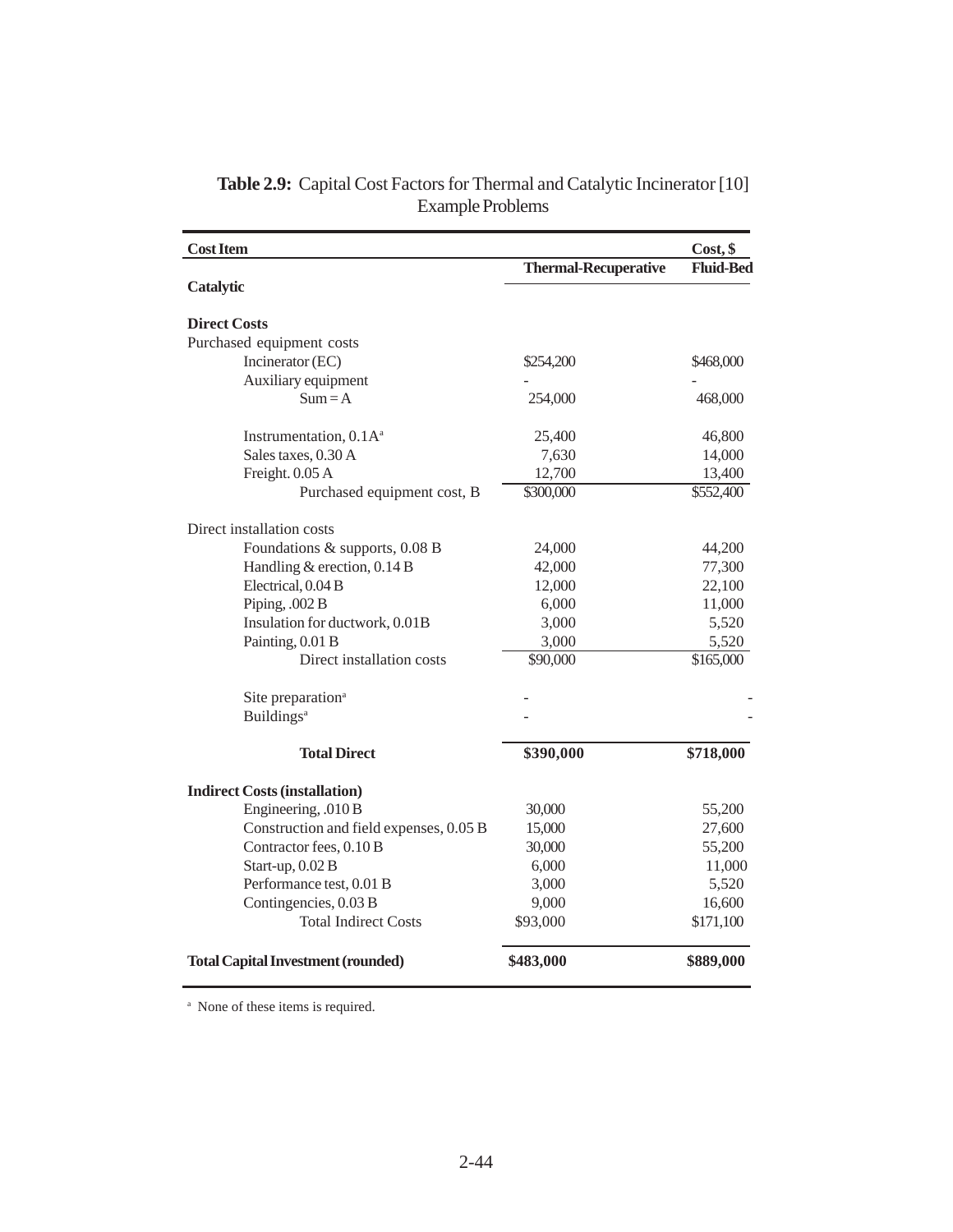| <b>Cost Item</b>                      | <b>Suggested Factor</b>       | <b>Unit Costa</b>       | <b>Thermal</b> | <b>Fluid-Bed</b><br><b>Catalyst</b> |
|---------------------------------------|-------------------------------|-------------------------|----------------|-------------------------------------|
| Direct Annual Costs <sup>b</sup> , DC |                               |                         |                |                                     |
| <b>Operating Labor</b>                |                               |                         |                |                                     |
| Operator                              | $0.5$ hr/shift                | \$12.95/hr.             | 6,480          | 6,480                               |
| Supervisor                            | 15% of operator               |                         | 972            | 972                                 |
| <b>Operating Materials</b>            |                               |                         |                |                                     |
| Maintenance                           |                               |                         |                |                                     |
| Labor                                 | $0.5$ hr/shift                | \$14.95/hr.             | 7,130          | 7,130                               |
| Materials                             | 100% of maintenance labor     |                         | 7,130          | 7,130                               |
| Catalyst replacement                  | 100% of catalyst replaced     | $$650/ft3$ for          | $\overline{0}$ | 15,100                              |
|                                       |                               | metal oxide             |                |                                     |
| <b>Utilities</b>                      |                               |                         |                |                                     |
| <b>Natural Gas</b>                    |                               | \$3.30/kft <sup>3</sup> | 264,500        | 63,400                              |
| Electricity                           |                               | \$0059/kWh              | 36,500         | 44,200                              |
| <b>Total DC</b>                       |                               |                         | \$321,200      | \$144,400                           |
| <b>Indirect Annual Cost, IC</b>       |                               |                         |                |                                     |
| Overhead                              | 60% of sum of operating,      |                         | 13,000         | 17,800                              |
|                                       | supervisor, & maintenance     |                         |                |                                     |
|                                       | labor & maintenance materials |                         |                |                                     |
| <b>Administrative Charges</b>         | <b>2% TCI</b>                 |                         | 9,650          | 17,800                              |
| <b>Property Taxes</b>                 | 1% TCI                        |                         | 4,830          | 8,900                               |
| Insurance                             | 1% TCI                        |                         | 4,830          | 122,700                             |
| Capital recovery <sup>c</sup>         | CRF [TCI - 1.08 (cat. Cost)]  |                         | 68,800         | 122,700                             |
|                                       |                               |                         | \$101,100      | \$171,300                           |
| <b>Total Direct Cost (rounded)</b>    |                               |                         | \$422,000      | \$316,000                           |

## **Table 2.10:** Annual Costs for Thermal and Catalytic Incinerators Example Problem

a 1998 dollars

b Assumes 8,000 hr/yr

The capital recovery cost factor, CRF, is a function of the catalyst or equipment life (typically, 2 and 10 years, respectively) and the opportunity cost of the capital (i.e., interest rate). For example, for a 10-year equipment life and a 7% interest rate,  $CRF = 0.1424$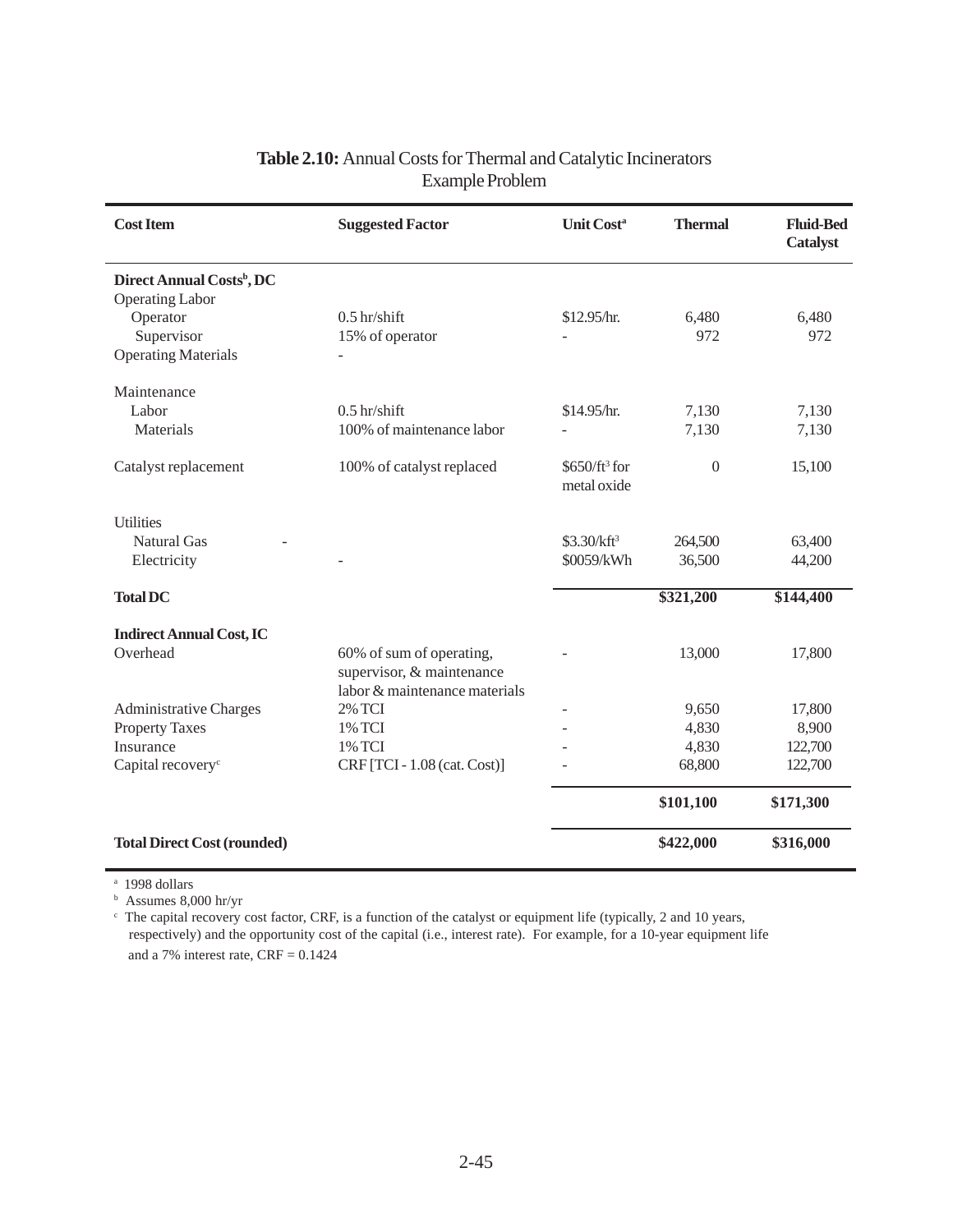| <b>Equipment Type</b>           | <b>Energy Recovery, %</b> | $\Delta P$ , in. H <sub>2</sub> O |
|---------------------------------|---------------------------|-----------------------------------|
| <b>Thermal Incinerators</b>     |                           | 4                                 |
| Catalytic Fixed-bed Incinerator | $\theta$                  | 6                                 |
| Catalytic Fluid-bed Incinerator | $\theta$                  | $6-10$                            |
| <b>Heat Exchangers</b>          | 35                        | 4                                 |
| Heat Exchangers                 | 50                        | 8                                 |
| <b>Heat Exchangers</b>          | 70                        | 15                                |

**Table 2.11:** Typical Pressure Drop Across Selected Equipment

replacement catalyst must be obtained from the vendor, but it may be estimated at \$3,000/ft<sup>3</sup> for noble metal catalysts and \$650/ft<sup>3</sup> for base metal oxide catalysts. For the example case, the catalyst is a base metal oxide because the waste gas contains a chlorinated compound. We will assume a two year catalyst life. Knowing that the catalyst volume is 39 ft<sup>3</sup> and using a cost of \$650/ft<sup>3</sup> and a capital recovery factor of 0.5531 (2-year life at a 7% interest rate), the annual expense for catalyst replacement is

$$
Power_{fan} = \frac{1.17 \times 10^{-4} (20,900 \text{ acfm}) (23 \text{ inches water})}{0.60} = 93.7 \text{ kW}
$$

(The " 1.08" factor covers the freight and sales tax for the replacement catalyst.)

To calculate the fuel or electricity annual cost, multiply the fuel usage rate (scfm) or the electricity usage rate (kW) by the total hours per year of operation (e.g., 333 d/yr x 24 h/d = 8,000 h/yr) and by the appropriate unit cost (e.g., \$/scfm for fuel and \$/kWh for electricity).

For the example cases, the fuel costs can be calculated from the fuel usage rates and the natural gas unit cost of \$0.00330/scf. For the thermal incinerator example, the annual fuel cost is calculated as follows:

Annual Fuel  $= 0.00330$  \$/scf  $\times$  167 scf/min  $\times$  60 min/hr  $\times$  8,000 hr/yr

<sup>3</sup> A fluid-bed catalytic incinerator is used because the waste gas contains a chlorinated compound which would poison the catalyst in a fixed-bed incinerator.

<sup>&</sup>lt;sup>4</sup> Computed from inlet waste-gas flow rate (20,000 scfm) at preheater inlet temperature (100°F).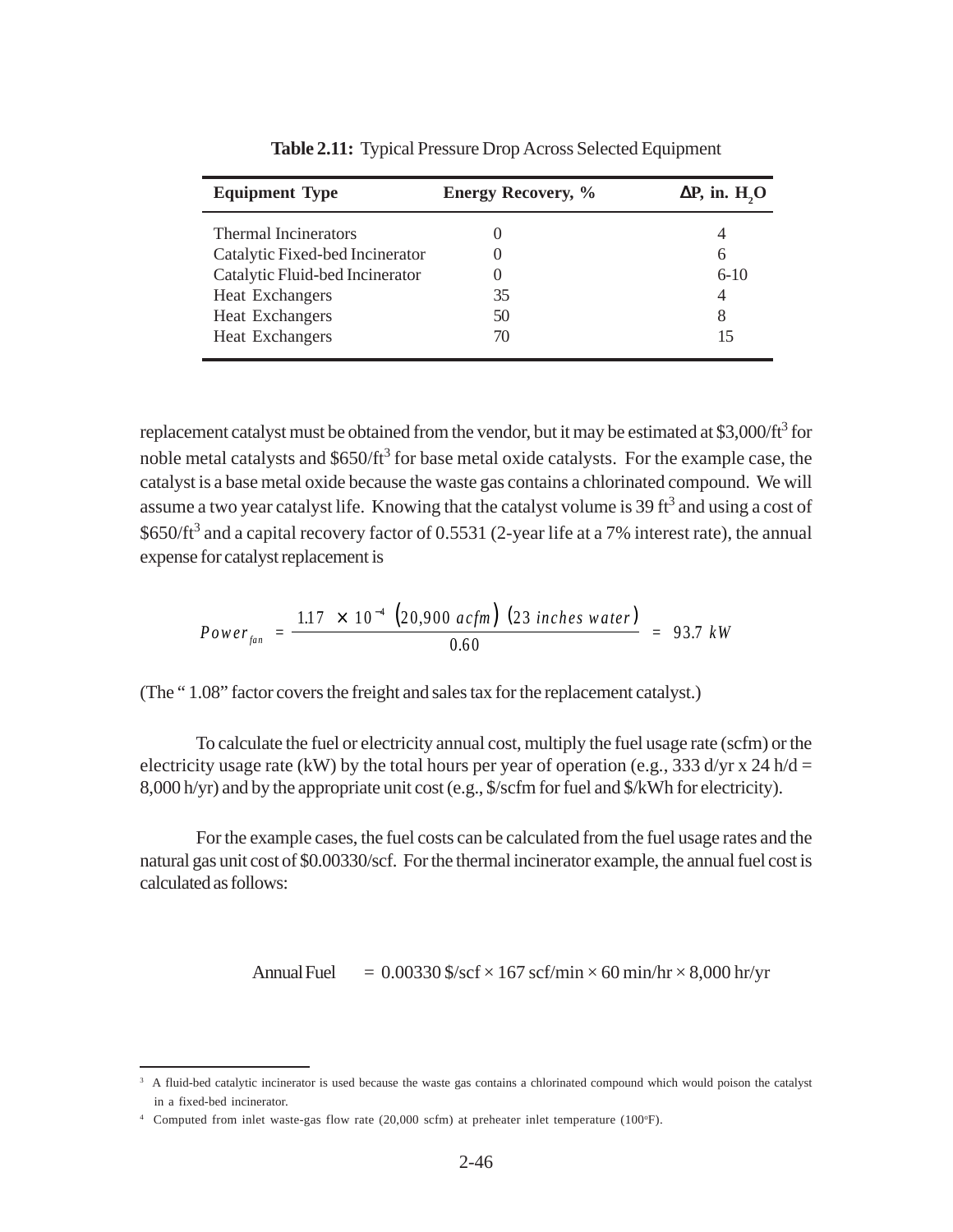Cost, Thermal  $=$  \$264,500 per year

For the catalytic incinerator example. the annual fuel cost is found similarly:

Annual Fuel Cost, Catalytic = \$63,400 per year

Operating and maintenance labor are estimated as 0.5 hours per 8-hour shift each, supervisory labor at 15% of operating labor, and maintenance material as 100% of maintenance labor.

## 2.5.2.2 Indirect Annual Costs

The indirect (fixed) annual costs include capital recovery, overhead, and property taxes, insurance, and administrative (G&A) charges. The last three of these can be estimated at 1%, 1%, and 2% of the total capital investment, respectively. The system capital recovery cost is based on an estimated 10-year equipment life. (See Section 1.2 for a thorough discussion of the capital recovery cost and the variables that determine it.) The system capital recovery cost is the product of the system capital recovery factor (CRF) and the total capital investment (TCI) less the purchased cost of the catalyst (C*cat* x 1.08 where the 1.08 is for freight and sales tax). These values calculated for the example cases are given in Table 2.47.

## **2.5.3 Cost Comparison for Example Case**

The example VOC stream defined in Section 2.2.4.1 serves to illustrate some typical characteristics of thermal and catalytic systems. The total annual costs shown in Table 2.47 show that the catalytic system's auxiliary fuel costs are significantly lower than those of the thermal unit. The disparity is enough to offset the higher capital costs of the catalytic incinerator over the assumed 10-year lifetime of the units. Two factors that should be noted in the comparison of these two systems are (1) the 98 percent level of destruction met by the thermal incinerator may be difficult to reach by the catalytic system (this may be important in some cases), and (2) the example waste stream is of particularly low heating value (4 Btu/scf) which favors the catalytic system due to the lower auxiliary fuel requirements.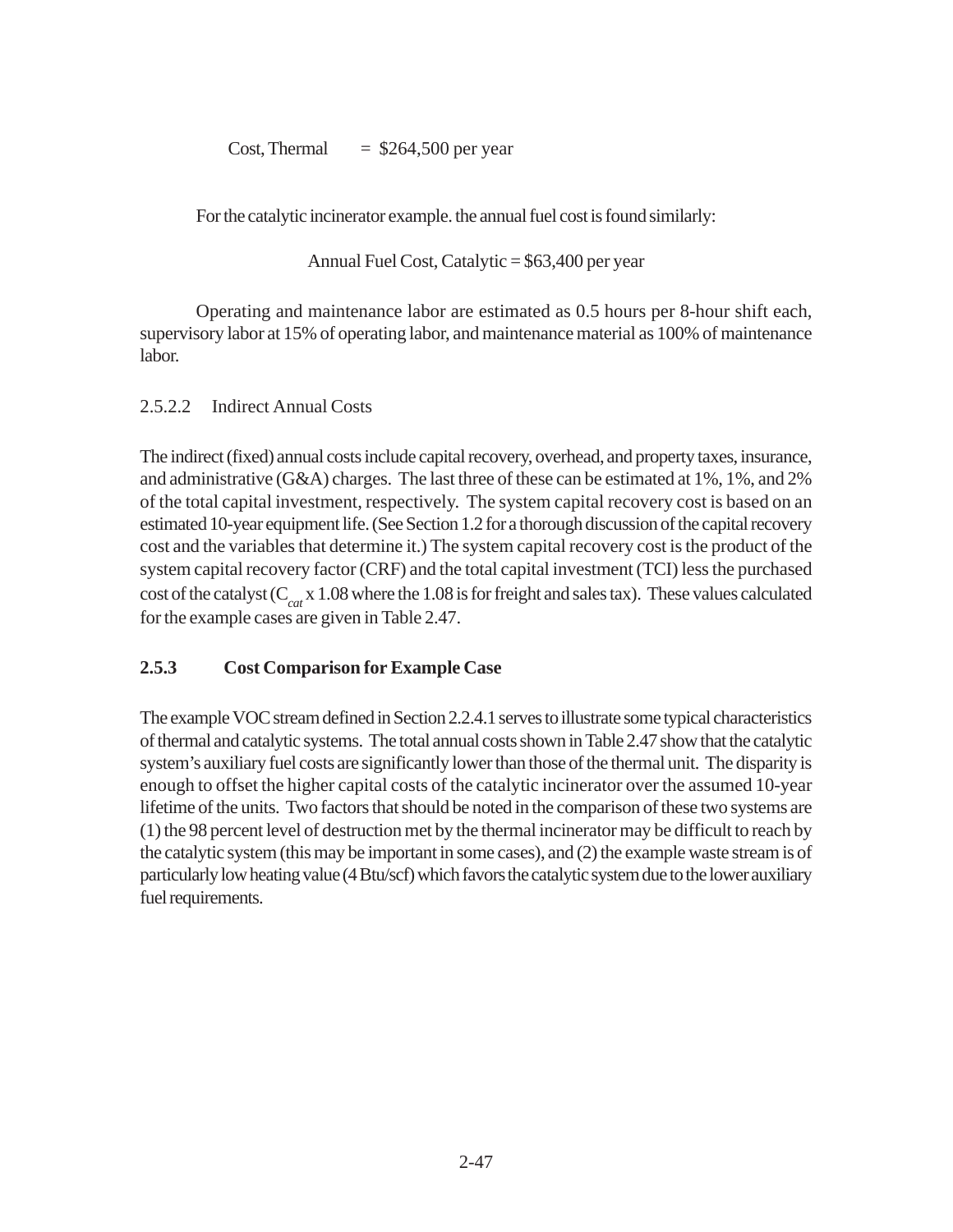## **2.6 Acknowledgements**

The authors gratefully acknowledge the following companies for contributing data to this chapter:

- Peabody Engineering (Stamford, CT)
- Combustion Engineering Air Preheater, Inc. (Wellsville, NY)
- TEC Systems, Inc. (DePere, WI)
- Air Research, Inc. (ARI) (Palatine, IL)
- Energy Development Associates (EDA) (Itasca, IL)
- Pillar Technologies, Inc. (Hartland, WI)
- Huntington Energy Systems, Inc. (Union, NJ)
- Regenerative Environmental Equipment Co. (REECO) (Morris Plains, NJ)
- Englehard Corp. (Edison, NJ)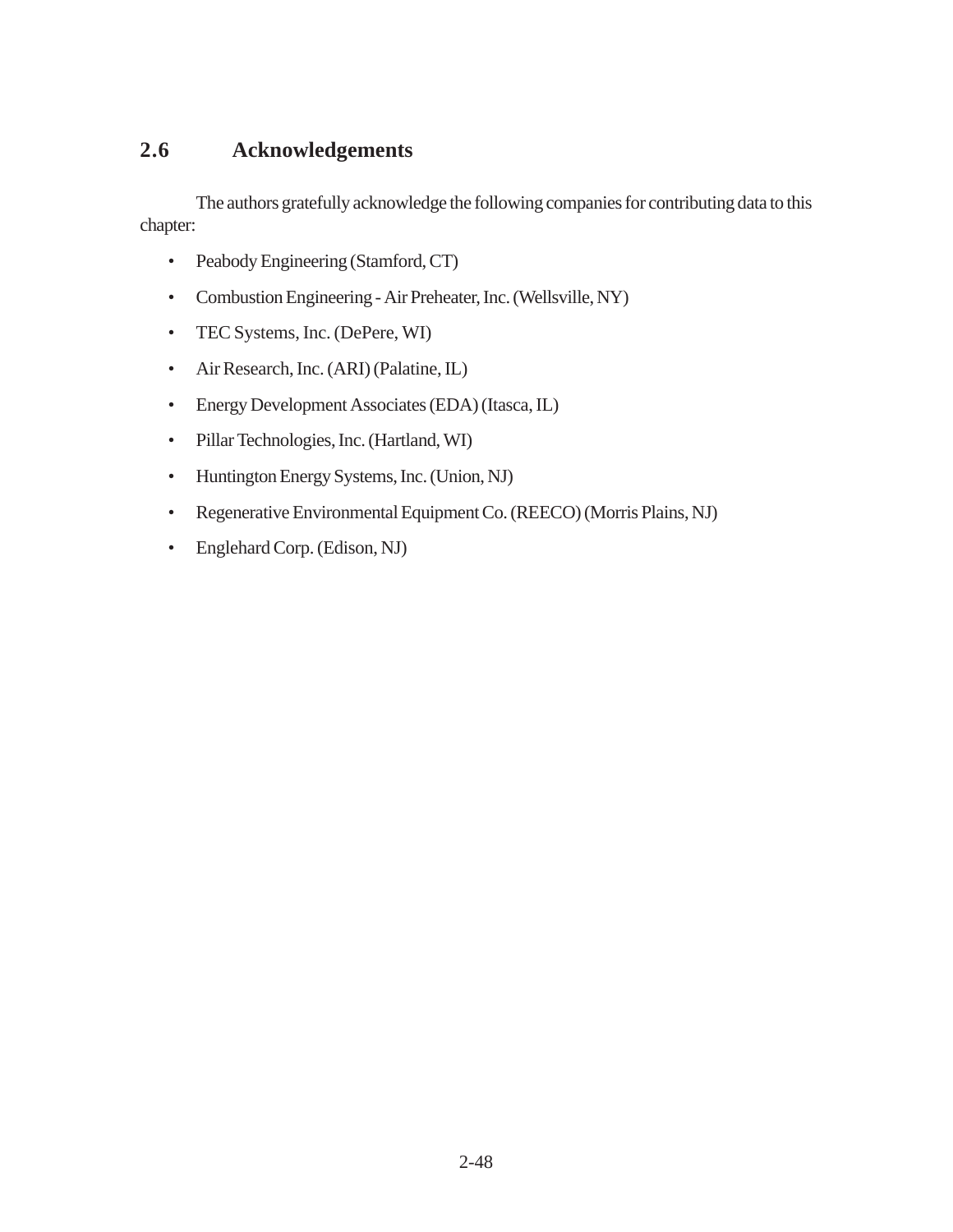### **References**

- [1] *Prudent Practices for Disposal of Chemicals from Laboratories*, National Academy Press,Washington, D.C., 1983.
- [2] Memorandum from Mascone, D.C., EPA, OAQPS, to Farmer, J. R., OAQPS, EPA, June 11, 1980, Thermal Incinerator Performance for NSPS.
- [3] Memorandum from Mascone, D.C., EPA, OAQPS, to Farmer, J. R., OAQPS, EPA, July 22, 1980, Thermal Incinerator Performance for NSPS, Addendum.
- [4] Memorandum from Mascone, D.C., EPA, OAQPS, to Farmer, J. R., OAQPS, EPA, August 22, 1980, Thermal Incinerators and Flares.
- [4] Letter from Thomas Schmidt (ARI International, Palatine, IL) to William M. Vatavuk (EPA, OAQPS, Research Triangle Park, NC), August 16, 1989.
- [5] Weldon, J. and S. M. Senkan, *Combustion Sci. Technol*., 1986, 47.
- [6] Manning, P., *Hazard Waste*, 1984, 1(1).
- [7] Pope, D., Walker, D. S., Moss, R. L., *Atmos. Environ*., 1976, 10.
- [8] Musick, J. K., and F. W. Williams, *Ind. Eng. Chem. Prod. Res. Dev.*, 1974, 13(3).
- [9] Letter from Robert M. Yarrington (Englehard Corporation, Edison, NJ) to William M. Vatavuk (EPA, OAQPS, Research Triangle Park, NC), August 14, 1989.
- [10] Personal Communication from Bill Sheffer (ARI, Inc., Palatine, IL) to Donald R. van der Vaart (RTI, Research Triangle Park, NC), March 30, 1988.
- [11] Personal Communication from Ralph Stettenbenz (Combustion Engineering, Air Preheater, Inc., Wellsville, NY) to Donald R. van der Vaart (RTI, Research Triangle Park, NC), March 23, 1988.
- [12] Grelecki, C., *Fundamentals of Fire and Explosion Hazards Evaluation*, AIChE Today Series, New York, 1976.
- [13] Weast, R.C. (ed.), *CRC Handbook of Chemistry and Physics*, 49th ed., CRC Press, Cleveland, Ohio, 1968.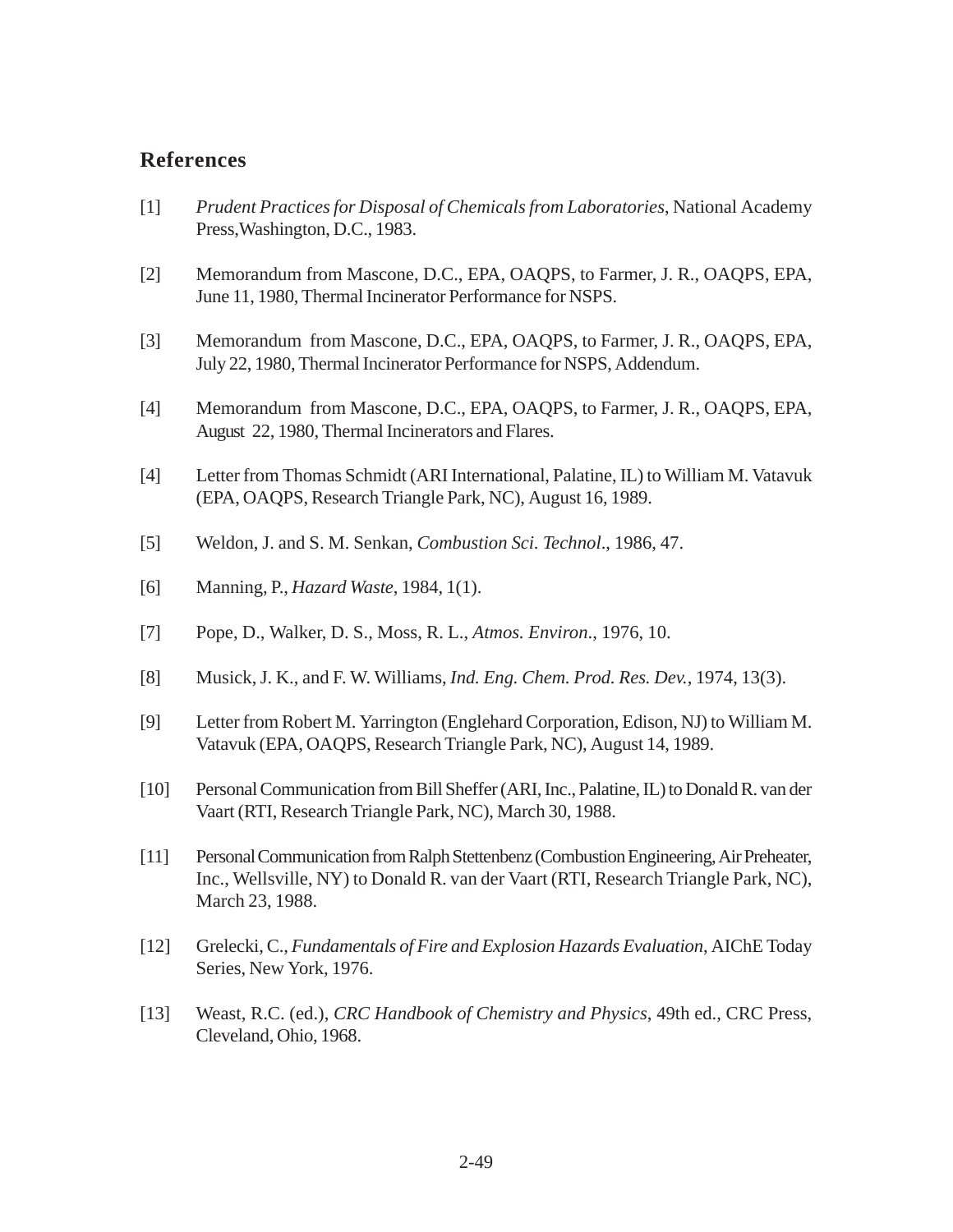- [14] Perry, R. H. and C. H. Chilton(eds.), *Chemical Engineers Handbook*, 5th ed., McGraw-Hill, New York, NY 1973.
- [15] Personal Communication from Robert Yarrington (Englehard Corp., Edison, NJ) to William M. Vatavuk (EPA, OAQPS, Research Triangle Park, NC), June 6, 1989.
- [16] Personal communication from Gary Masonick (Goal Line Environmental Technolgies) to Janet D. Groeber (SAIC. Cincinnati, OH), September 29,1999.
- [17] Personal communication from Gary Raemheld (Goenergy, Kent, WA) to Janet D. Groeber (SAIC. Cincinnati, OH), September 28,1999.
- [18] Personal communication from John Wilke (CVM Corp., Wilmington, DE) to Janet D. Groeber (SAIC. Cincinnati, OH), September 29,1999.
- [19] Personal Communication from Thomas Schmidt (ARI International, Palatine, IL) to William M. Vatavuk (EPA, OAQPS, Research Triangle Park, NC), June 7, 1989.
- [20] Githens, R. E. and D. M. Sowards, *Catalytic Oxidation of Hydrocarbon Fumes*, PB-299 132, National Technical Information Service, Springfield, VA.
- [21] Personal Communication from Andrew Jones (Energy Development Associates, Itasca, IL) to Donald R. van der Vaart (RTI, Research Triangle Park, NC), March 4, 1988.
- [22] Personal Communication from C. L. Bumford (Peabody Engineering, Stamford, CT) to Donald R. van der Vaart (RTI, Research Triangle Park, NC), March 28, 1988.
- [23] Personal Communication from C. M. Martinson (TEC Systems, DePere, WI) to Donald R. van der Vaart (RTI, Research Triangle Park, NC), March 28, 1988.
- [24] Personal Communication from Ronald J. Renko (Huntington Energy Systems, Inc., Union, NJ) to Donald R. van der Vaart (RTI, Research Triangle Park, NC), March 16, 1988.
- [25] Personal Communication from James H. Mueller (Regenerative Environmental Equipment Co., Inc., Morris Plains, NJ) to Donald R. van der Vaart (RTI, Research Triangle Park, NC), January 13, 1988.
- [26] Personal Communication from Robert Hablewitz (Pillar Technologies, Hartland, WI) to Donald R. van der Vaart (RTI, Research Triangle Park, NC), March 20, 1988.
- [27] Kobe, K. A. and associates, "Thermochemistry for the Petrochemical Industry", *Petroleum Refiner*, Jan. 1949 through Nov. 1954.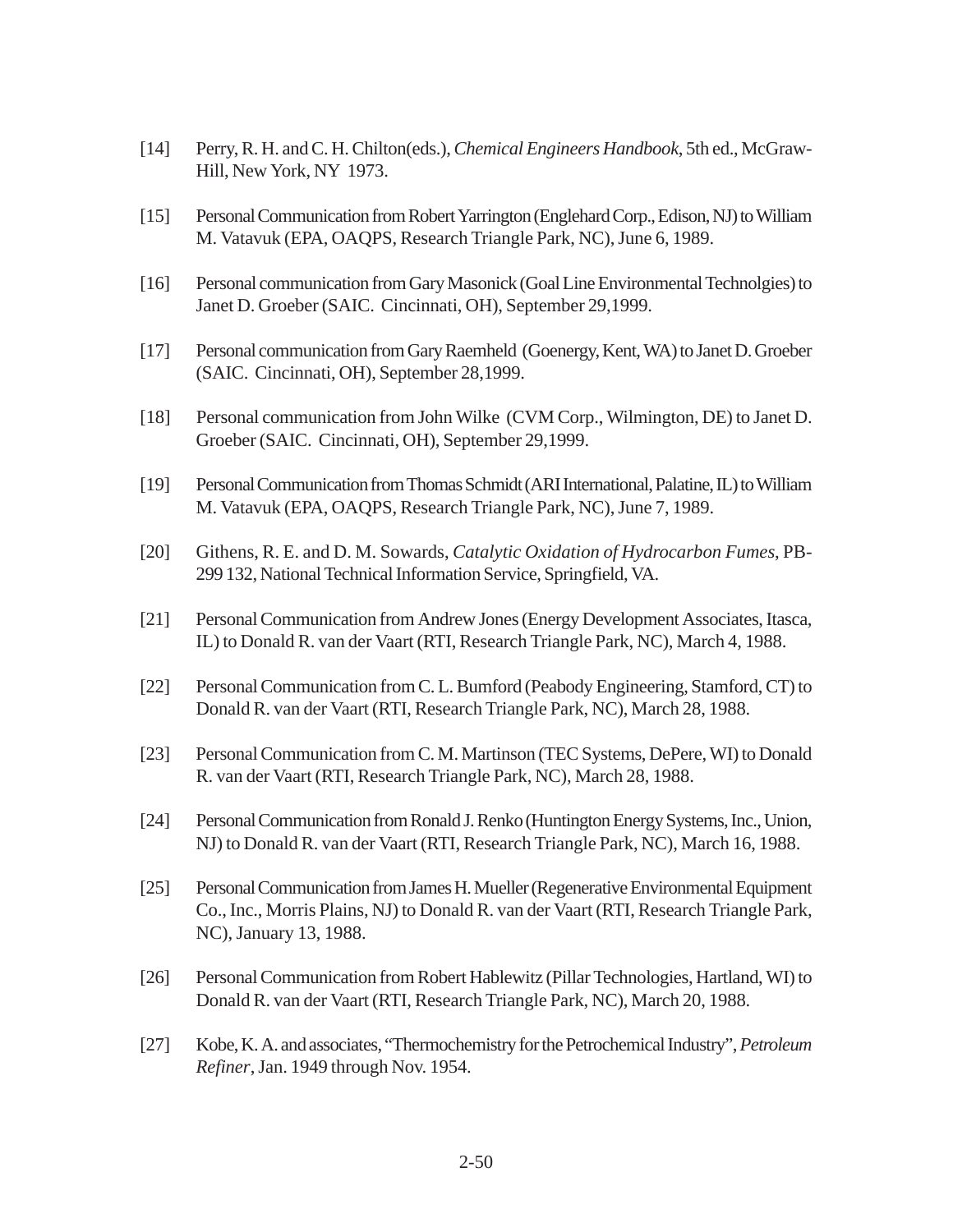- [28] Letter from William M. Vatavuk (EPA, OAQPS, Research Triangle Park, NC) to Gerald Schrubba (Salem Engelhard, South Lyon, MI), September 22, 1992.
- [29] Letter from William M. Vatavuk (EPA, OAQPS, Research Triangle Park, NC) to Rod Pennington (REECO/Research Cottrell, Somerville, NJ), September 22, 1992.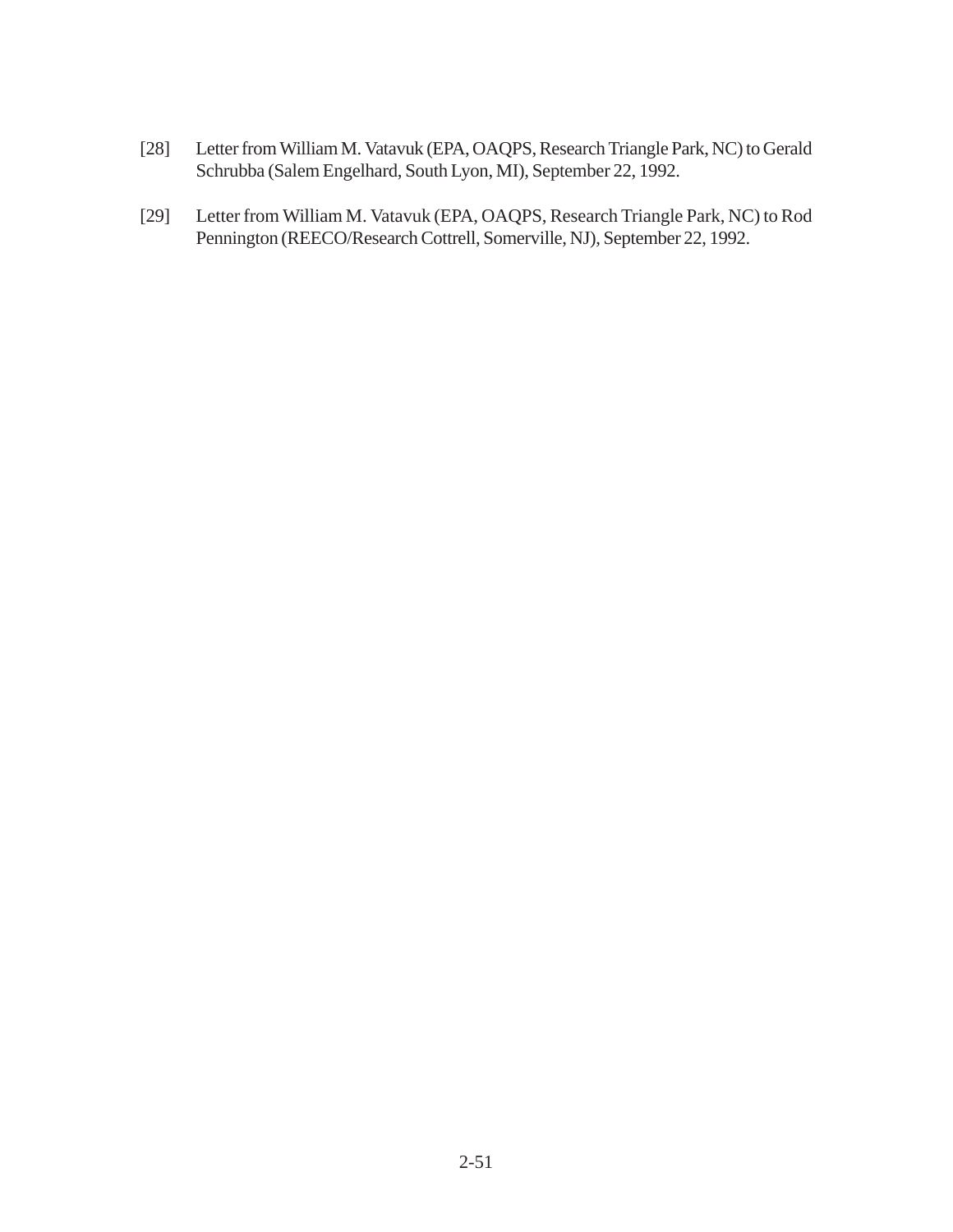## **Appendix A**

## **Properties of Selected Compounds**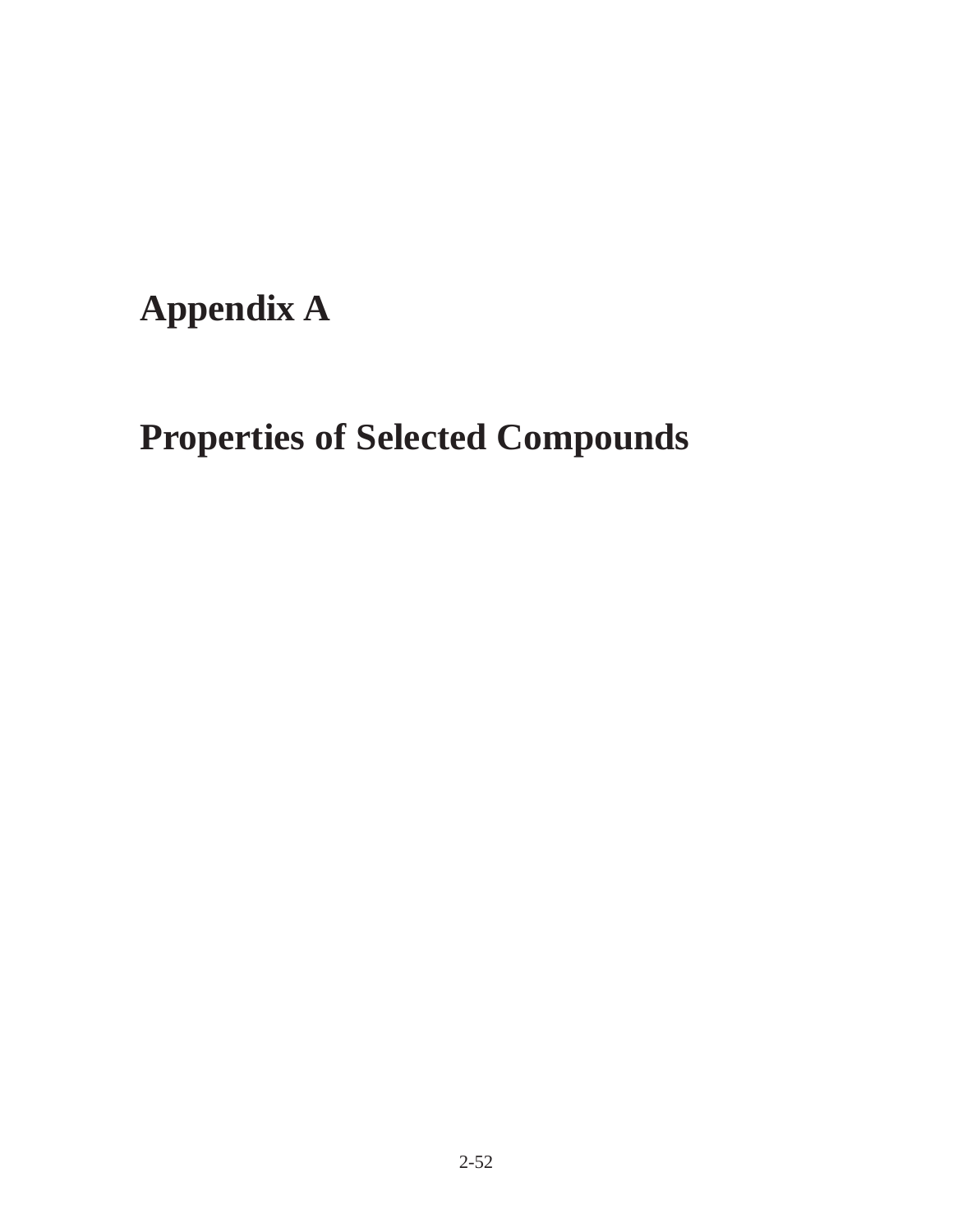| Compound      | <b>Molecular</b><br>Weight | LEL <sup>a</sup><br>$\text{(volume }\% )$ | $UEL^b$<br>$\text{(volume }\% )$ |
|---------------|----------------------------|-------------------------------------------|----------------------------------|
| Methane       | 16.04                      | 5.00                                      | 15.00                            |
| Ethane        | 30.07                      | 3.00                                      | 12.50                            |
| Propane       | 44.09                      | 2.12                                      | 9.35                             |
| <b>Butane</b> | 58.12                      | 1.86                                      | 8.41                             |
| Pentane       | 72.15                      | 1.40                                      | 7.80                             |
| Hexane        | 86.17                      | 1.18                                      | 7.40                             |
| Octane        | 114.23                     | 0.95                                      |                                  |
| Nonane        | 128.25                     | 0.83                                      |                                  |
| Decane        | 142.28                     | 0.77                                      |                                  |
| Ethylene      | 28.05                      | 2.75                                      | 28.60                            |
| Propylene     | 42.08                      | 2.00                                      | 11.10                            |
| Acetylene     | 26.04                      | 2.50                                      | 80.00                            |
| Cyclohexane   | 84.16                      | 1.26                                      | 7.75                             |
| Benzene       | 78.11                      | 1.40                                      | 7.10                             |
| Toluene       | 92.13                      | 1.27                                      | 6.75                             |

**Table 2.12:** Limits of Flammability of Combustible Organic Compounds in Air at Atmospheric Pressure, Room Temperature [79]

a Lower Explosive Limit

**b** Upper Explosive Limit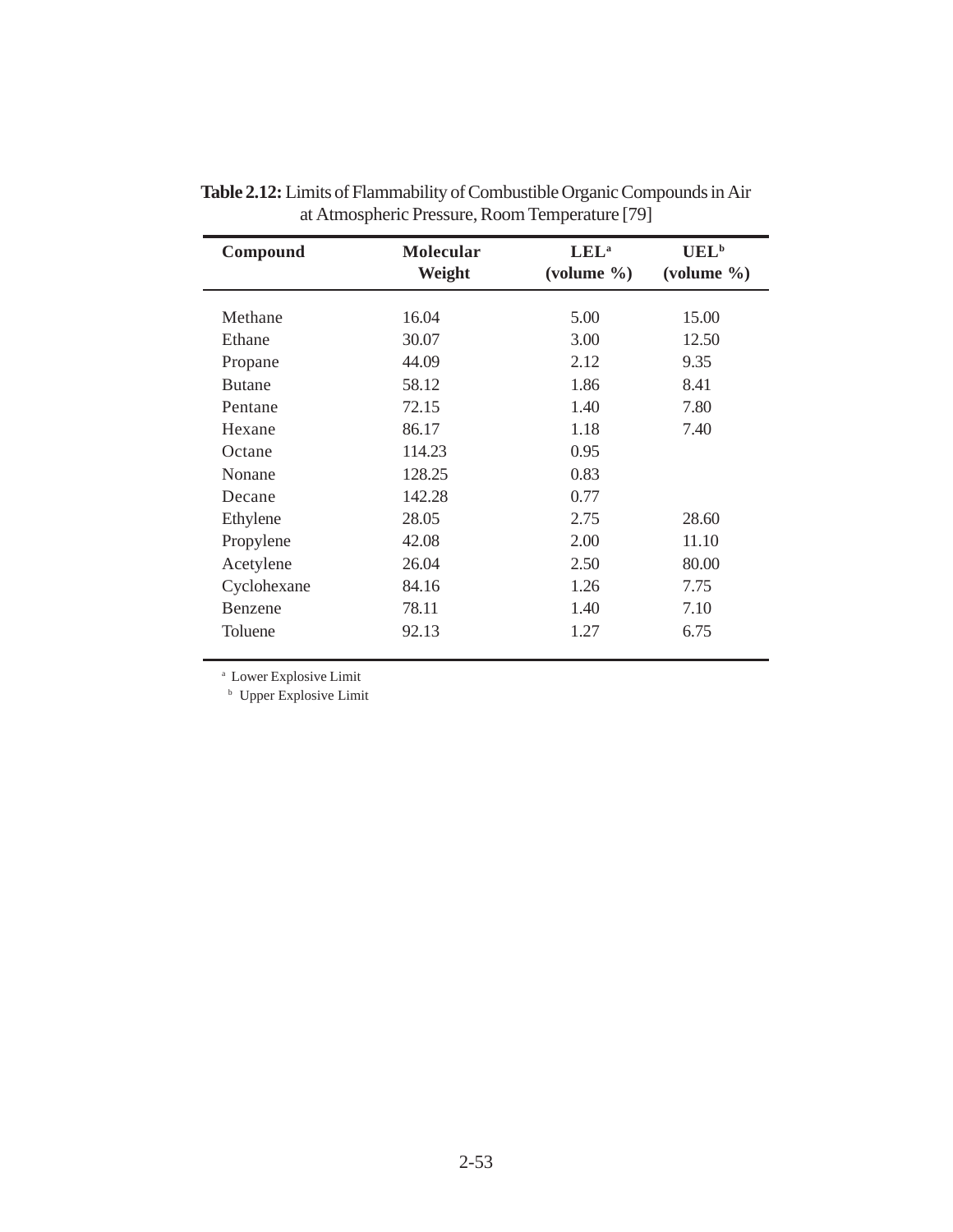## **Table 2.13:** Molar Heat Capabilities of Gases at Zero Pressure [25]

$$
C_p = a + bT + cT^2 + dT^3 ; T \text{ in } ^\circ\text{K}
$$

$$
C_{pm} = \frac{\int_{T_1}^{T_2} C_p dT}{(T_2 - T_1)}
$$

|  |  | $C_p$ in calories/g-moles <sup>o</sup> K Btu/lb-mole <sup>o</sup> R |  |
|--|--|---------------------------------------------------------------------|--|
|--|--|---------------------------------------------------------------------|--|

| Compound       | $\mathbf{a}$ | $b \times 10^2$ | $c \times 10^6$ | $d \times 10^{10}$ | <b>Temperature</b><br>Range $(^{\circ}K)$ |
|----------------|--------------|-----------------|-----------------|--------------------|-------------------------------------------|
| Methane        | 4.750        | 1.200           | 0.3030          | $-2.630$           | 273-1500                                  |
| Ethane         | 1.648        | 4.124           | $-1.530$        | 1.740              | 273-1500                                  |
| Propane        | $-0.966$     | 7.279           | $-3.755$        | 7.580              | 273-1500                                  |
| <b>Butane</b>  | 0.945        | 8.873           | $-4.380$        | 8.360              | 273-1500                                  |
| Pentane        | 1.618        | 10.85           | $-5.365$        | 10.10              | 273-1500                                  |
| Hexane         | 1.657        | 13.19           | $-6.844$        | 13.78              | 273-1500                                  |
| Cyclopentane   | $-12.957$    | 13.087          | $-7.447$        | 16.41              | 273-1500                                  |
| Cyclohexane    | $-15.935$    | 16.454          | $-9.203$        | 19.27              | 273-1500                                  |
| Benzene        | $-8.650$     | 11.578          | $-7.540$        | 18.54              | 273-1500                                  |
| Toluene        | $-8.213$     | 13.357          | $-8.230$        | 19.20              | 273-1500                                  |
| Nitrogen       | 6.903        | $-0.037553$     | 0.1930          | $-0.6861$          | 273-1500                                  |
| Oxygen         | 6.085        | 0.3631          | $-0.1709$       | 0.3133             | 273-1500                                  |
| Air            | 6.713        | 0.04697         | 0.1147          | $-0.4696$          | 273-1500                                  |
| Carbon Dioxide | 5.316        | 1.4285          | $-0.8362$       | 1.784              | 273-1500                                  |
|                |              |                 |                 |                    |                                           |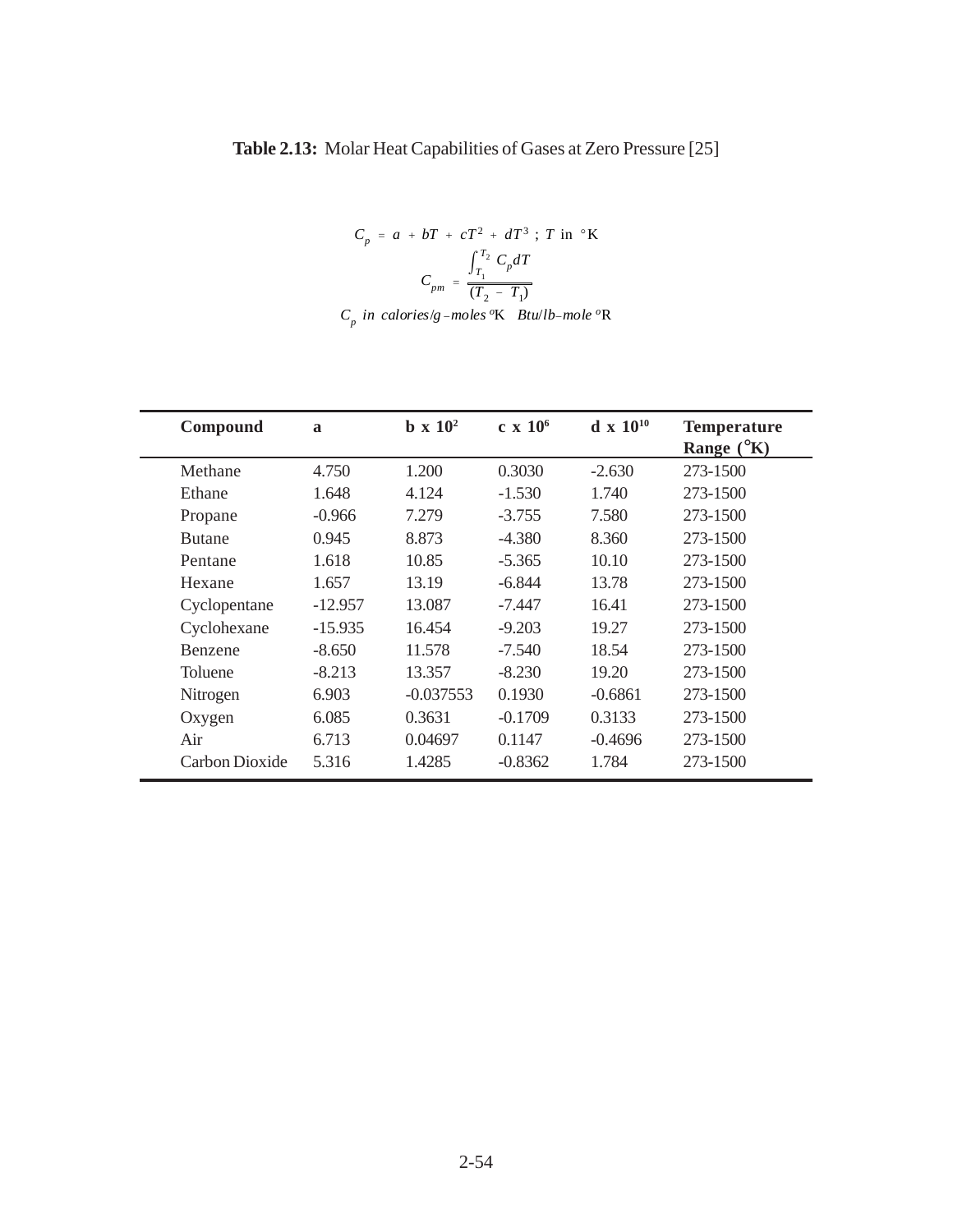| Compound      | <b>Molecular</b><br>Weight | $\left(\text{cal/g}\right)$ | $-\Delta h$ <sub>c</sub> | (Btu per lb) |
|---------------|----------------------------|-----------------------------|--------------------------|--------------|
| Methane       | 16.04                      | 11,953.3                    |                          | 21,502       |
| Ethane        | 30.07                      | 11,349.6                    |                          | 20,416       |
| Propane       | 44.09                      | 11,079.2                    |                          | 19,929       |
| <b>Butane</b> | 58.12                      | 10,932.3                    |                          | 19,665       |
| Pentane       | 72.15                      | 10,839.7                    |                          | 19,499       |
| Hexane        | 86.17                      | 10,780.0                    |                          | 19,391       |
| Octane        | 114.23                     | 10,737.2                    |                          | 19,256       |
| Nonane        | 128.25                     | 10,680.0                    |                          | 19,211       |
| Decane        | 142.28                     | 10,659.7                    |                          | 19,175       |
| Ethylene      | 28.05                      | 11,271.7                    |                          | 20,276       |
| Propylene     | 42.08                      | 10,942.3                    |                          | 19,683       |
| Acetylene     | 26.04                      | 10,476.7                    |                          | 19,001       |
| Cyclohexane   | 84.16                      | 9,698.4                     |                          | 19,846       |
| Benzene       | 78.11                      | 9,698.4                     |                          | 17,446       |
| Toluene       | 92.13                      | 9,784.7                     |                          | 17,601       |

**Table 2.14:** Heats of Combustion of Selected Gaseous Organic Compounds [80]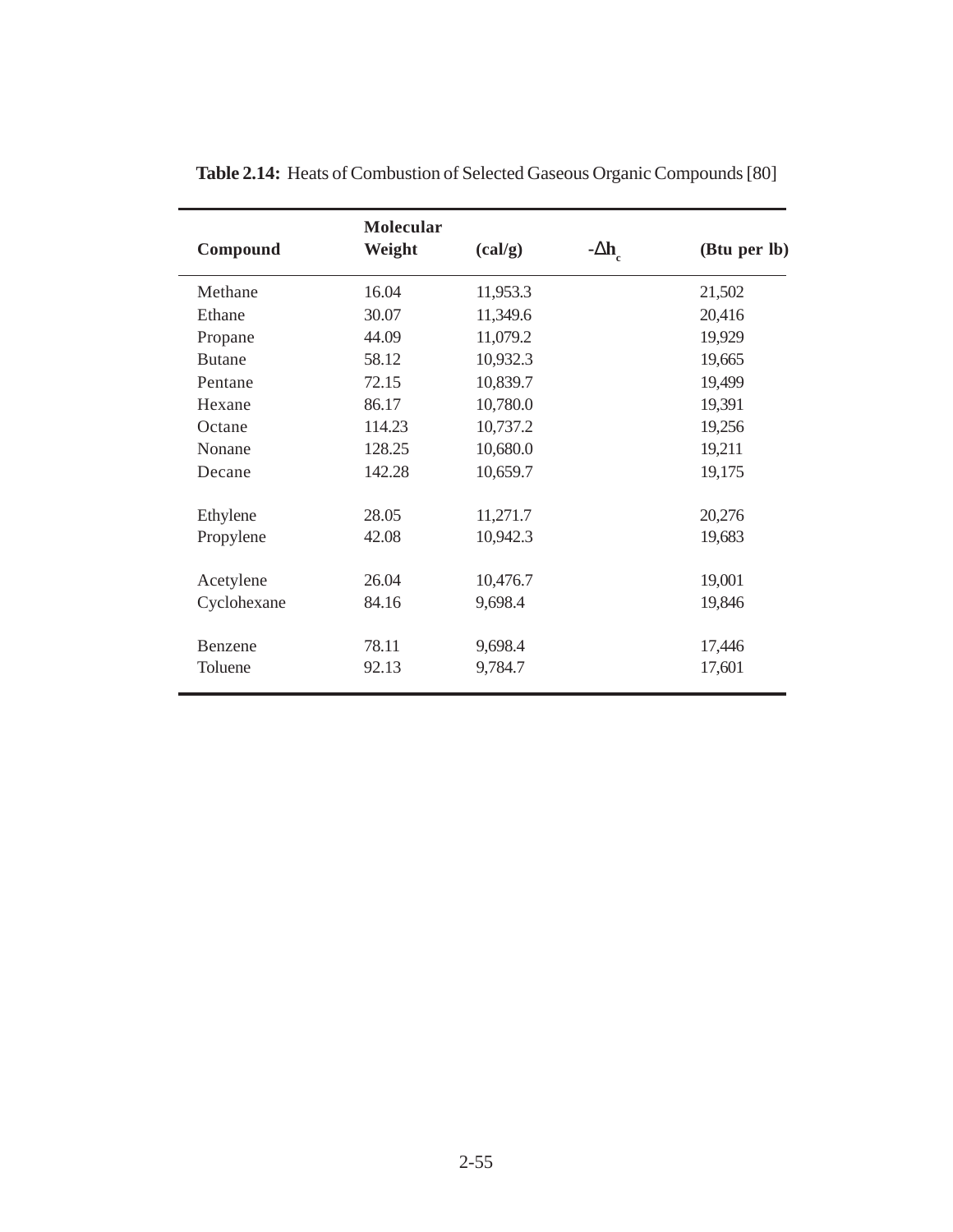## **Appendix B**

# **Design Procedure for Non-Recuperative Thermal Incinerators**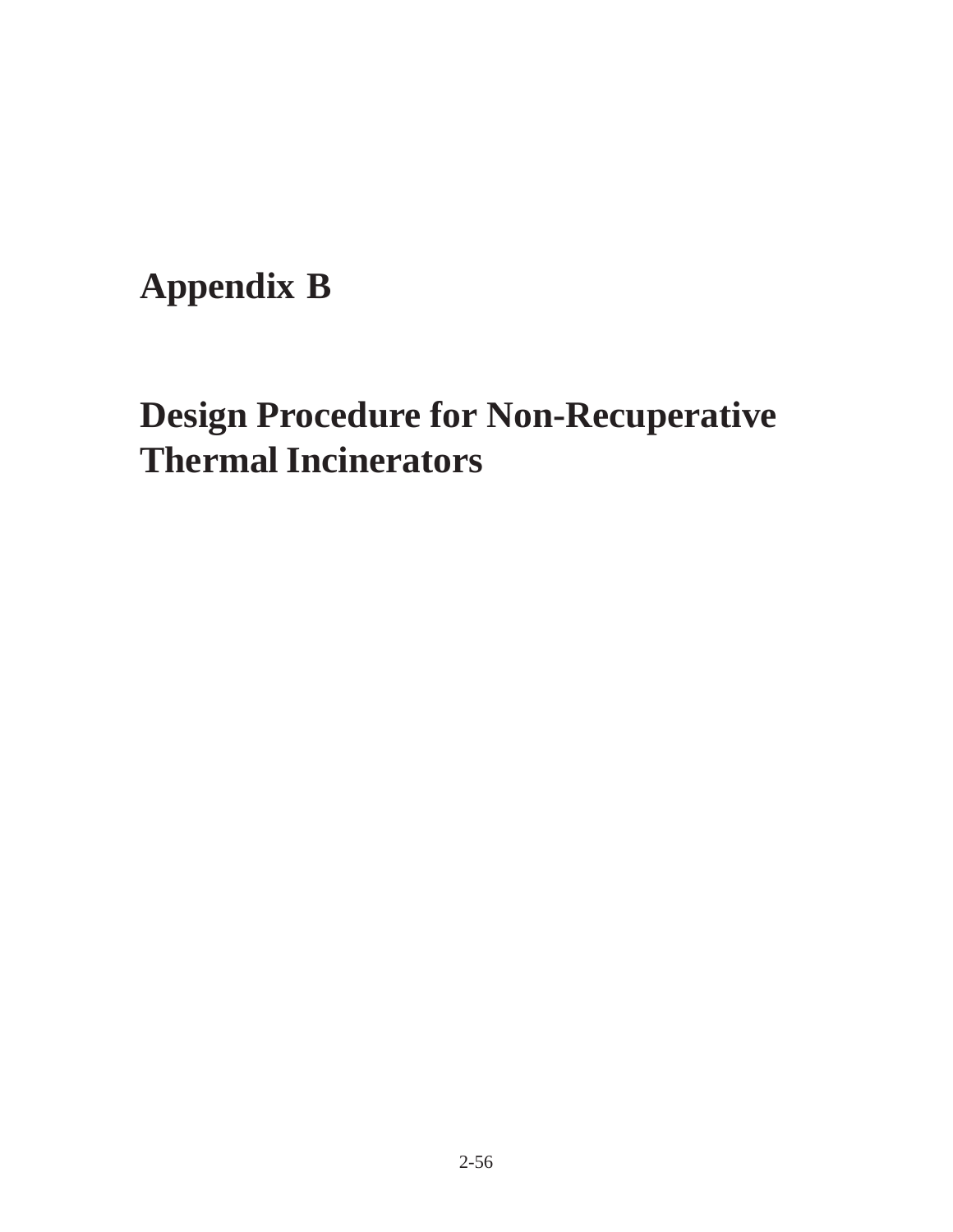Not all thermal incinerators are equipped with recuperative heat exchangers to transfer energy from the flue gas stream to the incoming waste gas stream. These non-recuperative units use other mechanisms to recovery flue gas energy. One of these types is the *regenerative* incinerator. As discussed in a subsection of Section 2.1 entitled Regenerative Incinerators, a regenerative incinerator accomplishes energy recovery by conveying the flue gas through a ceramic bed which captures a portion of the stream's enthalpy. After a switching mechanism is engaged, the incoming waste gas passes through this hot bed and is warmed to its ignition temperature. This process is illustrated in Figure 2.2.

While we can determine the stream inlet and outlet temperatures for a recuperative heat exchanger fairly accurately, we cannot always do so for a regenerative incinerator bed. For one thing, these beds do not behave like typical heat exchangers. The bed temperature profiles are often difficult to predict. More importantly, because regenerative incinerators do not operate at steady state conditions, the temperatures within the beds and many other parts of the unit vary with time. For that reason, it is more convenient to view the entire regenerative incinerator as a "black box" into which waste gas and auxiliary fuel flow and from which flue gas emanates. Around this black box we may make mass and energy balances. In this way, we need not make any assumptions about what occurs inside the incinerator regarding temperatures, flowrates, or other stream parameters.

However, to determine the auxiliary fuel requirement for regenerative incinerators via the procedure shown in this appendix we have to make two key assumptions, viz.: (1) the temperatures and flowrates of all streams entering and leaving the incinerator are at steady state and (2) the combustion temperature (and by inference, the heat loss fraction) are constant as well. The other assumptions will be addressed in the following design steps:

**Steps 1 to 4:** These are the same as those for thermal recuperative and catalytic incinerators. (See Section 2.4.1.)

**Step 5t - Establish the incinerator operating temperature:** Because their designs are more resistant to thermal stresses and because they can achieve very high heat recoveries, regenerative incinerators are usually operated at higher temperatures than recuperative units. Consequently, higher VOC destruction efficiencies are achieved. Operating temperatures of 1800 to 2000°F are typical.

**Step 6t - Calculate the waste gas temperature at the exit of the preheater:** As explained above, regenerative incinerators do not employ preheaters. The preheating is done by and within the ceramic beds. Moreover, because the mass and energy balances are made around the entire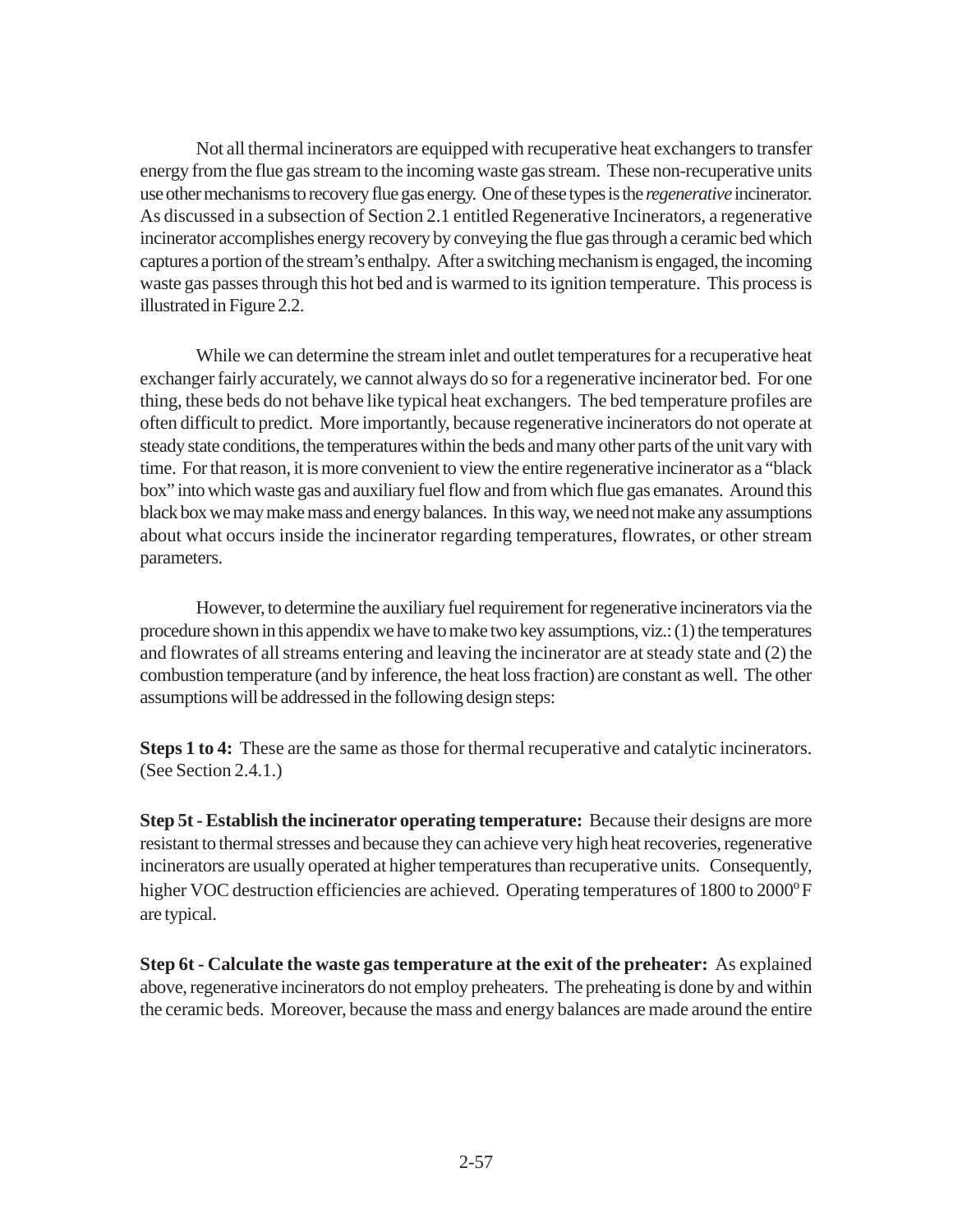unit, we do not need to know the temperature of the preheated waste gas to calculate the auxiliary fuel requirement.

**Step 7t - Calculate the auxiliary fuel requirement,**  $Q_{a}$ **: Because a regenerative incinerator** recovers nearly all of the energy from the combustion (flue) gas, its auxiliary fuel requirement is



usually lower than that for a recuperative incinerator. However, as discussed above, this fuel requirement is determined via mass and energy balances taken around the entire unit, not just the combustion chamber. Consider the following diagram:

Taking mass and energy balances around the incinerator, we obtain:

Mass balance:

*Mass in* = *Mass out Mass fuel + Mass waste gas = Mass flue gas*

$$
\rho_{af}Q_{af} + \rho_{wi}Q_{wi} = \rho_{fo}Q_{fo}
$$

Energy balance:

Next, we take an energy balance around the incinerator unit:

*Energy in - Energy out + Energy generated = 0*

The terms of the energy balance equation are the inlet waste gas and outlet flue gas enthalpies  $(H_{wi}$  and  $H_{fo}$ , respectively), the energy loss  $(H_L)$ , and the waste gas VOC and fuel (natural gas) heat contents  $(H_{\text{cwi}} \text{ and } H_{\text{caf}})$  in turn):

$$
H_{wi} - (H_{fo} + H_L) + (H_{cwi} + H_{caf}) = 0
$$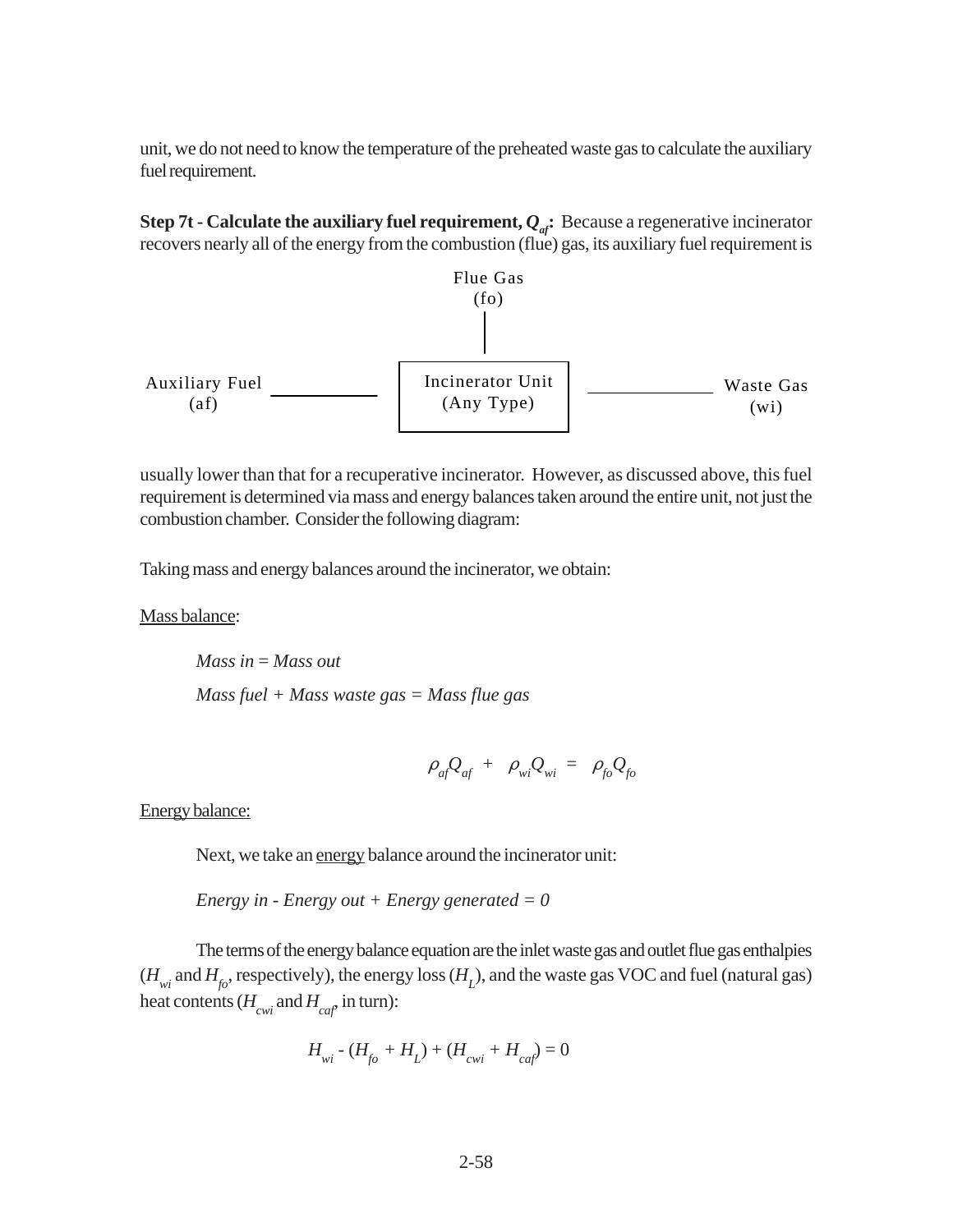The variables comprising each of the terms in this energy balance equation are listed in Table2.6. They are:

$$
H_{wi} = \rho_{wi} Q_{wi} C_{pmwi} (T_{wi} - T_{ref})
$$
  

$$
H_{fo} = \rho_{fo} Q_{fo} C_{pmfo} (T_{fo} - T_{ref})
$$
  

$$
H_{L} = \eta \rho_{fi} Q_{fi} C_{pmfi} (T_{fi} - T_{ref})
$$
  

$$
H_{cwi} = \rho_{wi} Q_{wi} (-\Delta h_{cwi})
$$

$$
H_{\text{caf}} = \rho_{\text{af}} Q_{\text{af}} (-\Delta h_{\text{caf}})
$$

where

$$
\eta = \text{energy loss from combustion chamber (fractional)}
$$
\n
$$
T_{fi} = \text{combustion temperature (°F)}
$$

We next substitute these variables into Equation 2.51 and solve for the fuel mass rate  $(\rho_{af}Q_{af})$ . When doing so, we make the following assumptions:

- The streams flowing to and from the incinerator are at steady state conditions.
- The auxiliary air requirements are zero.
- The ambient, reference, and fuel inlet temperatures are equal (77°F). (This assumption results in the inlet fuel stream having a zero enthalpy.)
- The heat capacities of the gas streams to and from the unit are approximately the same, regardless of composition.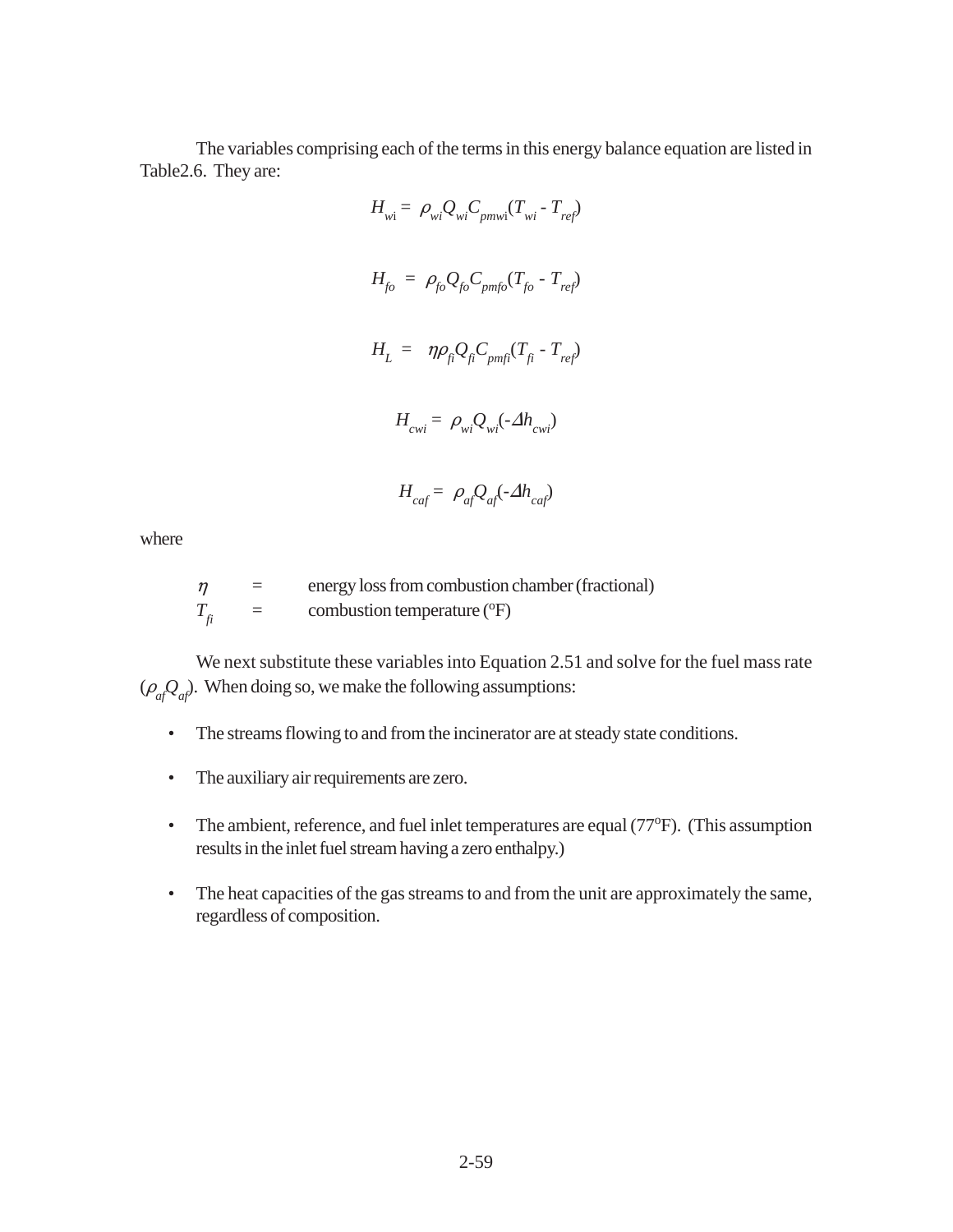• The *mean* heat capacities of the streams above the reference temperature (77°F) are approximately equal, regardless of *temperature*. Further, the mean heat capacity of the waste gas/flue gas stream entering/leaving the incinerator is evaluated at the average of the inlet  $(T_{wi})$  and combustion  $(T_{fi})$  temperatures. That is,  $C_{pmwi} = C_{pmfi} = C_{pmfo} = C_{pm}$ .

When we do all this, we get the following expression:

$$
\rho_{wi} Q_{wi} C_{pm} (T_{wi} - T_{ref}) - [\rho_{fo} Q_{fo} C_{pm} (T_{fo} - T_{ref}) + \eta \rho_{fi} Q_{fi} C_{pm} (T_{fi} - T_{ref})] +
$$
\n(Energy in)\n(Energy on)\n
$$
(T_{mi} - T_{ref}) = \rho_{fo} (T_{fo} - T_{ref})
$$

$$
[\rho_{wi}Q_{wi}(-\Delta h_{cwi}) + \rho_{af}Q_{af}(-\Delta h_{caf})] = 0
$$
  
(Energy generated)

Substitution for  $\rho_{\hat{f}\circ} Q_{\hat{f}\circ}$  per Equation 3.357 above yields:

$$
\begin{aligned} & [\rho_{wi} Q_{wi} C_{pm} (T_{wi} - T_{ref})] - [\eta C_{pm} (\rho_{af} Q_{af} + \rho_{wi} Q_{wi}) (T_{fi} - T_{ref}) + \\ & C_{pm} (\rho_{af} Q_{af} + \rho_{wi} Q_{wi}) (T_{fo} - T_{ref})] + [\rho_{wi} Q_{wi} (-\Delta h_{cwi}) + \rho_{af} Q_{af} (-\Delta h_{caf})] = 0 \end{aligned}
$$

Finally, solving for  $\rho_{a}Q_{at}$ , the auxiliary fuel mass rate (lb/min):

$$
\begin{aligned} &\rho_{wi}Q_{wi}\{C_{pm}[\eta(T_{fi}-T_{ref})+(T_{fo}-T_{wi})]-(-\Delta h_{cwi})\}\rho_{af}Q_{af}\\ &=\{(-\Delta h_{car})-C_{pm}[\eta(T_{fi}-T_{ref})+(T_{fo}-T_{ref})]\} \end{aligned}
$$

Equation 3.361 provides the auxiliary fuel requirement for any type of thermal incinerator, as it is independent of any intermediate variables, such as the temperature of the preheated waste gas. Clearly, this equation can be used with regenerative incinerators, as long as the above-stated assumptions hold.

The heat loss fraction  $(\eta)$  will vary according to the incinerator type, how the incinerator components are configured in the unit, the construction materials, the type and amount of insulation, and other factors. For instance, for recuperative incinerators,  $\eta$  is approximately 0.10. The for regenerative incinerators is considerably lower, however. There are two reasons for this. First, the components of a regenerative incinerator—combustion chamber, ceramic beds, etc.—are housed in a single enclosure, while in a recuperative incinerator the combustion chamber, heat exchanger, and interconnecting ductwork are housed separately, thus offering more heat transfer area. Second, because regenerative units are lined with ceramic, they are better insulated than recuperative incinerators.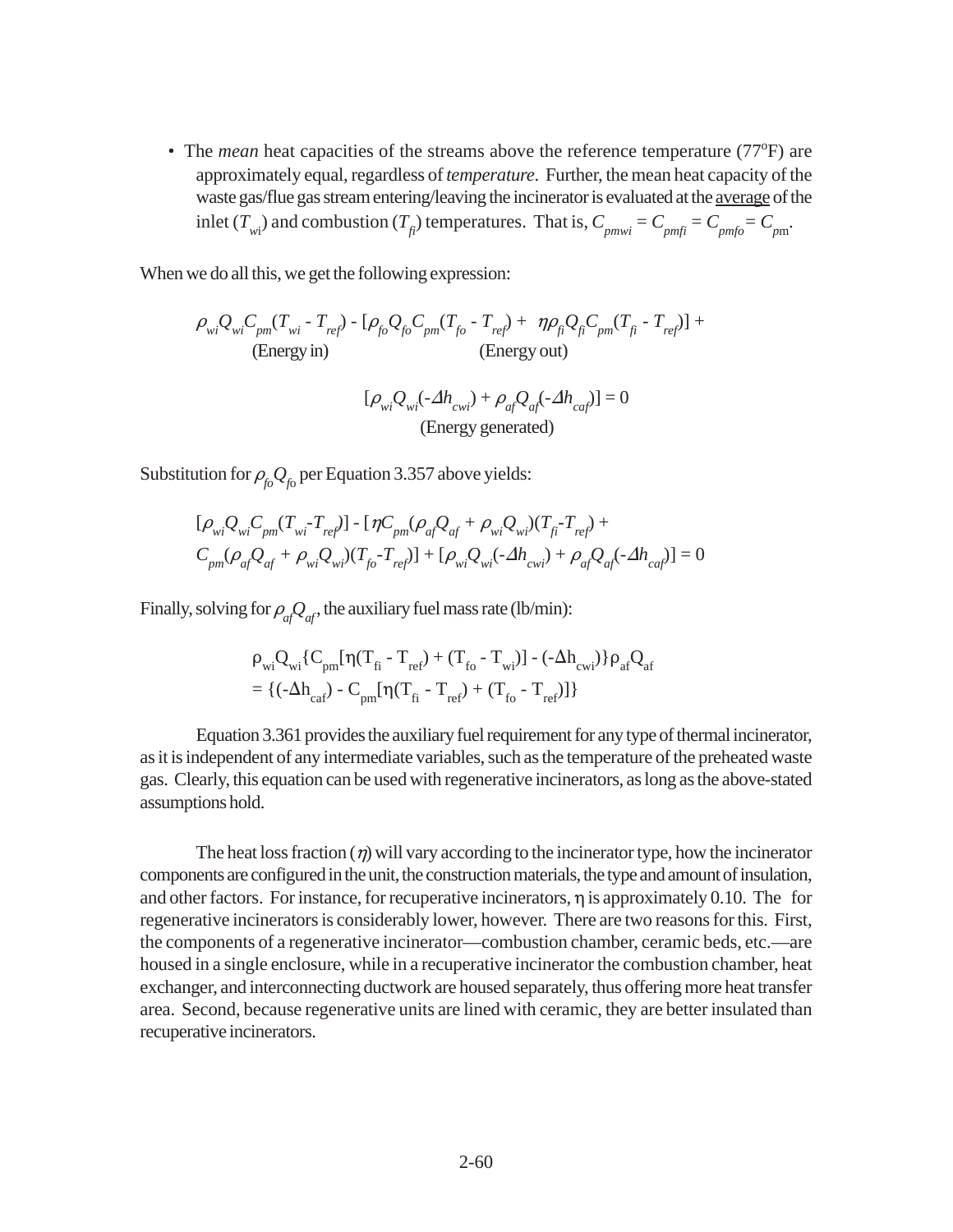To gain an estimate of this heat loss fraction, we contacted two regenerative incinerator vendors. [94,95] Based on the heat loss data that they supplied, we calculated values ranging from **0.002 to 0.015 (0.2 to 1.5%)**. These values varied according to the incinerator configuration (vertical or horizontal), the waste gas flow rate, the ambient temperature, and the wind speed.

**Step 8t - Verify that the auxiliary fuel requirement is sufficient to stabilize the burner flame:** As explained in Section 2.4.2, only a small amount (< 5% of the total energy input) is needed to stabilize the burner flame. With recuperative incinerators, the auxiliary fuel requirement is usually much larger than the burner stabilization requirement, so that this constraint rarely comes into play. With regenerative incinerators, however, the auxiliary fuel requirement may be as low or lower than the fuel needed to stabilize the burner. Therefore, it is important to compare these two requirements. This comparison is made via Equations 3.326 and 3.327. If the auxiliary fuel is less, the minimum fuel requirement would be set at 5% of the total energy input.

**Step 9t - Calculate the flue gas volumetric flow rate,**  $Q_{fi}$ **:** As with thermal recuperative incinerators, the regenerative incinerator flue gas flow rate is the rate used to size and cost the unit. Measured at standard conditions (1 atmosphere and  $77^{\circ}\text{F}$ ),  $\text{Q}_{\text{fi}}$  is the sum of the inlet waste gas  $(Q_{w_i})$  and fuel  $(Q_{\text{at}})$  flow rates. But since  $Q_{\text{at}}$  for regenerative units is small compared to  $Q_{w_i}$ , the waste gas and flue gas flows should be virtually identical.